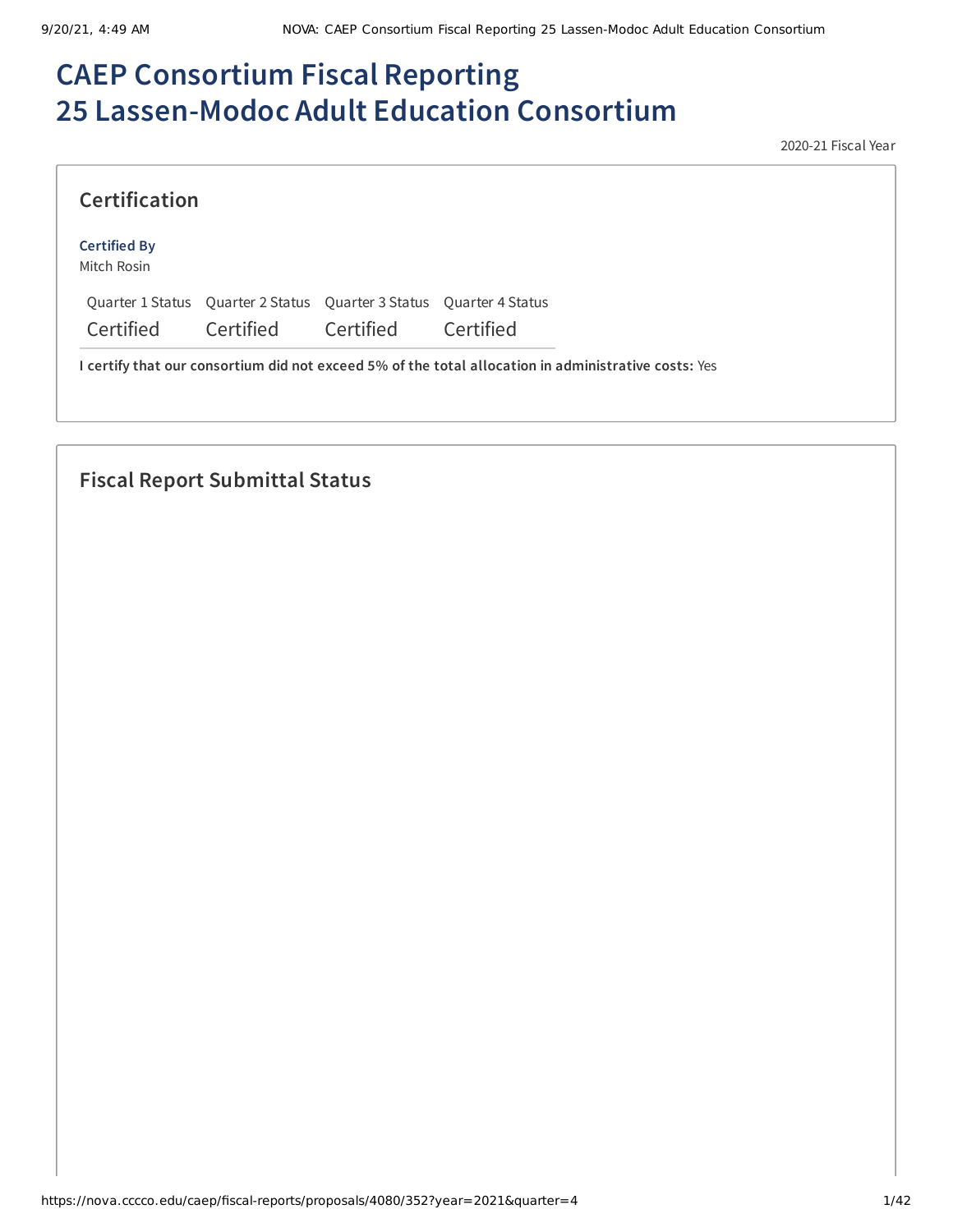| Member<br>Agency                             | Quarter 1 | Quarter 2 | Quarter 3 | Quarter 4 |
|----------------------------------------------|-----------|-----------|-----------|-----------|
| <b>Big Valley</b><br>Joint<br>Unified        | Submitted | Submitted | Submitted | Submitted |
| Fort Sage<br>Unified                         | Submitted | Submitted | Submitted | Submitted |
| Lassen CCD                                   | Submitted | Submitted | Submitted | Submitted |
| Lassen Co.<br>Office of<br>Education         | Submitted | Submitted | Submitted | Submitted |
| Lassen<br><b>Union High</b>                  | Submitted | Submitted | Submitted | Submitted |
| Modoc Co.<br>Office of<br>Education          | Submitted | Submitted | Submitted | Submitted |
| Modoc<br>Joint<br>Unified                    | Submitted | Submitted | Submitted | Submitted |
| <b>Shaffer</b><br>Union<br><b>Elementary</b> | Submitted | Submitted | Submitted | Submitted |
| Surprise<br><b>Valley Joint</b><br>Unified   | Submitted | Submitted | Submitted | Submitted |
| Westwood<br>Unified                          | Submitted | Submitted | Submitted | Submitted |

## **Big Valley Joint Unified**

**Big Valley Joint Unified Q1 Report (7/1 - 9/30)**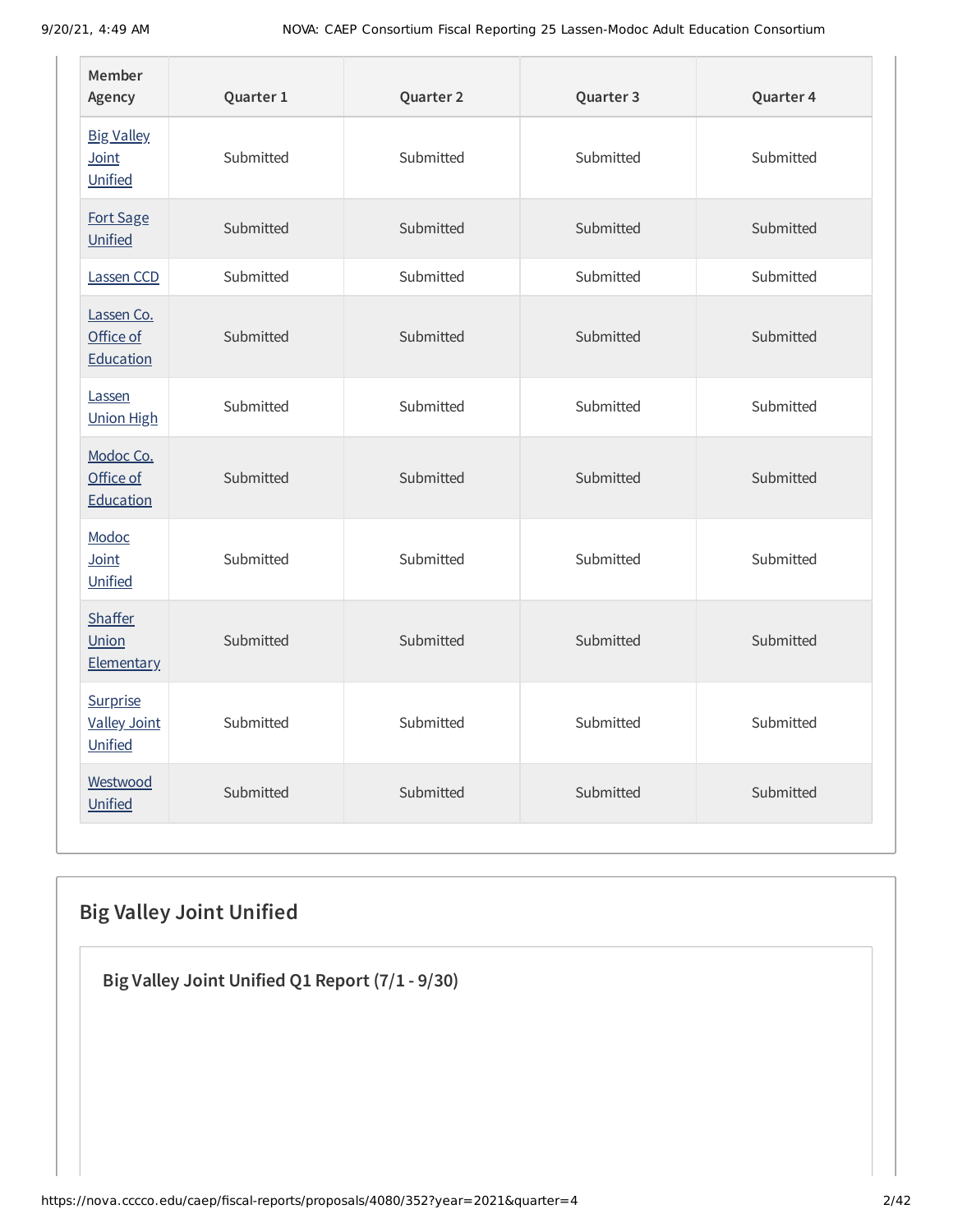| <b>Object Code</b>                                     | Year to<br>Date (YTD)<br>Expenditure | <b>YTD</b><br>Forecast | $\frac{0}{0}$<br>Expended<br>of YTD<br>Forecast | Project<br><b>Budget</b> | $\frac{0}{0}$<br><b>Expended</b><br>of Overall<br><b>Budget</b> | <b>Budget</b><br><b>Remaining</b> |
|--------------------------------------------------------|--------------------------------------|------------------------|-------------------------------------------------|--------------------------|-----------------------------------------------------------------|-----------------------------------|
| 1000 - Instructional Salaries                          | \$1,039                              | \$923                  | 112.57%                                         | \$7,100                  | 14.63%                                                          | \$6,061                           |
| 2000 - Non-Instructional<br><b>Salaries</b>            | \$0                                  | \$52                   | $0\%$                                           | \$400                    | $0\%$                                                           | \$400                             |
| 3000 - Employee Benefits                               | \$218                                | \$234                  | 93.16%                                          | \$1,800                  | 12.11%                                                          | \$1,582                           |
| 4000 - Supplies and Materials                          | \$0                                  | \$0                    | 100%                                            | \$5,023                  | $0\%$                                                           | \$5,023                           |
| 5000 - Other Operating<br><b>Expenses and Services</b> | \$0                                  | \$0                    | 100%                                            | \$11,679                 | $0\%$                                                           | \$11,679                          |
| 6000 - Capital Outlay                                  | \$0                                  | \$0                    | 100%                                            | \$0                      | 100%                                                            | \$0                               |
| 7000 - Other Outgo                                     | \$0                                  | \$0                    | 100%                                            | \$0                      | 100%                                                            | \$0                               |
| <b>Indirect Costs</b>                                  | \$0                                  | \$0                    | 100%                                            | \$900                    | $0\%$                                                           | \$900                             |
| <b>Totals</b>                                          | \$1,257                              | \$1,209                | 103.97%                                         | \$26,902                 | 4.67%                                                           | \$25,645                          |

With Distance Learning happening for part of the quarter, expenditures are lower at this time.

#### **Summary of Activities:**

Adult Education quarterly Stipend and benefit expenditures.

**Status** Submitted

## **Big Valley Joint Unified Q2 Report (10/1 - 12/31)**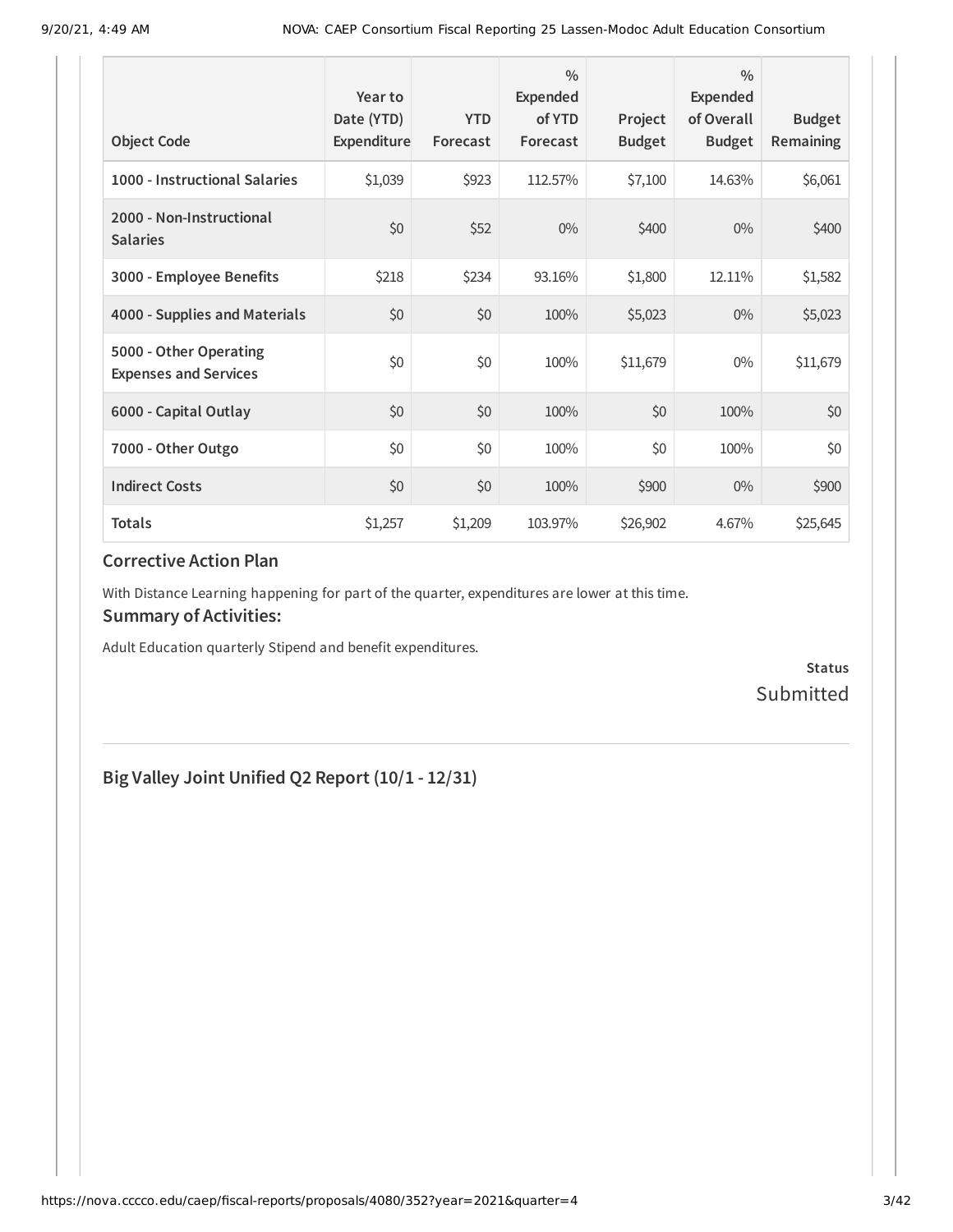| <b>Object Code</b>                                     | Year to<br>Date (YTD)<br>Expenditure | <b>YTD</b><br>Forecast | $\frac{0}{0}$<br>Expended<br>of YTD<br>Forecast | Project<br><b>Budget</b> | $\frac{0}{0}$<br><b>Expended</b><br>of Overall<br><b>Budget</b> | <b>Budget</b><br>Remaining |
|--------------------------------------------------------|--------------------------------------|------------------------|-------------------------------------------------|--------------------------|-----------------------------------------------------------------|----------------------------|
| 1000 - Instructional Salaries                          | \$2,038                              | \$1,846                | 110.4%                                          | \$7,100                  | 28.7%                                                           | \$5,062                    |
| 2000 - Non-Instructional<br><b>Salaries</b>            | \$0                                  | \$104                  | $0\%$                                           | \$400                    | $0\%$                                                           | \$400                      |
| 3000 - Employee Benefits                               | \$430                                | \$468                  | 91.88%                                          | \$1,800                  | 23.89%                                                          | \$1,370                    |
| 4000 - Supplies and Materials                          | \$0                                  | \$1,256                | $0\%$                                           | \$5,023                  | $0\%$                                                           | \$5,023                    |
| 5000 - Other Operating<br><b>Expenses and Services</b> | \$0                                  | \$11,679               | $0\%$                                           | \$11,679                 | $0\%$                                                           | \$11,679                   |
| 6000 - Capital Outlay                                  | \$0                                  | \$0                    | 100%                                            | \$0                      | 100%                                                            | \$0                        |
| 7000 - Other Outgo                                     | \$0                                  | \$0                    | 100%                                            | \$0                      | 100%                                                            | \$0                        |
| <b>Indirect Costs</b>                                  | \$0                                  | \$0                    | 100%                                            | \$900                    | $0\%$                                                           | \$900                      |
| <b>Totals</b>                                          | \$2,468                              | \$15,353               | 16.08%                                          | \$26,902                 | 9.17%                                                           | \$24,434                   |

With going in and out of Regular session and Distance Learning, Expenditures have been lower than anticipated. **Summary of Activities:**

Quarterly Adult Ed Stipend and fixed costs.

**Status** Submitted

### **Allocation Year Closeout: 2018-19**

I have reviewed the financial reports for my agency and confirm that all funds for this allocation year have been spent.

#### **2018-19 Reverted Funds:**

\$0

### **2018-19 Status**

Closed

#### **Submitting Authority**

Paula Silva, Superintendent/Principal Dianne Parady, Chief Business Official

### **Big Valley Joint Unified Q3 Report (1/1 - 3/31)**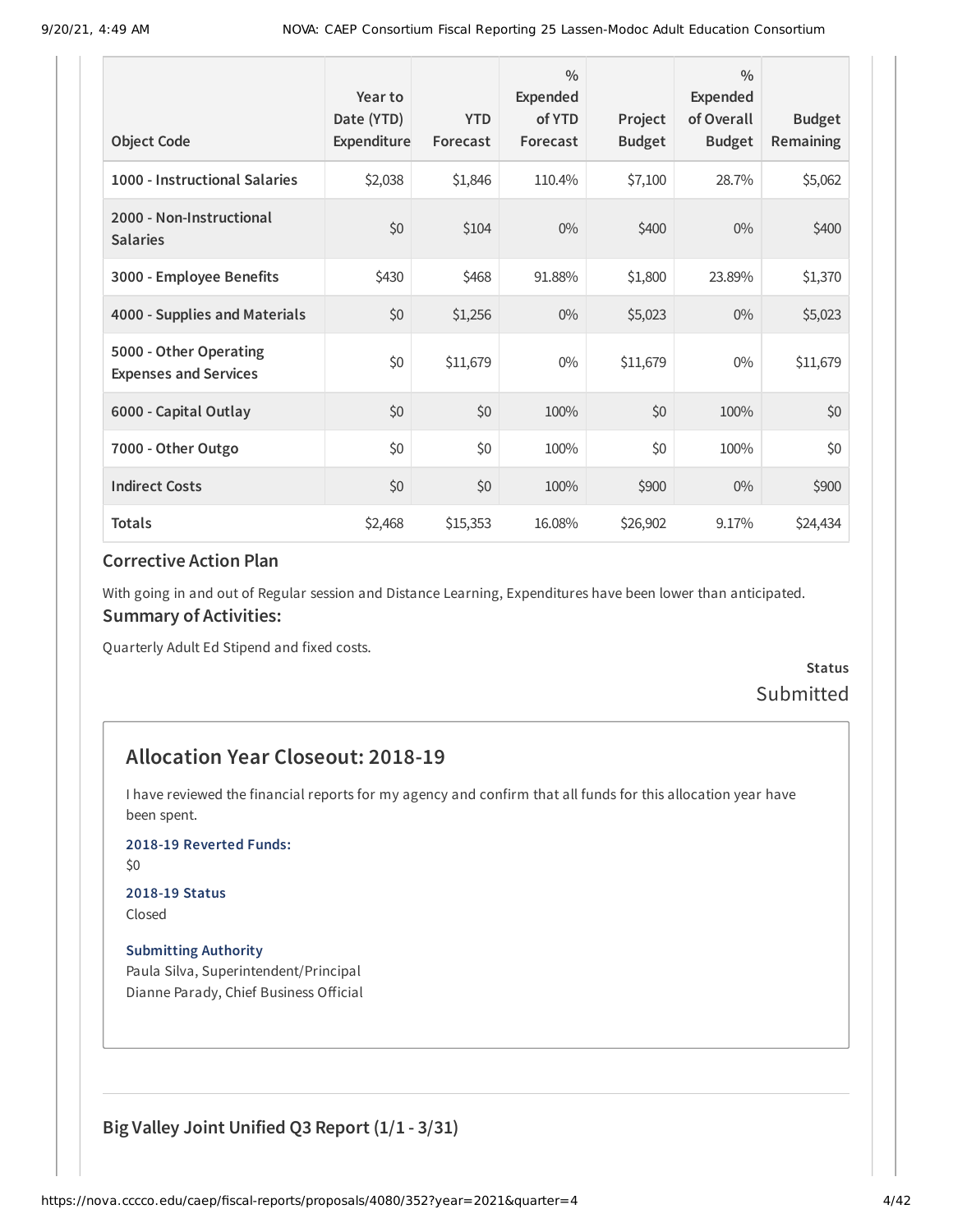| <b>Object Code</b>                                     | Year to<br>Date (YTD)<br>Expenditure | <b>YTD</b><br>Forecast | $\frac{0}{0}$<br>Expended<br>of YTD<br>Forecast | Project<br><b>Budget</b> | $\frac{0}{0}$<br><b>Expended</b><br>of Overall<br><b>Budget</b> | <b>Budget</b><br>Remaining |
|--------------------------------------------------------|--------------------------------------|------------------------|-------------------------------------------------|--------------------------|-----------------------------------------------------------------|----------------------------|
| 1000 - Instructional Salaries                          | \$3,038                              | \$2,769                | 109.71%                                         | \$7,100                  | 42.79%                                                          | \$4,062                    |
| 2000 - Non-Instructional<br><b>Salaries</b>            | \$0                                  | \$156                  | $0\%$                                           | \$400                    | $0\%$                                                           | \$400                      |
| 3000 - Employee Benefits                               | \$640                                | \$702                  | 91.17%                                          | \$1,800                  | 35.56%                                                          | \$1,160                    |
| 4000 - Supplies and Materials                          | \$2,000                              | \$2,512                | 79.63%                                          | \$5,023                  | 39.82%                                                          | \$3,023                    |
| 5000 - Other Operating<br><b>Expenses and Services</b> | \$0                                  | \$11,679               | $0\%$                                           | \$11,679                 | 0%                                                              | \$11,679                   |
| 6000 - Capital Outlay                                  | \$0                                  | \$0                    | 100%                                            | \$0                      | 100%                                                            | \$0                        |
| 7000 - Other Outgo                                     | \$0                                  | \$0                    | 100%                                            | \$0                      | 100%                                                            | \$0                        |
| <b>Indirect Costs</b>                                  | \$0                                  | \$0                    | 100%                                            | \$900                    | $0\%$                                                           | \$900                      |
| Totals                                                 | \$5,678                              | \$17,818               | 31.87%                                          | \$26,902                 | 21.11%                                                          | \$21,224                   |

With going in and out of Regular session and Distance Learning, Expenditures have been lower than anticipated. **Summary of Activities:**

Quarterly Adult Ed Stipend and fixed costs and Adult Ed Supplies.

**Status** Submitted

## **Big Valley Joint Unified Q4 Report (4/1 - 6/30)**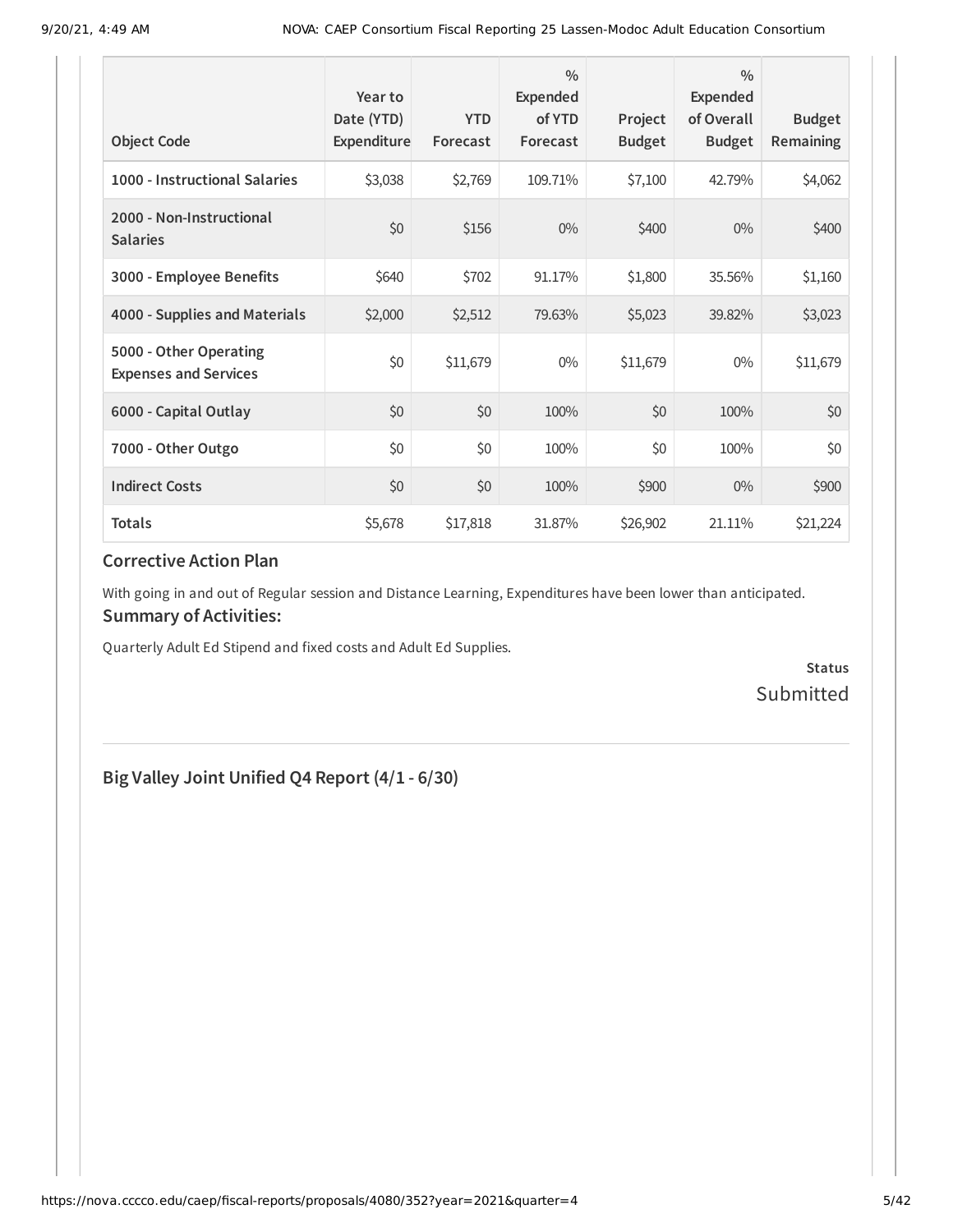| <b>Object Code</b>                                     | Year to<br>Date (YTD)<br>Expenditure | <b>YTD</b><br>Forecast | $\frac{0}{0}$<br><b>Expended</b><br>of YTD<br>Forecast | Project<br><b>Budget</b> | $\frac{0}{0}$<br><b>Expended</b><br>of Overall<br><b>Budget</b> | <b>Budget</b><br><b>Remaining</b> |
|--------------------------------------------------------|--------------------------------------|------------------------|--------------------------------------------------------|--------------------------|-----------------------------------------------------------------|-----------------------------------|
| 1000 - Instructional Salaries                          | \$4,039                              | \$7,100                | 56.89%                                                 | \$7,100                  | 56.89%                                                          | \$3,061                           |
| 2000 - Non-Instructional<br><b>Salaries</b>            | \$400                                | \$400                  | 100%                                                   | \$400                    | 100%                                                            | \$0                               |
| 3000 - Employee Benefits                               | \$976                                | \$1,800                | 54.22%                                                 | \$1,800                  | 54.22%                                                          | \$824                             |
| 4000 - Supplies and Materials                          | \$5,000                              | \$5,023                | 99.54%                                                 | \$5,023                  | 99.54%                                                          | \$23                              |
| 5000 - Other Operating<br><b>Expenses and Services</b> | \$11,679                             | \$11,679               | 100%                                                   | \$11,679                 | 100%                                                            | \$0                               |
| 6000 - Capital Outlay                                  | \$0                                  | \$0                    | 100%                                                   | \$0                      | 100%                                                            | \$0                               |
| 7000 - Other Outgo                                     | \$0                                  | \$0                    | 100%                                                   | \$0                      | 100%                                                            | \$0                               |
| <b>Indirect Costs</b>                                  | \$600                                | \$0                    | 100%                                                   | \$900                    | 66.67%                                                          | \$300                             |
| <b>Totals</b>                                          | \$22,694                             | \$26,002               | 87.28%                                                 | \$26,902                 | 84.36%                                                          | \$4,208                           |

### **Summary of Activities:**

Quarterly Adult Ed Stipend & fixed costs, Data Entry Stipend & fixed costs and Adult Ed Supplies and applied Indirect Costs.

> **Status** Submitted

## **Fort Sage Unified**

**Fort Sage Unified Q1 Report (7/1 - 9/30)**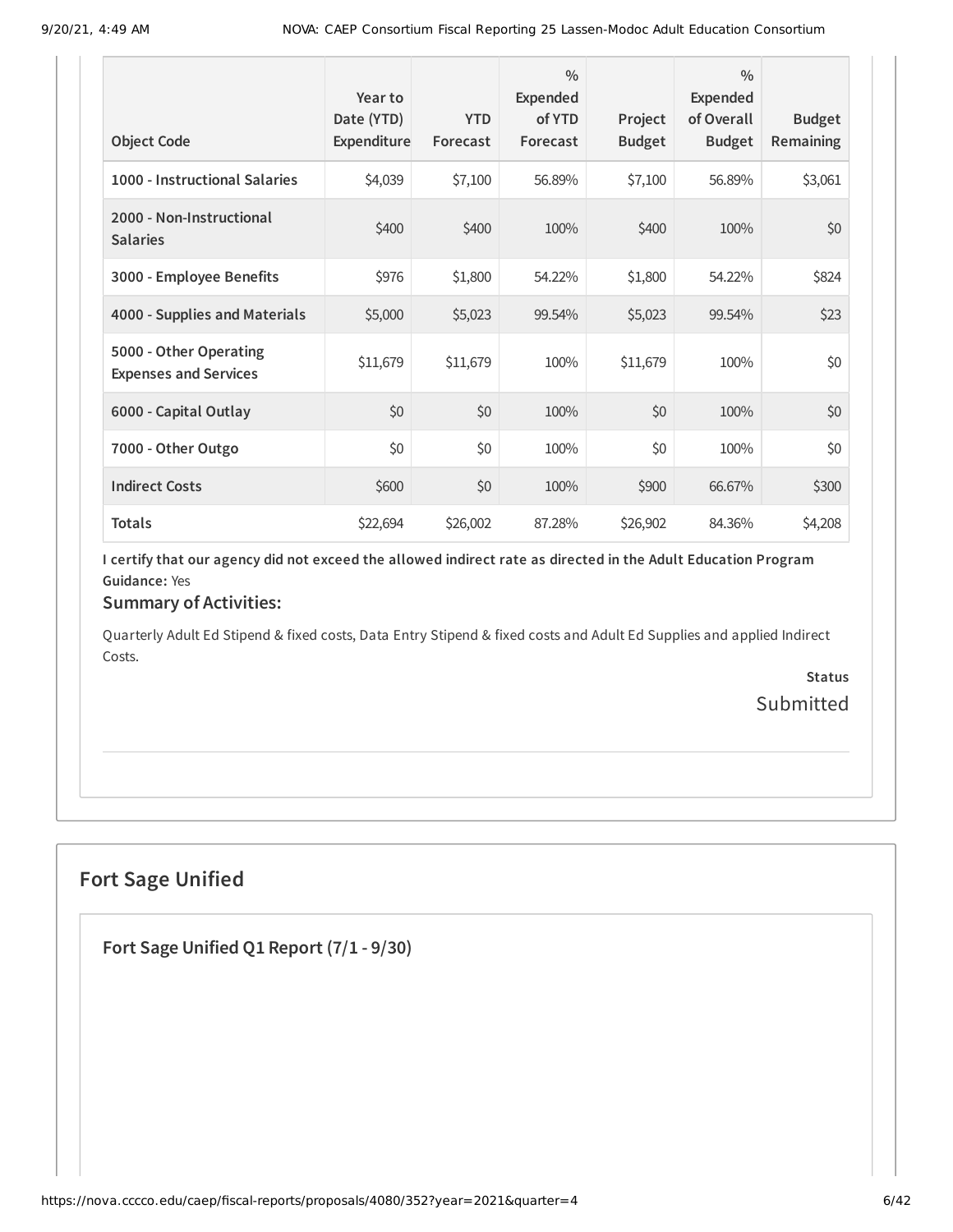| <b>Object Code</b>                                     | Year to<br>Date (YTD)<br>Expenditure | <b>YTD</b><br>Forecast | $\frac{0}{0}$<br><b>Expended</b><br>of YTD<br>Forecast | Project<br><b>Budget</b> | $\frac{0}{0}$<br>Expended<br>of Overall<br><b>Budget</b> | <b>Budget</b><br><b>Remaining</b> |
|--------------------------------------------------------|--------------------------------------|------------------------|--------------------------------------------------------|--------------------------|----------------------------------------------------------|-----------------------------------|
| 1000 - Instructional Salaries                          | \$2,000                              | \$2,000                | 100%                                                   | \$20,000                 | 10%                                                      | \$18,000                          |
| 2000 - Non-Instructional<br><b>Salaries</b>            | \$0                                  | \$0                    | 100%                                                   | \$0                      | 100%                                                     | \$0                               |
| 3000 - Employee Benefits                               | \$417                                | \$688                  | 60.6%                                                  | \$6,881                  | 6.06%                                                    | \$6,464                           |
| 4000 - Supplies and Materials                          | \$3,672                              | \$700                  | 524.57%                                                | \$7,000                  | 52.46%                                                   | \$3,328                           |
| 5000 - Other Operating<br><b>Expenses and Services</b> | \$0                                  | \$0                    | 100%                                                   | \$1,532                  | $0\%$                                                    | \$1,532                           |
| 6000 - Capital Outlay                                  | \$0                                  | \$1,450                | $0\%$                                                  | \$14,500                 | $0\%$                                                    | \$14,500                          |
| 7000 - Other Outgo                                     | \$0                                  | \$154                  | $0\%$                                                  | \$1,543                  | $0\%$                                                    | \$1,543                           |
| <b>Indirect Costs</b>                                  | \$0                                  | \$0                    | 100%                                                   | \$0                      | 100%                                                     | \$0                               |
| <b>Totals</b>                                          | \$6,089                              | \$4,992                | 121.97%                                                | \$51,456                 | 11.83%                                                   | \$45,367                          |

School was in session beginning August 31, so this report reflects only one month of activity.

#### **Summary of Activities:**

1000: Instructor Salary Stipend at \$2,000/month for September. 3000: Benefits (fixed costs) for instructor stipend. 4000: AllData annual subscription for Auto Shop repairs; Welding helmets.

> **Status** Submitted

**Fort Sage Unified Q2 Report (10/1 - 12/31)**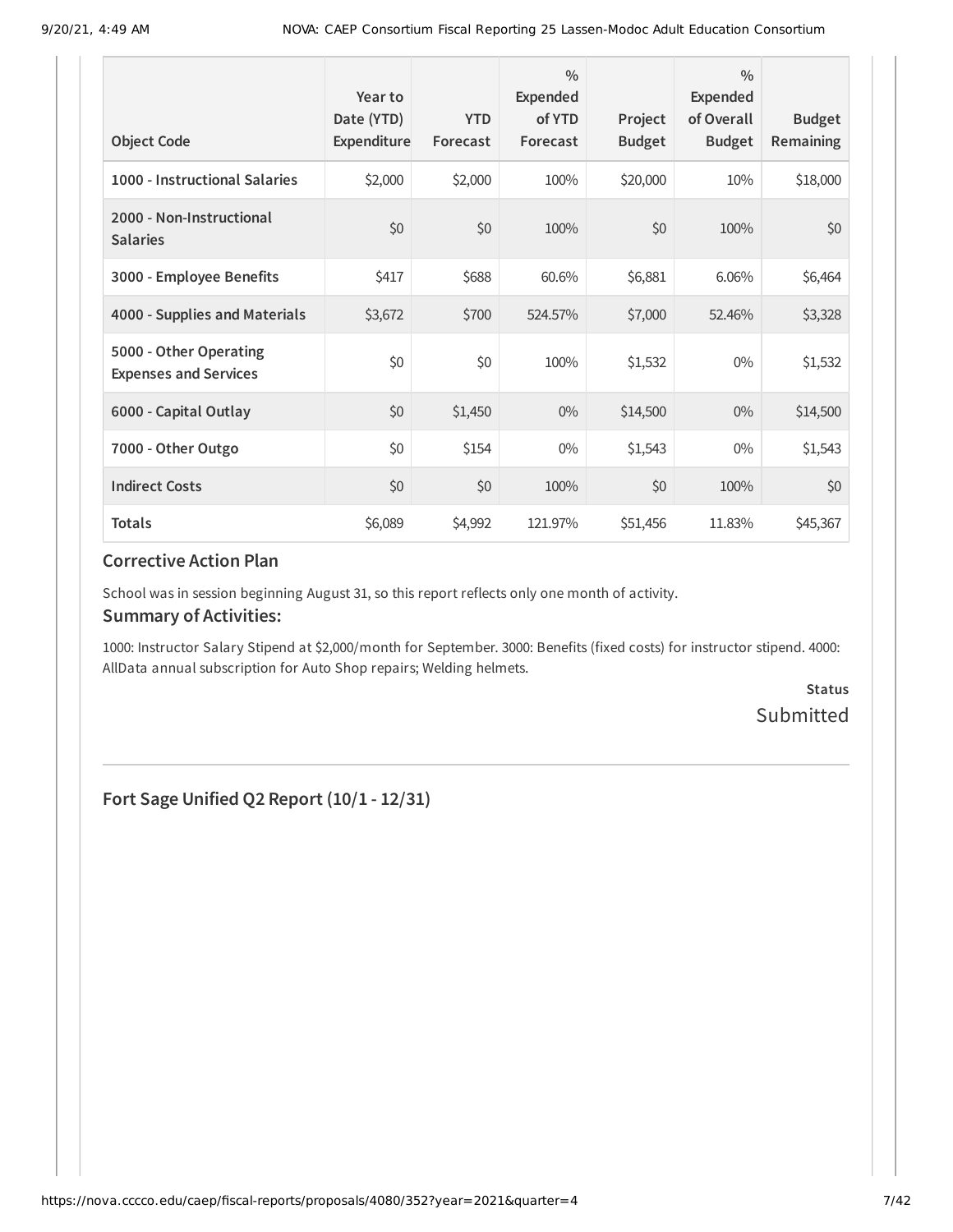| <b>Object Code</b>                                     | Year to<br>Date (YTD)<br>Expenditure | <b>YTD</b><br>Forecast | $\frac{0}{0}$<br>Expended<br>of YTD<br>Forecast | Project<br><b>Budget</b> | $\frac{0}{0}$<br><b>Expended</b><br>of Overall<br><b>Budget</b> | <b>Budget</b><br>Remaining |
|--------------------------------------------------------|--------------------------------------|------------------------|-------------------------------------------------|--------------------------|-----------------------------------------------------------------|----------------------------|
| 1000 - Instructional Salaries                          | \$12,000                             | \$6,000                | 200%                                            | \$20,000                 | 60%                                                             | \$8,000                    |
| 2000 - Non-Instructional<br><b>Salaries</b>            | \$0                                  | \$0                    | 100%                                            | \$0                      | 100%                                                            | \$0                        |
| 3000 - Employee Benefits                               | \$2,502                              | \$2,064                | 121.2%                                          | \$6,881                  | 36.36%                                                          | \$4,379                    |
| 4000 - Supplies and Materials                          | \$4,181                              | \$1,750                | 238.91%                                         | \$7,000                  | 59.73%                                                          | \$2,819                    |
| 5000 - Other Operating<br><b>Expenses and Services</b> | \$0                                  | \$506                  | $0\%$                                           | \$1,532                  | $0\%$                                                           | \$1,532                    |
| 6000 - Capital Outlay                                  | \$6,762                              | \$4,350                | 155.45%                                         | \$14,500                 | 46.63%                                                          | \$7,738                    |
| 7000 - Other Outgo                                     | \$0                                  | \$463                  | $0\%$                                           | \$1,543                  | $0\%$                                                           | \$1,543                    |
| <b>Indirect Costs</b>                                  | \$0                                  | \$0                    | 100%                                            | \$0                      | 100%                                                            | \$0                        |
| <b>Totals</b>                                          | \$25,445                             | \$15,133               | 168.15%                                         | \$51,456                 | 49.45%                                                          | \$26,011                   |

1000: \$2,000 per month salary stipend for Adult Ed. instructor and 3000: Fixed costs for stipend. 4000: Cyberweld welding supplies: Guage, Clamp, Grinding Wheels. 6000: Atlas Copco Air Compressor for Auto Shop.

### **Status** Submitted

### **Allocation Year Closeout: 2018-19**

I have reviewed the financial reports for my agency and confirm that all funds for this allocation year have been spent.

**2018-19 Reverted Funds:**

\$0

### **2018-19 Status**

Closed

#### **Submitting Authority**

Heather Von Ins, Chief Business Officer Dr. Keith Tomes, Superintendent

**Fort Sage Unified Q3 Report (1/1 - 3/31)**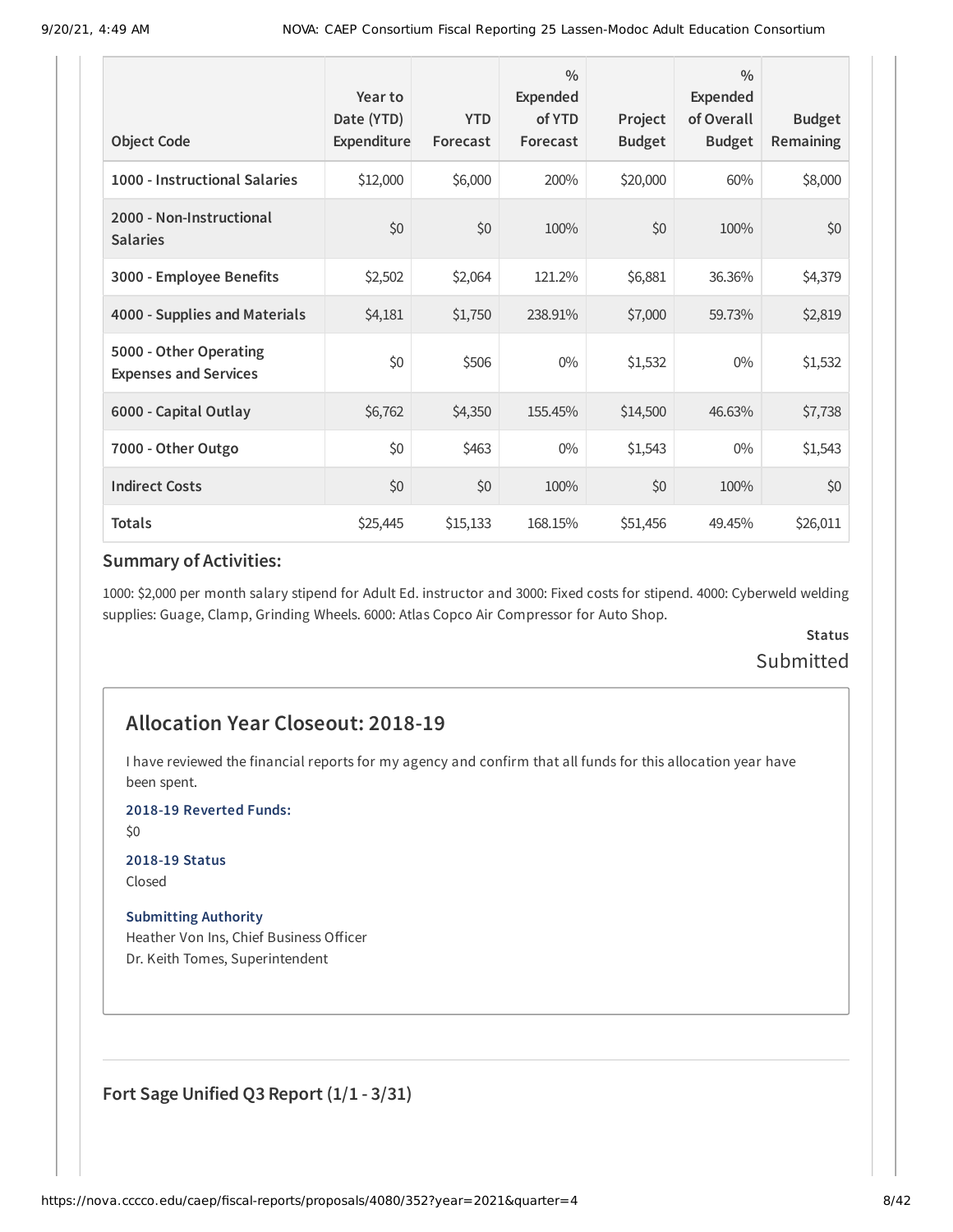| <b>Object Code</b>                                     | Year to<br>Date (YTD)<br>Expenditure | <b>YTD</b><br>Forecast | $\frac{0}{0}$<br>Expended<br>of YTD<br>Forecast | Project<br><b>Budget</b> | $\frac{0}{0}$<br><b>Expended</b><br>of Overall<br><b>Budget</b> | <b>Budget</b><br><b>Remaining</b> |
|--------------------------------------------------------|--------------------------------------|------------------------|-------------------------------------------------|--------------------------|-----------------------------------------------------------------|-----------------------------------|
| 1000 - Instructional Salaries                          | \$14,000                             | \$6,000                | 233.33%                                         | \$20,000                 | 70%                                                             | \$6,000                           |
| 2000 - Non-Instructional<br><b>Salaries</b>            | \$0                                  | \$0                    | 100%                                            | \$0                      | 100%                                                            | \$0                               |
| 3000 - Employee Benefits                               | \$2,919                              | \$2,064                | 141.4%                                          | \$6,881                  | 42.42%                                                          | \$3,962                           |
| 4000 - Supplies and Materials                          | \$4,181                              | \$1,750                | 238.91%                                         | \$7,000                  | 59.73%                                                          | \$2,819                           |
| 5000 - Other Operating<br><b>Expenses and Services</b> | \$0                                  | \$506                  | $0\%$                                           | \$1,532                  | $0\%$                                                           | \$1,532                           |
| 6000 - Capital Outlay                                  | \$6,762                              | \$4,350                | 155.45%                                         | \$14,500                 | 46.63%                                                          | \$7,738                           |
| 7000 - Other Outgo                                     | \$0                                  | \$463                  | $0\%$                                           | \$1,543                  | $0\%$                                                           | \$1,543                           |
| <b>Indirect Costs</b>                                  | \$0                                  | \$0                    | 100%                                            | \$0                      | 100%                                                            | \$0                               |
| <b>Totals</b>                                          | \$27,862                             | \$15,133               | 184.12%                                         | \$51,456                 | 54.15%                                                          | \$23,594                          |

### **Status** Submitted

## **Fort Sage Unified Q4 Report (4/1 - 6/30)**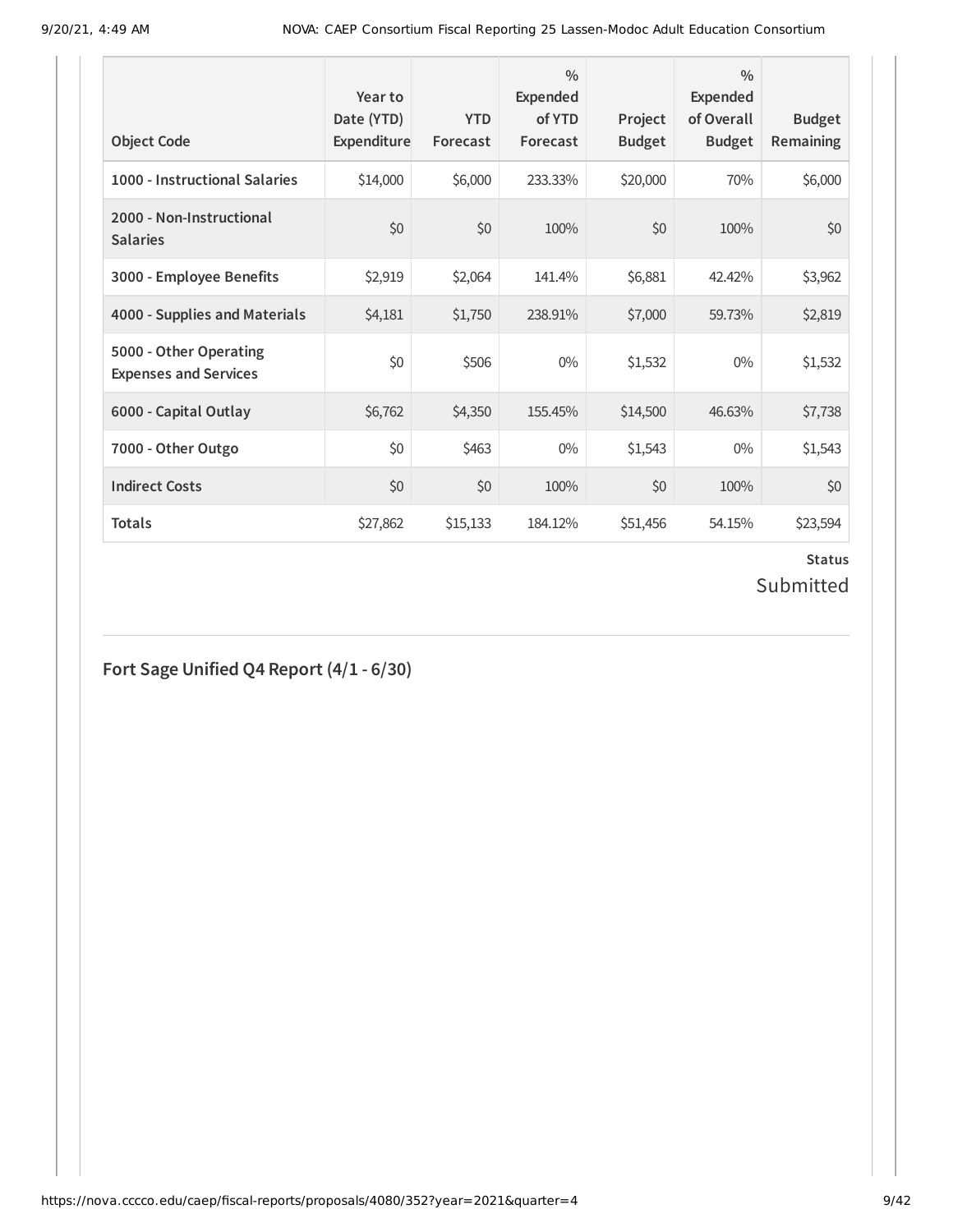| <b>Object Code</b>                                     | Year to<br>Date (YTD)<br>Expenditure | <b>YTD</b><br>Forecast | $\frac{0}{0}$<br><b>Expended</b><br>of YTD<br>Forecast | Project<br><b>Budget</b> | $\frac{0}{0}$<br>Expended<br>of Overall<br><b>Budget</b> | <b>Budget</b><br><b>Remaining</b> |
|--------------------------------------------------------|--------------------------------------|------------------------|--------------------------------------------------------|--------------------------|----------------------------------------------------------|-----------------------------------|
| 1000 - Instructional Salaries                          | \$20,000                             | \$6,000                | 333.33%                                                | \$20,000                 | 100%                                                     | \$0                               |
| 2000 - Non-Instructional<br><b>Salaries</b>            | \$0                                  | \$0                    | 100%                                                   | \$0                      | 100%                                                     | \$0                               |
| 3000 - Employee Benefits                               | \$4,170                              | \$2,064                | 202.01%                                                | \$6,881                  | 60.6%                                                    | \$2,711                           |
| 4000 - Supplies and Materials                          | \$4,181                              | \$1,750                | 238.91%                                                | \$7,000                  | 59.73%                                                   | \$2,819                           |
| 5000 - Other Operating<br><b>Expenses and Services</b> | \$0                                  | \$506                  | $0\%$                                                  | \$1,532                  | $0\%$                                                    | \$1,532                           |
| 6000 - Capital Outlay                                  | \$10,860                             | \$4,350                | 249.66%                                                | \$14,500                 | 74.9%                                                    | \$3,640                           |
| 7000 - Other Outgo                                     | \$0                                  | \$463                  | $0\%$                                                  | \$1,543                  | $0\%$                                                    | \$1,543                           |
| <b>Indirect Costs</b>                                  | \$0                                  | \$0                    | 100%                                                   | \$0                      | 100%                                                     | \$0                               |
| <b>Totals</b>                                          | \$39,211                             | \$15,133               | 259.11%                                                | \$51,456                 | 76.2%                                                    | \$12,245                          |

### **Summary of Activities:**

Instructor salary and benefits were paid; refill gases were purchased for Auto Shop equipment; and welding vents were replaced. 1000: Salary for Adult Ed. Instructor \$2,000 per month x 3 months=\$6,000. 2000: None 3000: Fixed Costs (SUI, WC, MC, STRS) for Adult Ed. instructor stipend. 4000: Matheson Tri-Gas for Auto Shop (oxygen, accetaline refills). \$181.69 5000: None 6000: All Season Heating: Welding vents replacement. \$4,097.94. 7000: None

> **Status Submitted**

### **Lassen CCD**

**Lassen CCD Q1 Report (7/1 - 9/30)**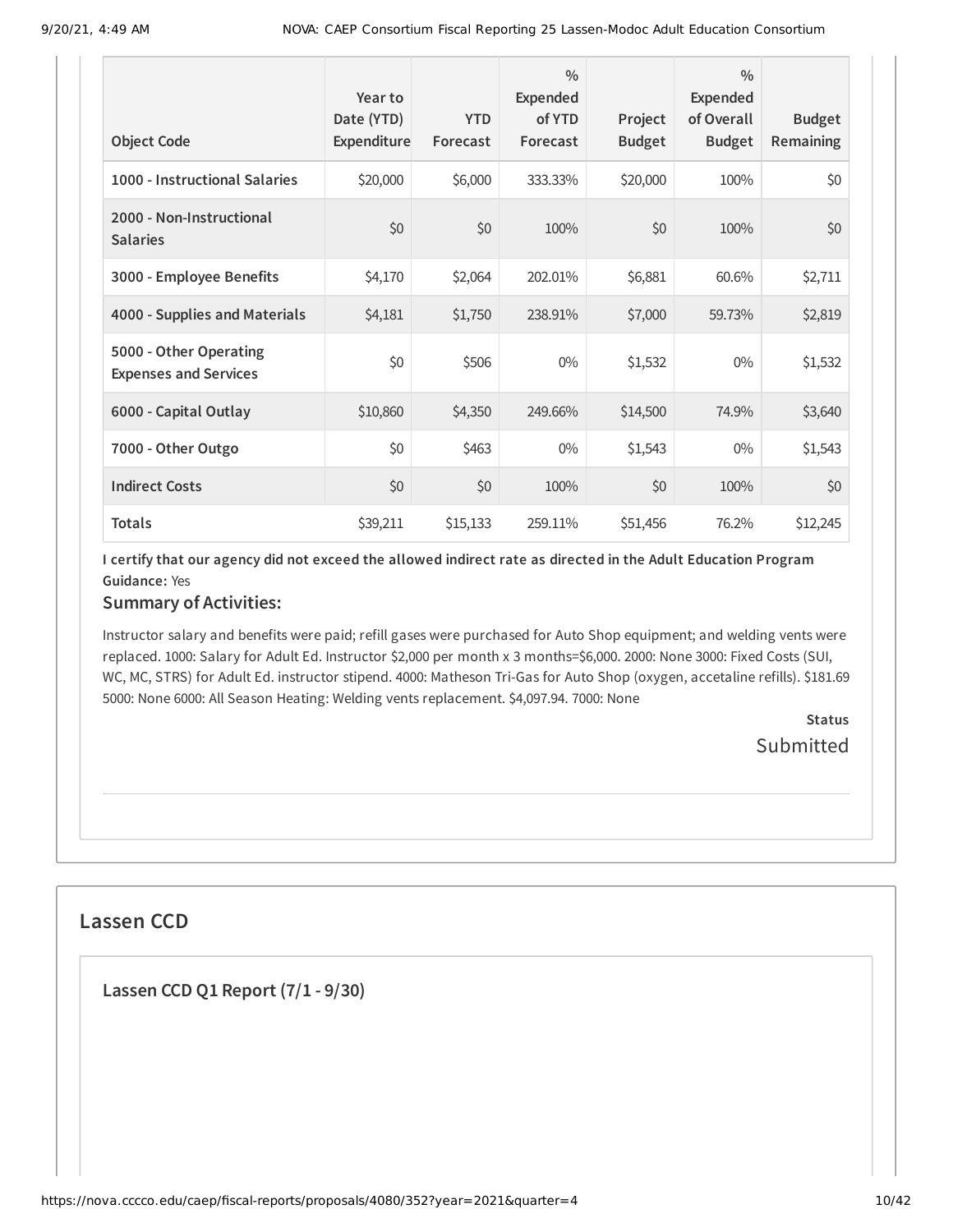| <b>Object Code</b>                                     | Year to<br>Date (YTD)<br>Expenditure | <b>YTD</b><br>Forecast | $\frac{0}{0}$<br>Expended<br>of YTD<br>Forecast | Project<br><b>Budget</b> | $\frac{0}{0}$<br><b>Expended</b><br>of Overall<br><b>Budget</b> | <b>Budget</b><br>Remaining |
|--------------------------------------------------------|--------------------------------------|------------------------|-------------------------------------------------|--------------------------|-----------------------------------------------------------------|----------------------------|
| 1000 - Instructional Salaries                          | \$0                                  | \$0                    | 100%                                            | \$80,000                 | $0\%$                                                           | \$80,000                   |
| 2000 - Non-Instructional<br><b>Salaries</b>            | \$38,927                             | \$50,000               | 77.85%                                          | \$250,000                | 15.57%                                                          | \$211,073                  |
| 3000 - Employee Benefits                               | \$22,574                             | \$22,500               | 100.33%                                         | \$140,000                | 16.12%                                                          | \$117,426                  |
| 4000 - Supplies and Materials                          | \$0                                  | \$10,201               | $0\%$                                           | \$68,006                 | $0\%$                                                           | \$68,006                   |
| 5000 - Other Operating<br><b>Expenses and Services</b> | \$27,669                             | \$22,167               | 124.82%                                         | \$108,666                | 25.46%                                                          | \$80,997                   |
| 6000 - Capital Outlay                                  | \$0                                  | \$3,750                | $0\%$                                           | \$50,000                 | $0\%$                                                           | \$50,000                   |
| 7000 - Other Outgo                                     | \$0                                  | \$0                    | 100%                                            | \$0                      | 100%                                                            | \$0                        |
| <b>Indirect Costs</b>                                  | \$0                                  | \$0                    | 100%                                            | \$17,084                 | $0\%$                                                           | \$17,084                   |
| <b>Totals</b>                                          | \$89,170                             | \$108,617              | 82.1%                                           | \$713,756                | 12.49%                                                          | \$624,586                  |

As we continue to navigate through distance learning and campus closure due to COVID-19, we will move forward with expenditures to meet our goals. We are also writing new non-credit courses that will assist us in meeting our goals. **Summary of Activities:**

HiSET classes ongoing, Transition Counselor meeting with students and Consortium Coordinator working with members.

> **Status** Submitted

**Lassen CCD Q2 Report (10/1 - 12/31)**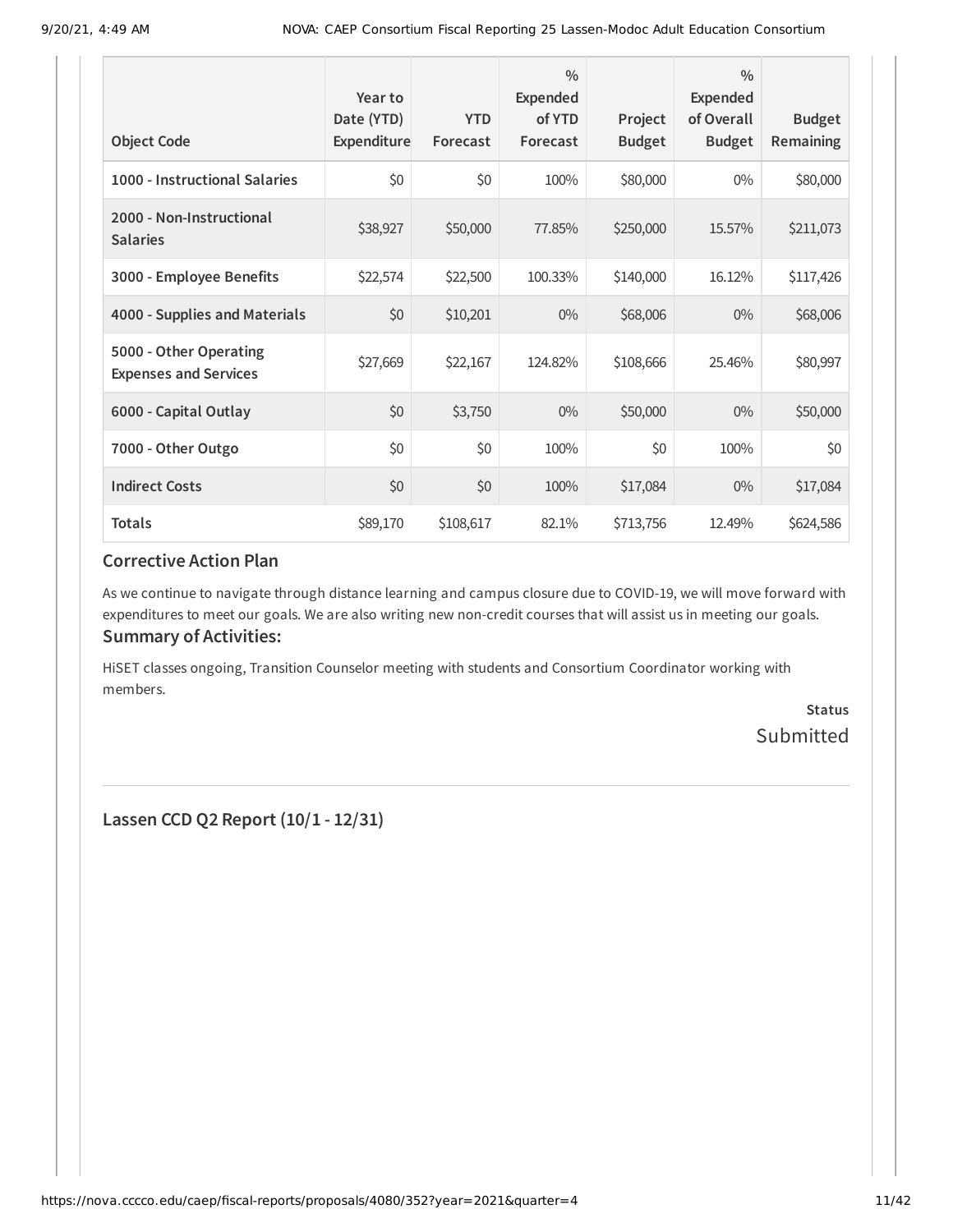| <b>Object Code</b>                                     | Year to<br>Date (YTD)<br>Expenditure | <b>YTD</b><br>Forecast | $\frac{0}{0}$<br><b>Expended</b><br>of YTD<br>Forecast | Project<br><b>Budget</b> | $\frac{0}{0}$<br><b>Expended</b><br>of Overall<br><b>Budget</b> | <b>Budget</b><br>Remaining |
|--------------------------------------------------------|--------------------------------------|------------------------|--------------------------------------------------------|--------------------------|-----------------------------------------------------------------|----------------------------|
| 1000 - Instructional Salaries                          | \$0                                  | \$0                    | 100%                                                   | \$80,000                 | $0\%$                                                           | \$80,000                   |
| 2000 - Non-Instructional<br><b>Salaries</b>            | \$95,936                             | \$112,500              | 85.28%                                                 | \$250,000                | 38.37%                                                          | \$154,064                  |
| 3000 - Employee Benefits                               | \$39,121                             | \$57,500               | 68.04%                                                 | \$140,000                | 27.94%                                                          | \$100,879                  |
| 4000 - Supplies and Materials                          | \$951                                | \$20,402               | 4.66%                                                  | \$68,006                 | 1.4%                                                            | \$67,055                   |
| 5000 - Other Operating<br><b>Expenses and Services</b> | \$53,013                             | \$36,833               | 143.93%                                                | \$108,666                | 48.79%                                                          | \$55,653                   |
| 6000 - Capital Outlay                                  | \$0                                  | \$7,500                | $0\%$                                                  | \$50,000                 | $0\%$                                                           | \$50,000                   |
| 7000 - Other Outgo                                     | \$0                                  | \$0                    | 100%                                                   | \$0                      | 100%                                                            | \$0                        |
| <b>Indirect Costs</b>                                  | \$0                                  | \$0                    | 100%                                                   | \$17,084                 | $0\%$                                                           | \$17,084                   |
| <b>Totals</b>                                          | \$189,021                            | \$234,735              | 80.53%                                                 | \$713,756                | 26.48%                                                          | \$524,735                  |

We are continuing to work on expending our funds to meet our goals. The Chancellor's office just approved the curriculum for a noncredit/CTE IT Specialist 5 course series to be offered starting in March. We are also researching a new position for Director of Noncredit to increase our noncredit offerings.

#### **Summary of Activities:**

HiSET courses ongoing, payroll for transition counselor, consortium coordinator.

### **Status** Submitted

### **Allocation Year Closeout: 2018-19**

I have reviewed the financial reports for my agency and confirm that all funds for this allocation year have been spent.

#### **2018-19 Reverted Funds:**

\$0

#### **2018-19 Status** Closed

#### **Submitting Authority** Susan Rentfrow, Accountant III Carol Growdon Michell Williams, Grant Operations Manager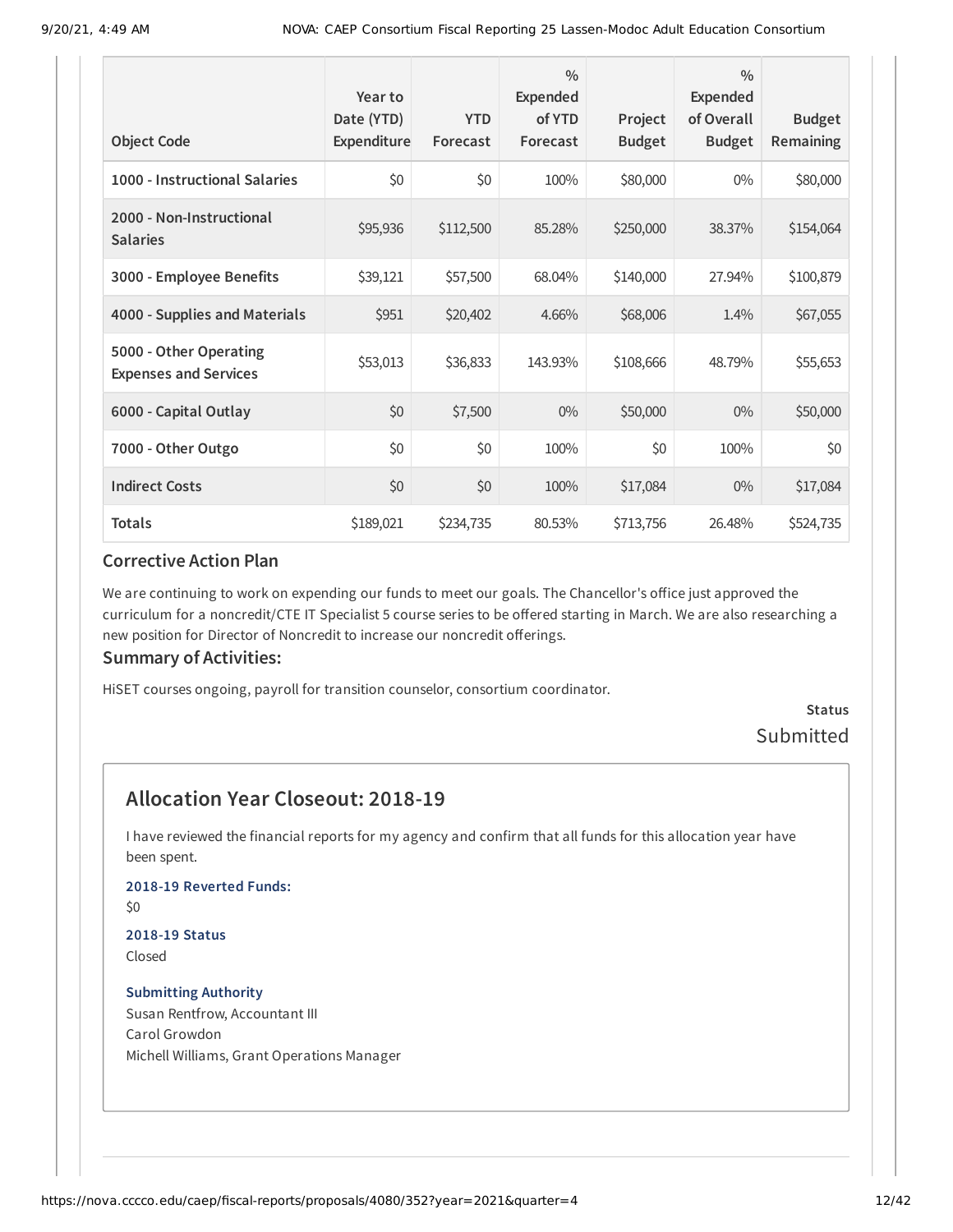#### **Lassen CCD Q3 Report (1/1 - 3/31)**

| <b>Object Code</b>                                     | Year to<br>Date (YTD)<br>Expenditure | <b>YTD</b><br>Forecast | $\frac{0}{0}$<br><b>Expended</b><br>of YTD<br>Forecast | Project<br><b>Budget</b> | $\frac{0}{0}$<br><b>Expended</b><br>of Overall<br><b>Budget</b> | <b>Budget</b><br><b>Remaining</b> |
|--------------------------------------------------------|--------------------------------------|------------------------|--------------------------------------------------------|--------------------------|-----------------------------------------------------------------|-----------------------------------|
| 1000 - Instructional Salaries                          | \$692                                | \$20,000               | 3.46%                                                  | \$80,000                 | 0.87%                                                           | \$79,308                          |
| 2000 - Non-Instructional<br><b>Salaries</b>            | \$144,701                            | \$172,500              | 83.88%                                                 | \$250,000                | 57.88%                                                          | \$105,299                         |
| 3000 - Employee Benefits                               | \$64,116                             | \$90,000               | 71.24%                                                 | \$140,000                | 45.8%                                                           | \$75,884                          |
| 4000 - Supplies and Materials                          | \$951                                | \$30,603               | 3.11%                                                  | \$68,006                 | 1.4%                                                            | \$67,055                          |
| 5000 - Other Operating<br><b>Expenses and Services</b> | \$57,813                             | \$66,500               | 86.94%                                                 | \$108,666                | 53.2%                                                           | \$50,853                          |
| 6000 - Capital Outlay                                  | \$0                                  | \$22,500               | $0\%$                                                  | \$50,000                 | $0\%$                                                           | \$50,000                          |
| 7000 - Other Outgo                                     | \$0                                  | \$0                    | 100%                                                   | \$0                      | 100%                                                            | \$0                               |
| <b>Indirect Costs</b>                                  | \$0                                  | \$0                    | 100%                                                   | \$17,084                 | $0\%$                                                           | \$17,084                          |
| <b>Totals</b>                                          | \$268,273                            | \$402,102              | 66.72%                                                 | \$713,756                | 37.59%                                                          | \$445,483                         |

### **Corrective Action Plan**

LCCD is continuing to add non-credit courses, and is planning on hiring a non-credit coordinator to work on increasing non-credit classes and programs.

#### **Summary of Activities:**

LCCD created a new IT Professional Certificate non-credit online course series. First cohort started in March with 35 students, this is a 5 class series that ends in June. HiSET courses continue and has 15 students enrolled. CARS classes in the jail has 10 students enrolled. LMAEC Transitions Counselor received approval to resume site visits to member schools and visited the LC Jail and the TEACH program in Alturas. The LMAEC Lead continues to work with the consortium.

> **Status Submitted**

**Lassen CCD Q4 Report (4/1 - 6/30)**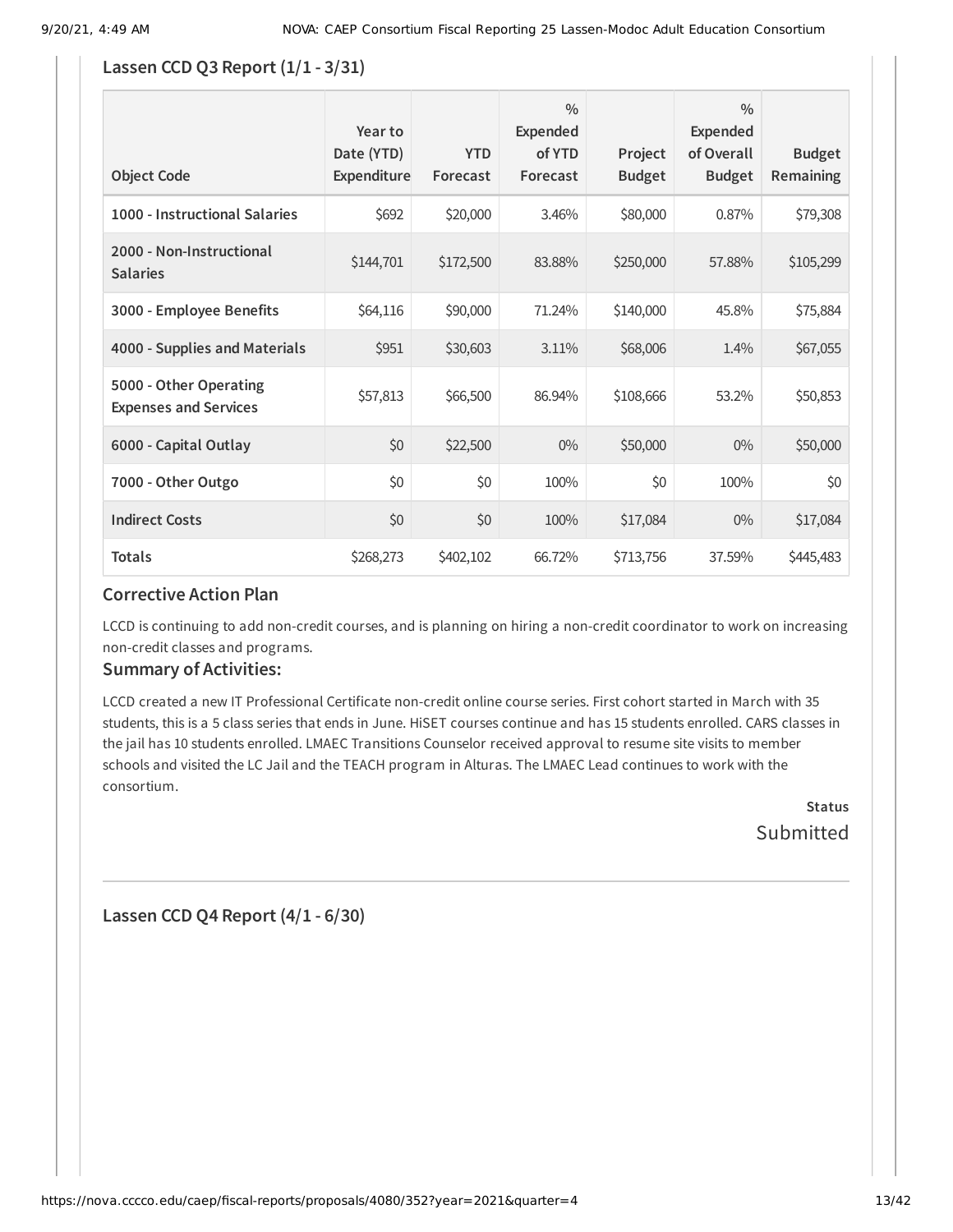| <b>Object Code</b>                                     | Year to<br>Date (YTD)<br>Expenditure | <b>YTD</b><br>Forecast | $\frac{0}{0}$<br><b>Expended</b><br>of YTD<br>Forecast | Project<br><b>Budget</b> | $\frac{0}{0}$<br>Expended<br>of Overall<br><b>Budget</b> | <b>Budget</b><br>Remaining |
|--------------------------------------------------------|--------------------------------------|------------------------|--------------------------------------------------------|--------------------------|----------------------------------------------------------|----------------------------|
|                                                        |                                      |                        |                                                        |                          |                                                          |                            |
| 1000 - Instructional Salaries                          | \$11,757                             | \$32,000               | 36.74%                                                 | \$80,000                 | 14.7%                                                    | \$68,243                   |
| 2000 - Non-Instructional<br><b>Salaries</b>            | \$189,054                            | \$230,000              | 82.2%                                                  | \$250,000                | 75.62%                                                   | \$60,946                   |
| 3000 - Employee Benefits                               | \$90,242                             | \$120,000              | 75.2%                                                  | \$140,000                | 64.46%                                                   | \$49,758                   |
| 4000 - Supplies and Materials                          | \$952                                | \$40,804               | 2.33%                                                  | \$68,006                 | 1.4%                                                     | \$67,054                   |
| 5000 - Other Operating<br><b>Expenses and Services</b> | \$62,554                             | \$88,666               | 70.55%                                                 | \$108,666                | 57.57%                                                   | \$46,112                   |
| 6000 - Capital Outlay                                  | \$0                                  | \$30,000               | $0\%$                                                  | \$50,000                 | $0\%$                                                    | \$50,000                   |
| 7000 - Other Outgo                                     | \$0                                  | \$0                    | 100%                                                   | \$0                      | 100%                                                     | \$0                        |
| <b>Indirect Costs</b>                                  | \$17,084                             | \$17,084               | 100%                                                   | \$17,084                 | 100%                                                     | \$0                        |
| <b>Totals</b>                                          | \$371,643                            | \$558,554              | 66.54%                                                 | \$713,756                | 52.07%                                                   | \$342,113                  |

### **Corrective Action Plan**

LCCD is hiring a Director of Continuing Education to focus on facilitating new non-credit curriculum and increasing non-credit courses. Purchase equipment to assist with distance learning.

#### **Summary of Activities:**

During Quarter 4 LCCD continued with the two cohorts for the IT Professional Certificate non-credit online course series. Basic Skills classes and CARS classes were also ongoing.

> **Status** Submitted

## **Lassen Co. Office of Education**

**Lassen Co.Office of Education Q1 Report (7/1 - 9/30)**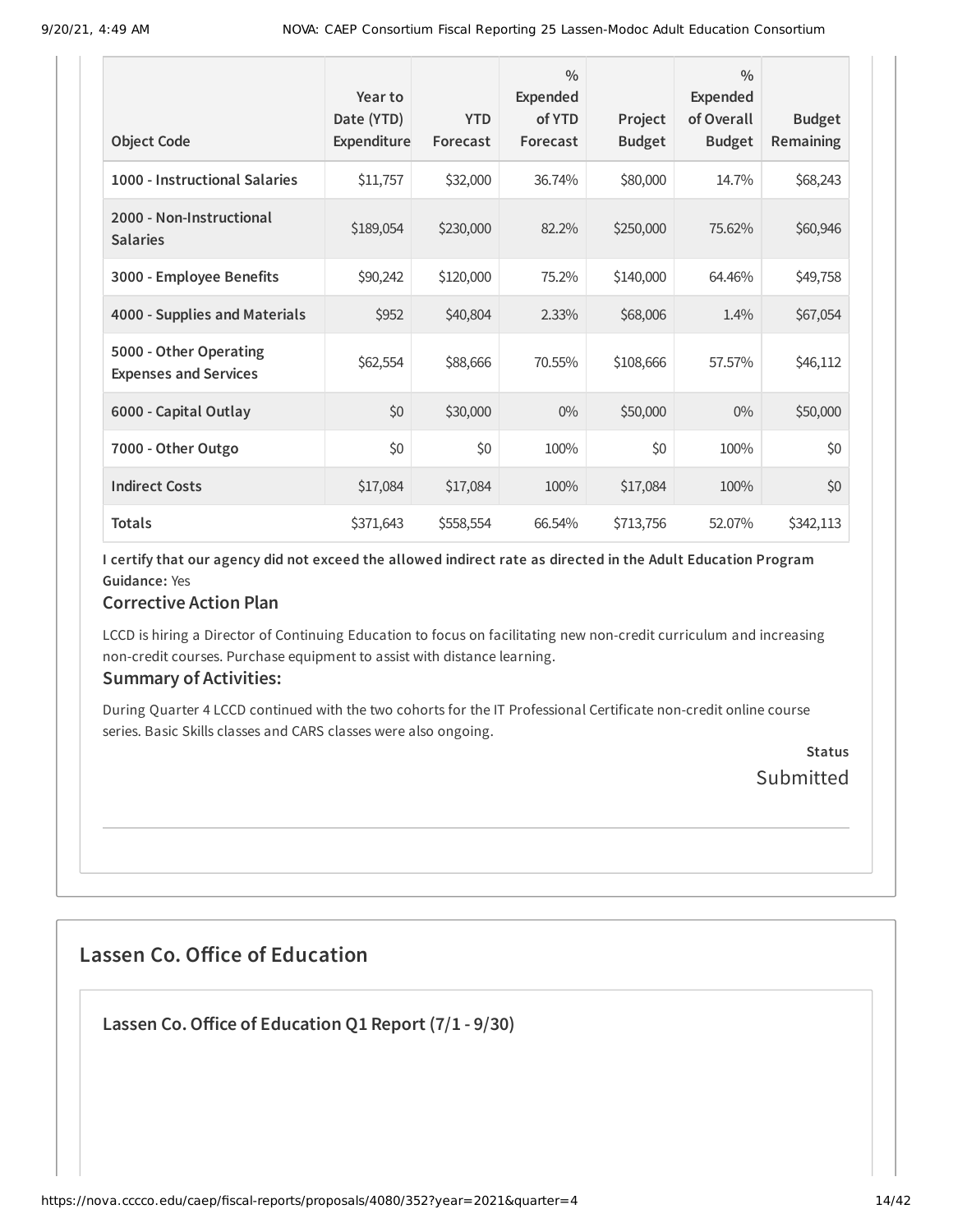| <b>Object Code</b>                                     | Year to<br>Date (YTD)<br>Expenditure | <b>YTD</b><br>Forecast | $\frac{0}{0}$<br>Expended<br>of YTD<br>Forecast | Project<br><b>Budget</b> | $\frac{0}{0}$<br><b>Expended</b><br>of Overall<br><b>Budget</b> | <b>Budget</b><br><b>Remaining</b> |
|--------------------------------------------------------|--------------------------------------|------------------------|-------------------------------------------------|--------------------------|-----------------------------------------------------------------|-----------------------------------|
| 1000 - Instructional Salaries                          | \$9,307                              | \$9,143                | 101.79%                                         | \$53,785                 | 17.3%                                                           | \$44,478                          |
| 2000 - Non-Instructional<br><b>Salaries</b>            | \$0                                  | \$0                    | 100%                                            | \$0                      | 100%                                                            | \$0                               |
| 3000 - Employee Benefits                               | \$1,921                              | \$1,898                | 101.21%                                         | \$11,165                 | 17.21%                                                          | \$9,244                           |
| 4000 - Supplies and Materials                          | \$0                                  | \$3,234                | $0\%$                                           | \$19,023                 | $0\%$                                                           | \$19,023                          |
| 5000 - Other Operating<br><b>Expenses and Services</b> | \$10,000                             | \$11,109               | 90.02%                                          | \$65,346                 | 15.3%                                                           | \$55,346                          |
| 6000 - Capital Outlay                                  | \$0                                  | \$505                  | $0\%$                                           | \$2,973                  | $0\%$                                                           | \$2,973                           |
| 7000 - Other Outgo                                     | \$0                                  | \$0                    | 100%                                            | \$0                      | 100%                                                            | \$0                               |
| <b>Indirect Costs</b>                                  | \$0                                  | \$1,089                | $0\%$                                           | \$6,406                  | $0\%$                                                           | \$6,406                           |
| <b>Totals</b>                                          | \$21,228                             | \$26,979               | 78.68%                                          | \$158,698                | 13.38%                                                          | \$137,470                         |

Direct instruction, assessment and coordination of programs to support High School Diploma completion, computer literacy instruction, vocational culinary skills program, GED, Anger management, parenting, and job skills.

> **Status** Submitted

### **Lassen Co.Office of Education Q2 Report (10/1 - 12/31)**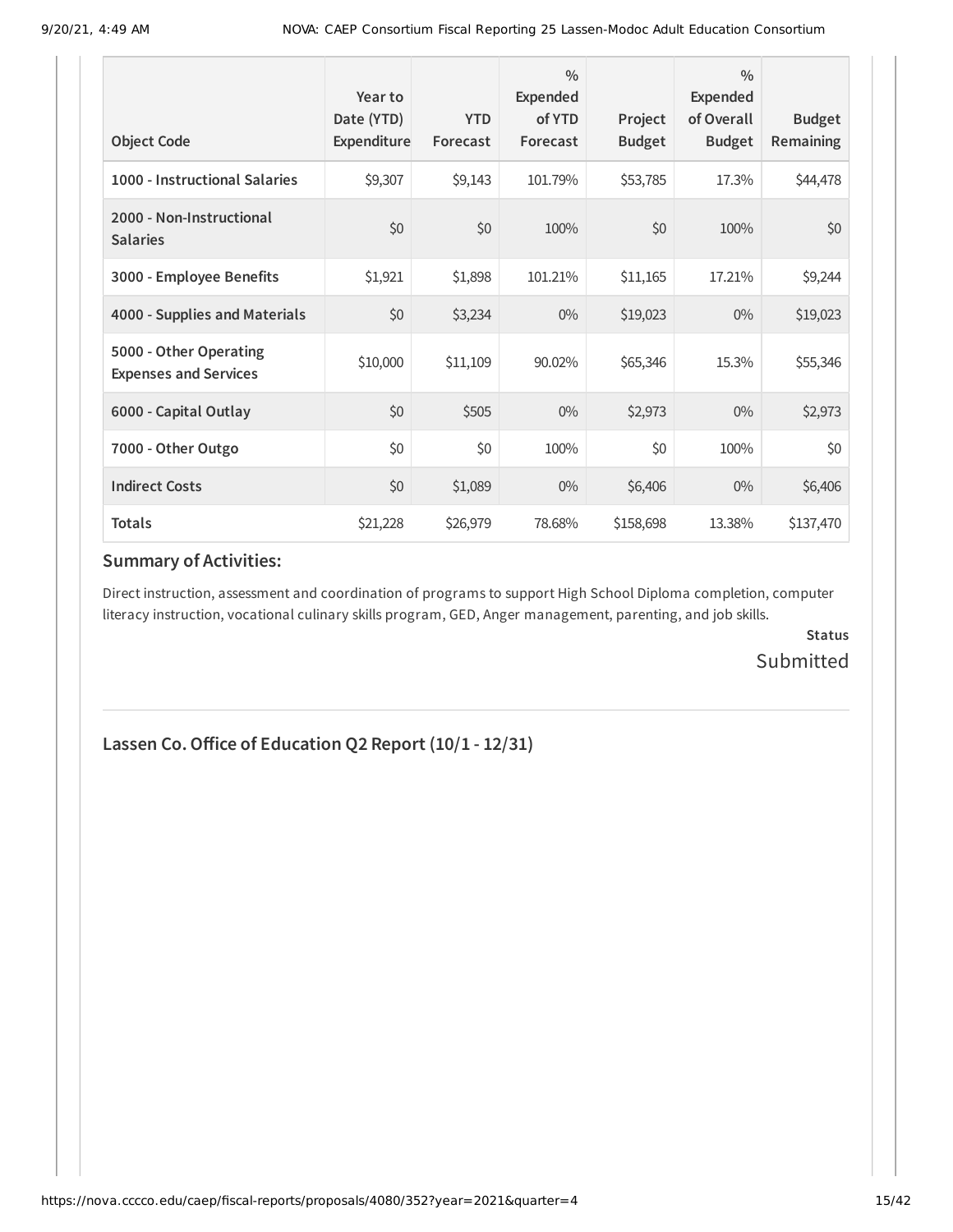|                                                        | Year to<br>Date (YTD) | <b>YTD</b> | $\frac{0}{0}$<br><b>Expended</b><br>of YTD | Project       | $\frac{0}{0}$<br><b>Expended</b><br>of Overall | <b>Budget</b> |
|--------------------------------------------------------|-----------------------|------------|--------------------------------------------|---------------|------------------------------------------------|---------------|
| <b>Object Code</b>                                     | Expenditure           | Forecast   | Forecast                                   | <b>Budget</b> | <b>Budget</b>                                  | Remaining     |
| 1000 - Instructional Salaries                          | \$23,267              | \$23,665   | 98.32%                                     | \$53,785      | 43.26%                                         | \$30,518      |
| 2000 - Non-Instructional<br><b>Salaries</b>            | \$0                   | \$0        | 100%                                       | \$0           | 100%                                           | \$0           |
| 3000 - Employee Benefits                               | \$4,802               | \$4,913    | 97.75%                                     | \$11,165      | 43.01%                                         | \$6,363       |
| 4000 - Supplies and Materials                          | \$15,124              | \$8,370    | 180.69%                                    | \$19,023      | 79.5%                                          | \$3,899       |
| 5000 - Other Operating<br><b>Expenses and Services</b> | \$10,000              | \$28,752   | 34.78%                                     | \$65,346      | 15.3%                                          | \$55,346      |
| 6000 - Capital Outlay                                  | \$1,107               | \$1,308    | 84.63%                                     | \$2,973       | 37.24%                                         | \$1,866       |
| 7000 - Other Outgo                                     | \$0                   | \$0        | 100%                                       | \$0           | 100%                                           | \$0           |
| <b>Indirect Costs</b>                                  | \$0                   | \$2,819    | $0\%$                                      | \$6,406       | $0\%$                                          | \$6,406       |
| <b>Totals</b>                                          | \$54,300              | \$69,827   | 77.76%                                     | \$158,698     | 34.22%                                         | \$104,398     |

Direct instruction, assessment and coordination of programs to support High School Diploma completion, computer literacy instruction, vocational culinary skills program, GED, Anger management, parenting, and job skills.

### **Status** Submitted

### **Allocation Year Closeout: 2018-19**

I have reviewed the financial reports for my agency and confirm that all funds for this allocation year have been spent.

**2018-19 Reverted Funds:**

\$0

**2018-19 Status** Closed

**Submitting Authority** Patricia Gunderson

**Lassen Co.Office of Education Q3 Report (1/1 - 3/31)**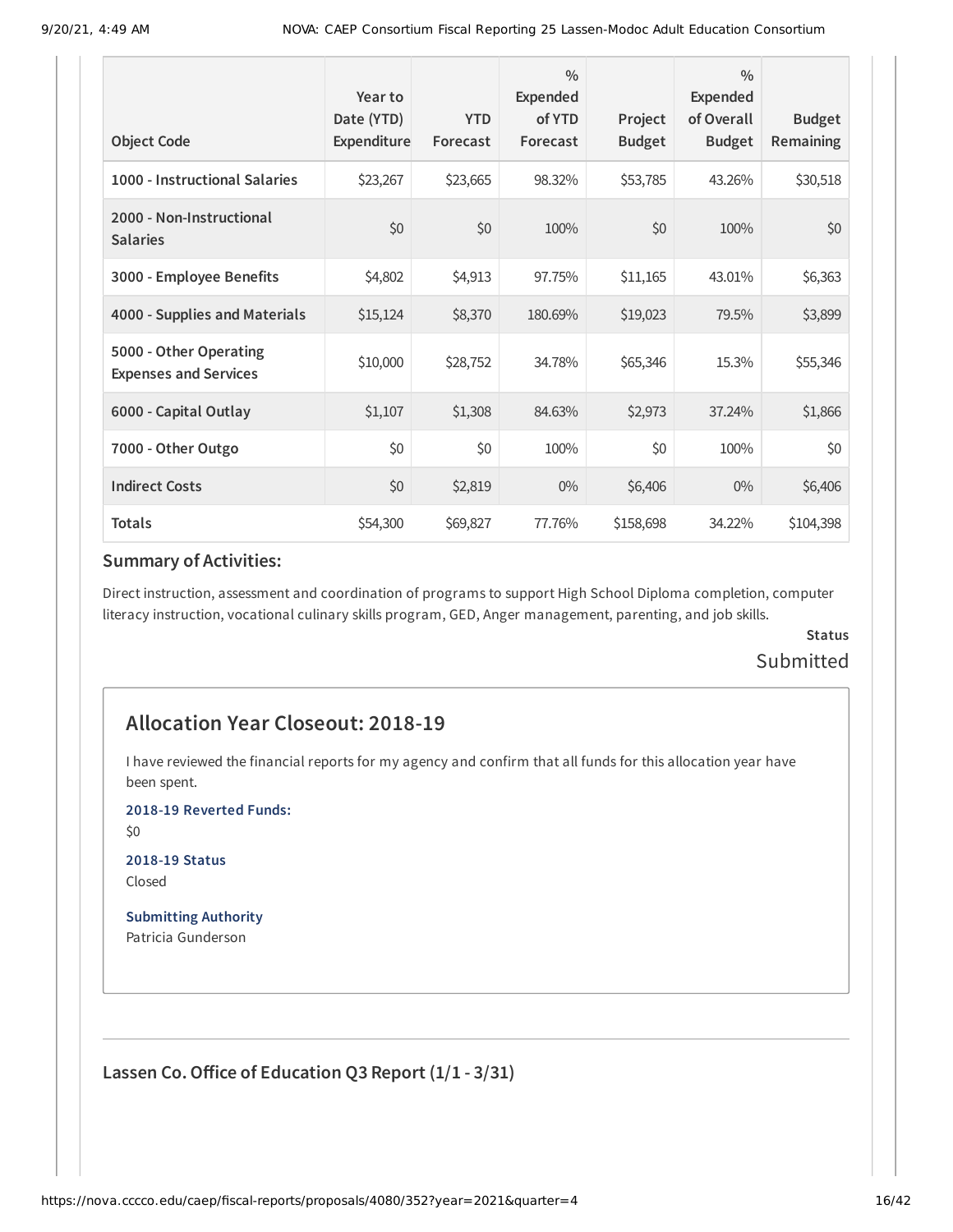| <b>Object Code</b>                                     | Year to<br>Date (YTD)<br><b>Expenditure</b> | <b>YTD</b><br>Forecast | $\frac{0}{0}$<br>Expended<br>of YTD<br>Forecast | Project<br><b>Budget</b> | $\frac{0}{0}$<br><b>Expended</b><br>of Overall<br><b>Budget</b> | <b>Budget</b><br>Remaining |
|--------------------------------------------------------|---------------------------------------------|------------------------|-------------------------------------------------|--------------------------|-----------------------------------------------------------------|----------------------------|
| 1000 - Instructional Salaries                          | \$37,227                                    | \$37,650               | 98.88%                                          | \$53,785                 | 69.21%                                                          | \$16,558                   |
| 2000 - Non-Instructional<br><b>Salaries</b>            | \$0                                         | \$0                    | 100%                                            | \$0                      | 100%                                                            | \$0                        |
| 3000 - Employee Benefits                               | \$7,684                                     | \$7,816                | 98.32%                                          | \$11,165                 | 68.82%                                                          | \$3,481                    |
| 4000 - Supplies and Materials                          | \$17,019                                    | \$13,316               | 127.81%                                         | \$19,023                 | 89.47%                                                          | \$2,004                    |
| 5000 - Other Operating<br><b>Expenses and Services</b> | \$20,000                                    | \$45,742               | 43.72%                                          | \$65,346                 | 30.61%                                                          | \$45,346                   |
| 6000 - Capital Outlay                                  | \$1,107                                     | \$2,081                | 53.19%                                          | \$2,973                  | 37.24%                                                          | \$1,866                    |
| 7000 - Other Outgo                                     | \$0                                         | \$0                    | 100%                                            | \$0                      | 100%                                                            | \$0                        |
| <b>Indirect Costs</b>                                  | \$0                                         | \$4,484                | $0\%$                                           | \$6,406                  | $0\%$                                                           | \$6,406                    |
| <b>Totals</b>                                          | \$83,037                                    | \$111,089              | 74.75%                                          | \$158,698                | 52.32%                                                          | \$75,661                   |

Direct instruction, assessment and coordination of programs to support High School Diploma completion, computer literacy instruction, vocational culinary skills program, GED, Anger management, parenting, and job skills.

> **Status** Submitted

### **Lassen Co.Office of Education Q4 Report (4/1 - 6/30)**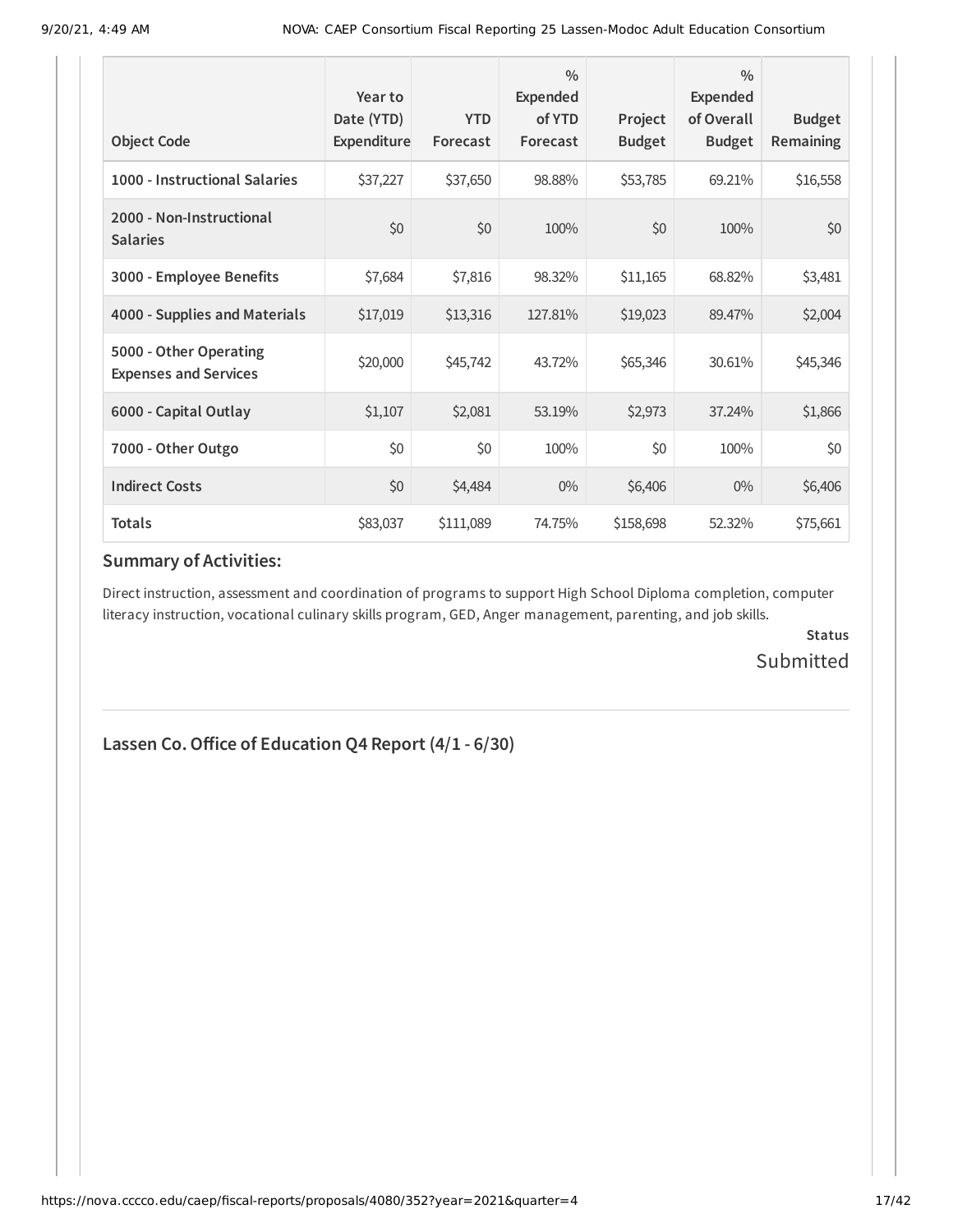| <b>Object Code</b>                                     | Year to<br>Date (YTD)<br>Expenditure | <b>YTD</b><br>Forecast | $\frac{0}{0}$<br><b>Expended</b><br>of YTD<br>Forecast | Project<br><b>Budget</b> | $\frac{0}{0}$<br><b>Expended</b><br>of Overall<br><b>Budget</b> | <b>Budget</b><br>Remaining |
|--------------------------------------------------------|--------------------------------------|------------------------|--------------------------------------------------------|--------------------------|-----------------------------------------------------------------|----------------------------|
| 1000 - Instructional Salaries                          | \$53,687                             | \$53,785               | 99.82%                                                 | \$53,785                 | 99.82%                                                          | \$98                       |
| 2000 - Non-Instructional<br><b>Salaries</b>            | \$0                                  | \$0                    | 100%                                                   | \$0                      | 100%                                                            | \$0                        |
| 3000 - Employee Benefits                               | \$11,081                             | \$11,165               | 99.25%                                                 | \$11,165                 | 99.25%                                                          | \$84                       |
| 4000 - Supplies and Materials                          | \$17,687                             | \$19,023               | 92.98%                                                 | \$19,023                 | 92.98%                                                          | \$1,336                    |
| 5000 - Other Operating<br><b>Expenses and Services</b> | \$45,675                             | \$65,346               | 69.9%                                                  | \$65,346                 | 69.9%                                                           | \$19,671                   |
| 6000 - Capital Outlay                                  | \$1,107                              | \$2,973                | 37.24%                                                 | \$2,973                  | 37.24%                                                          | \$1,866                    |
| 7000 - Other Outgo                                     | \$0                                  | \$0                    | 100%                                                   | \$0                      | 100%                                                            | \$0                        |
| <b>Indirect Costs</b>                                  | \$6,406                              | \$6,406                | 100%                                                   | \$6,406                  | 100%                                                            | \$0                        |
| <b>Totals</b>                                          | \$135,643                            | \$158,698              | 85.47%                                                 | \$158,698                | 85.47%                                                          | \$23,055                   |

## **Summary of Activities:**

Direct instruction, assessment and coordination of programs to support High School Diploma completion, computer literacy instruction, vocational culinary skills program, GED, Anger management, parenting, and job skills.

> **Status Submitted**

## **Lassen Union High**

**Lassen Union High Q1 Report (7/1 - 9/30)**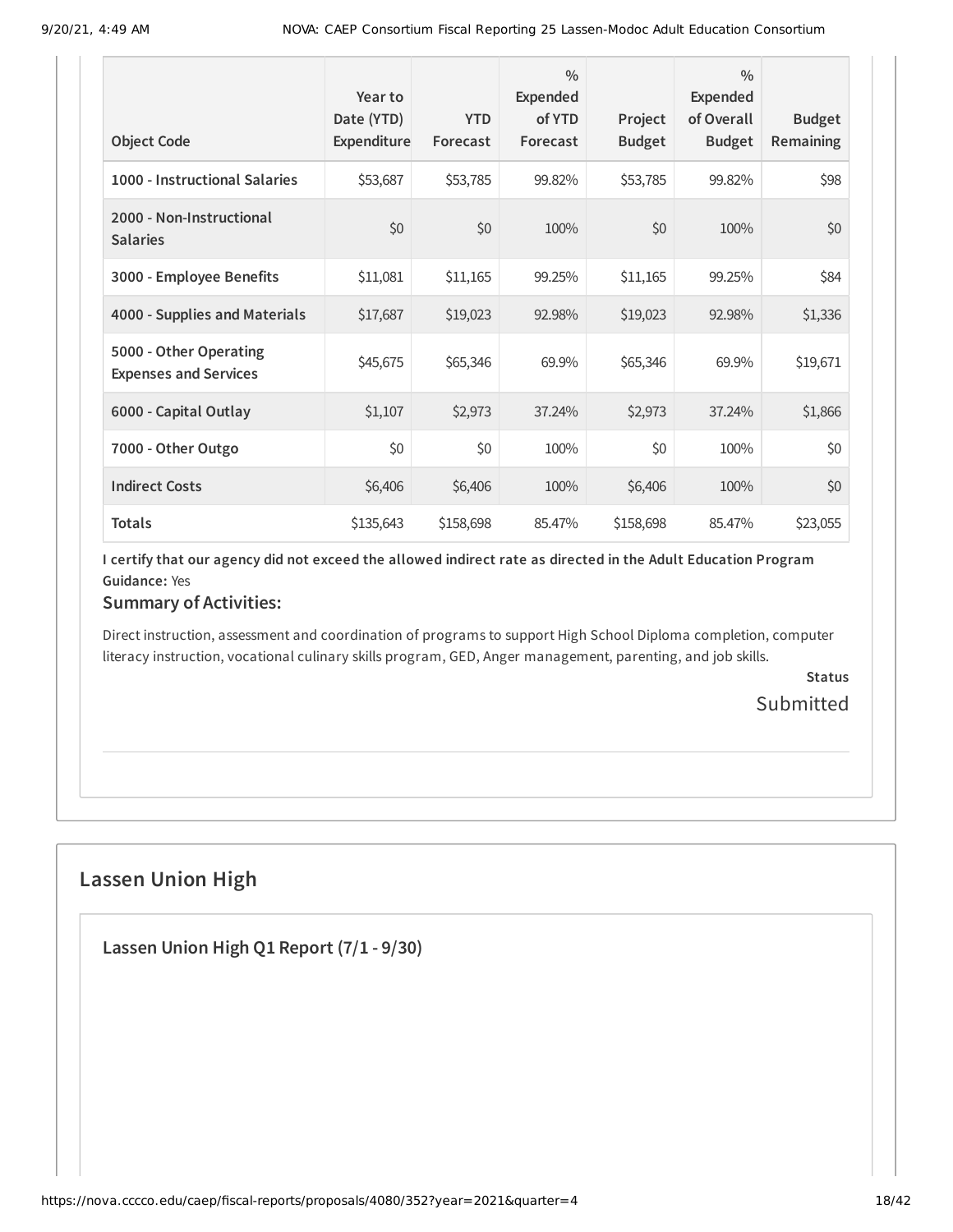| <b>Object Code</b>                                     | Year to<br>Date (YTD)<br>Expenditure | <b>YTD</b><br>Forecast | $\frac{0}{0}$<br>Expended<br>of YTD<br>Forecast | Project<br><b>Budget</b> | $\frac{0}{0}$<br><b>Expended</b><br>of Overall<br><b>Budget</b> | <b>Budget</b><br>Remaining |
|--------------------------------------------------------|--------------------------------------|------------------------|-------------------------------------------------|--------------------------|-----------------------------------------------------------------|----------------------------|
| 1000 - Instructional Salaries                          | \$3,027                              | \$3,531                | 85.73%                                          | \$35,309                 | 8.57%                                                           | \$32,282                   |
| 2000 - Non-Instructional<br><b>Salaries</b>            | \$0                                  | \$25                   | $0\%$                                           | \$500                    | $0\%$                                                           | \$500                      |
| 3000 - Employee Benefits                               | \$156                                | \$453                  | 34.48%                                          | \$4,525                  | 3.45%                                                           | \$4,369                    |
| 4000 - Supplies and Materials                          | \$73                                 | \$2,450                | 2.98%                                           | \$24,500                 | 0.3%                                                            | \$24,427                   |
| 5000 - Other Operating<br><b>Expenses and Services</b> | \$4,082                              | \$3,444                | 118.52%                                         | \$13,777                 | 29.63%                                                          | \$9,695                    |
| 6000 - Capital Outlay                                  | \$0                                  | \$0                    | 100%                                            | \$12,000                 | $0\%$                                                           | \$12,000                   |
| 7000 - Other Outgo                                     | \$0                                  | \$0                    | 100%                                            | \$0                      | 100%                                                            | \$0                        |
| <b>Indirect Costs</b>                                  | \$0                                  | \$0                    | 100%                                            | \$3,711                  | $0\%$                                                           | \$3,711                    |
| <b>Totals</b>                                          | \$7,338                              | \$9,903                | 74.1%                                           | \$94,322                 | 7.78%                                                           | \$86,984                   |

COVID-19 delayed the start date of some programs.

#### **Summary of Activities:**

Diploma Gold- 21 enrolled, classes currently offered 2 nights a week. Classes on the Rancheria will begin Friday October 16th. Several students are very close to earning their diploma. Wood/Construction- 12 enrolled, classes offered Tuesday and Thursday. Welding- Fires have affected the start of Welding. Currently 3 enrolled, with hopes of more starting October 8th. Many students are also firefighters and unable to attend during the season. Business/Computers- 4 enrolled, 2 returning. Job skills, interviewing, using Microsoft Office for communication platform and resume building. Efficiency and updates to Microsoft Office 2019, online safety. Students have expressed that their supervisors are happy with the increased knowledge.

> **Status Submitted**

**Lassen Union High Q2 Report (10/1 - 12/31)**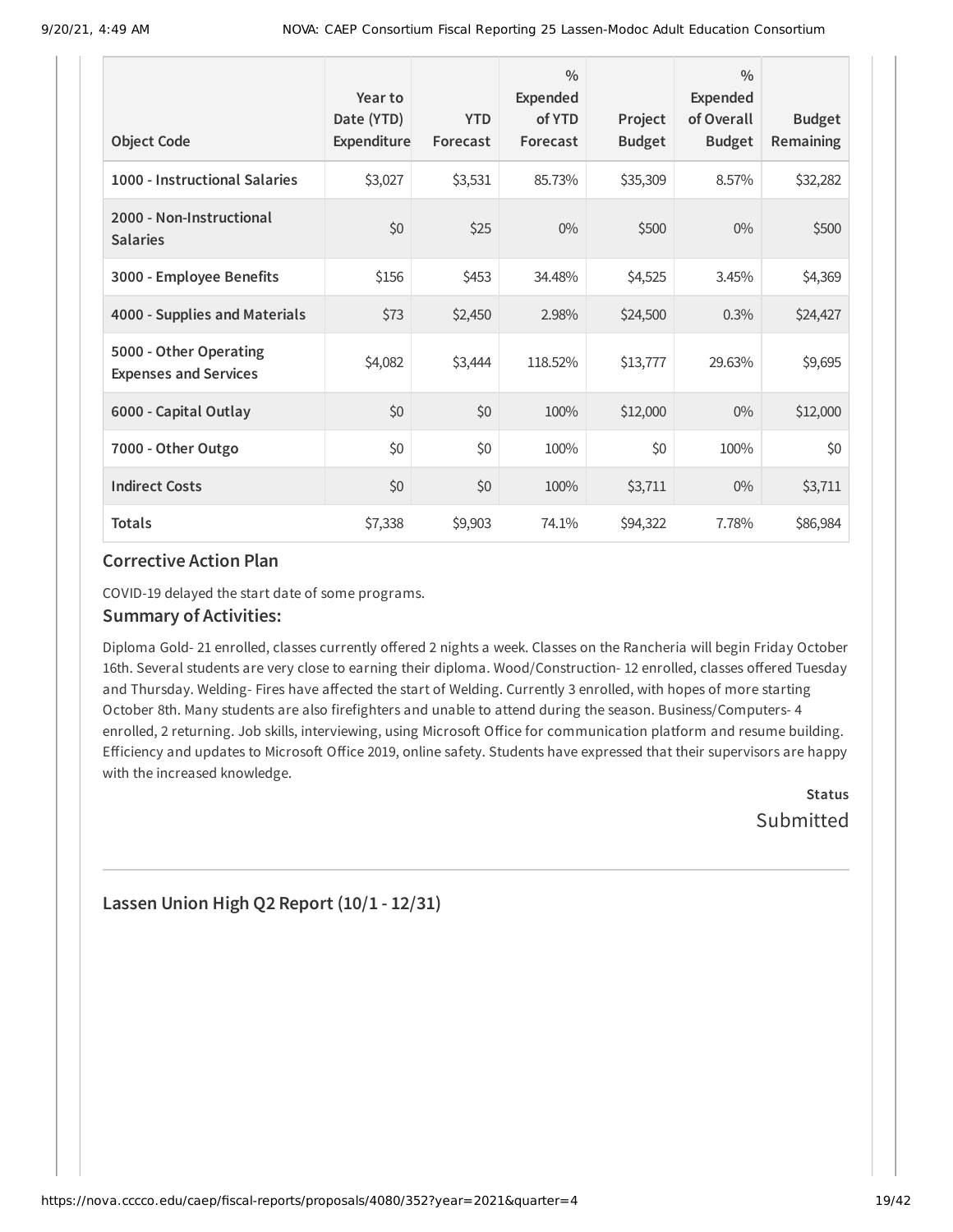| <b>Object Code</b>                                     | Year to<br>Date (YTD)<br><b>Expenditure</b> | <b>YTD</b><br>Forecast | $\frac{0}{0}$<br>Expended<br>of YTD<br>Forecast | Project<br><b>Budget</b> | $\frac{0}{0}$<br><b>Expended</b><br>of Overall<br><b>Budget</b> | <b>Budget</b><br>Remaining |
|--------------------------------------------------------|---------------------------------------------|------------------------|-------------------------------------------------|--------------------------|-----------------------------------------------------------------|----------------------------|
| 1000 - Instructional Salaries                          | \$15,370                                    | \$17,655               | 87.06%                                          | \$35,309                 | 43.53%                                                          | \$19,939                   |
| 2000 - Non-Instructional<br><b>Salaries</b>            | \$0                                         | \$175                  | $0\%$                                           | \$500                    | $0\%$                                                           | \$500                      |
| 3000 - Employee Benefits                               | \$1,923                                     | \$2,263                | 84.99%                                          | \$4,525                  | 42.5%                                                           | \$2,602                    |
| 4000 - Supplies and Materials                          | \$1,731                                     | \$9,800                | 17.66%                                          | \$24,500                 | 7.07%                                                           | \$22,769                   |
| 5000 - Other Operating<br><b>Expenses and Services</b> | \$4,082                                     | \$6,889                | 59.26%                                          | \$13,777                 | 29.63%                                                          | \$9,695                    |
| 6000 - Capital Outlay                                  | \$0                                         | \$6,000                | $0\%$                                           | \$12,000                 | $0\%$                                                           | \$12,000                   |
| 7000 - Other Outgo                                     | \$0                                         | \$0                    | 100%                                            | \$0                      | 100%                                                            | \$0                        |
| <b>Indirect Costs</b>                                  | \$0                                         | \$0                    | 100%                                            | \$3,711                  | $0\%$                                                           | \$3,711                    |
| <b>Totals</b>                                          | \$23,106                                    | \$42,781               | 54.01%                                          | \$94,322                 | 24.5%                                                           | \$71,216                   |

COVID closures from mid-November through December reduced planned spending. Normal, in-person learning is expected to resume January 4th, 2020. Note: Expenditures in 5000 category were lower in Quarter 2 than in Quarter 1 due to a correction, NOVA would not accept a lower amount, once additional expenses are paid, this issue will be corrected at Quarter 3.

#### **Summary of Activities:**

CTE classes were negatively impacted by COVID closures mid-November through December. Prior to closures, the Computer/Business class was held 2x weekly, Construction Trades 2x weekly, and Welding 1x weekly. Diploma Gold continued to operate during the closures, either virtually or in small groups. Diploma Gold meets at least 3x weekly depending on student and course load.

> **Status Submitted**

## **Allocation Year Closeout: 2018-19**

I have reviewed the financial reports for my agency and confirm that all funds for this allocation year have been spent.

**2018-19 Reverted Funds:**

\$0

**2018-19 Status** Closed

#### **Submitting Authority**

Mrs. Cori Shields, CBO Morgan Nugent, Superintendent/Principal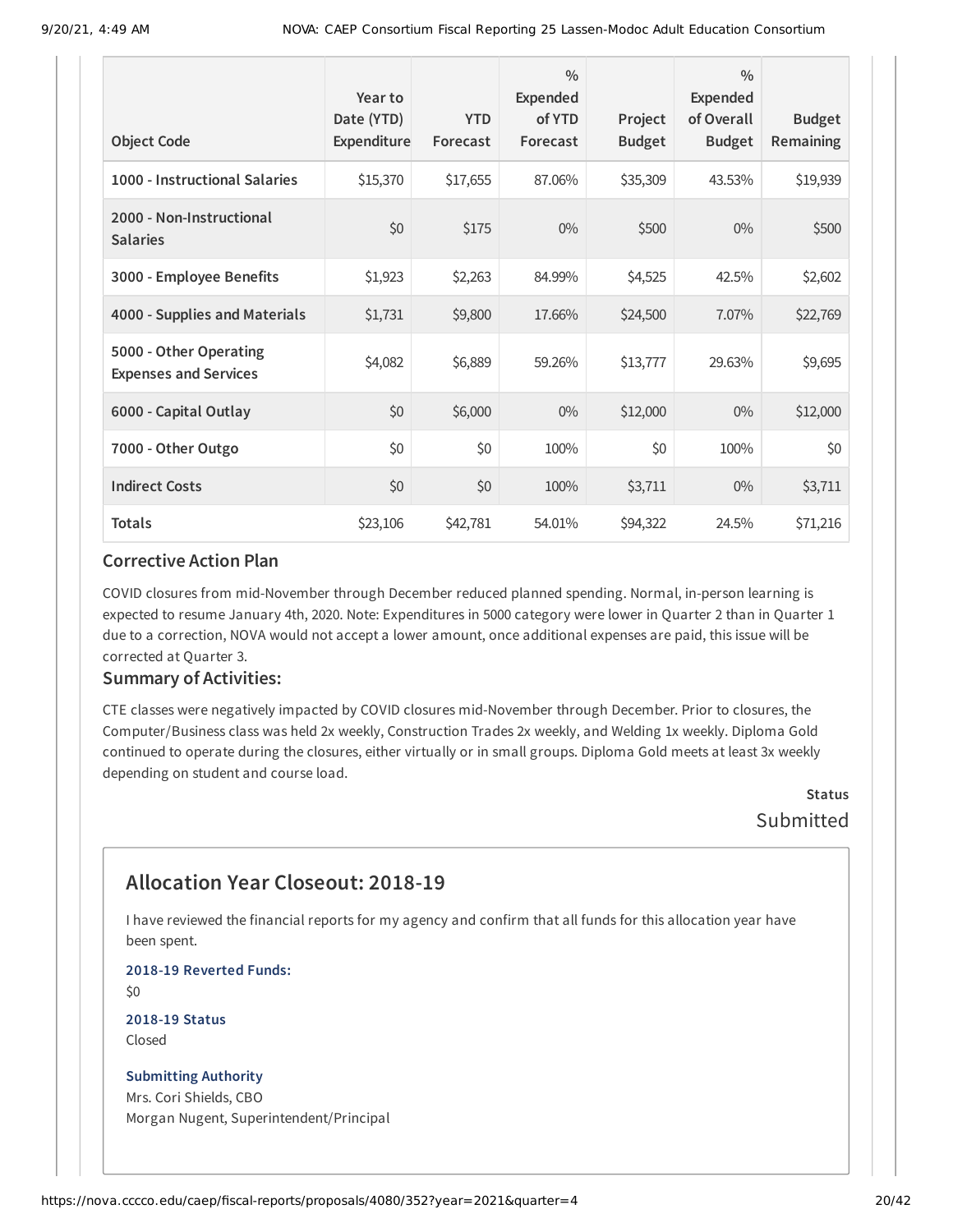### **Lassen Union High Q3 Report (1/1 - 3/31)**

| <b>Object Code</b>                                     | Year to<br>Date (YTD)<br>Expenditure | <b>YTD</b><br>Forecast | $\frac{0}{0}$<br><b>Expended</b><br>of YTD<br>Forecast | Project<br><b>Budget</b> | $\frac{0}{0}$<br>Expended<br>of Overall<br><b>Budget</b> | <b>Budget</b><br><b>Remaining</b> |
|--------------------------------------------------------|--------------------------------------|------------------------|--------------------------------------------------------|--------------------------|----------------------------------------------------------|-----------------------------------|
| 1000 - Instructional Salaries                          | \$24,700                             | \$28,247               | 87.44%                                                 | \$35,309                 | 69.95%                                                   | \$10,609                          |
| 2000 - Non-Instructional<br><b>Salaries</b>            | \$99                                 | \$325                  | 30.46%                                                 | \$500                    | 19.8%                                                    | \$401                             |
| 3000 - Employee Benefits                               | \$3,108                              | \$3,620                | 85.86%                                                 | \$4,525                  | 68.69%                                                   | \$1,417                           |
| 4000 - Supplies and Materials                          | \$8,435                              | \$17,150               | 49.18%                                                 | \$24,500                 | 34.43%                                                   | \$16,065                          |
| 5000 - Other Operating<br><b>Expenses and Services</b> | \$8,524                              | \$10,333               | 82.49%                                                 | \$13,777                 | 61.87%                                                   | \$5,253                           |
| 6000 - Capital Outlay                                  | \$0                                  | \$9,000                | $0\%$                                                  | \$12,000                 | $0\%$                                                    | \$12,000                          |
| 7000 - Other Outgo                                     | \$0                                  | \$0                    | 100%                                                   | \$0                      | 100%                                                     | \$0                               |
| <b>Indirect Costs</b>                                  | \$0                                  | \$0                    | 100%                                                   | \$3,711                  | $0\%$                                                    | \$3,711                           |
| <b>Totals</b>                                          | \$44,866                             | \$68,675               | 65.33%                                                 | \$94,322                 | 47.57%                                                   | \$49,456                          |

### **Summary of Activities:**

Diploma Gold - We have graduated 5 students and 6 more that are close and should finish this school year. The Rancheria is going well with 5 regular students. We will run through the summer on Wednesday nights only 5:30 - 8:30. Covid shields have been added to the classroom to give students confidence in the safety of coming to class. Computer class will be adding an advanced class this summer starting in July. Numbers are small but attendance is steady and students are reporting that the knowledge they are acquiring is helping improve their job performance. Woodshop - Adam says students are continuing to work on and finish up projects.

> **Status** Submitted

**Lassen Union High Q4 Report (4/1 - 6/30)**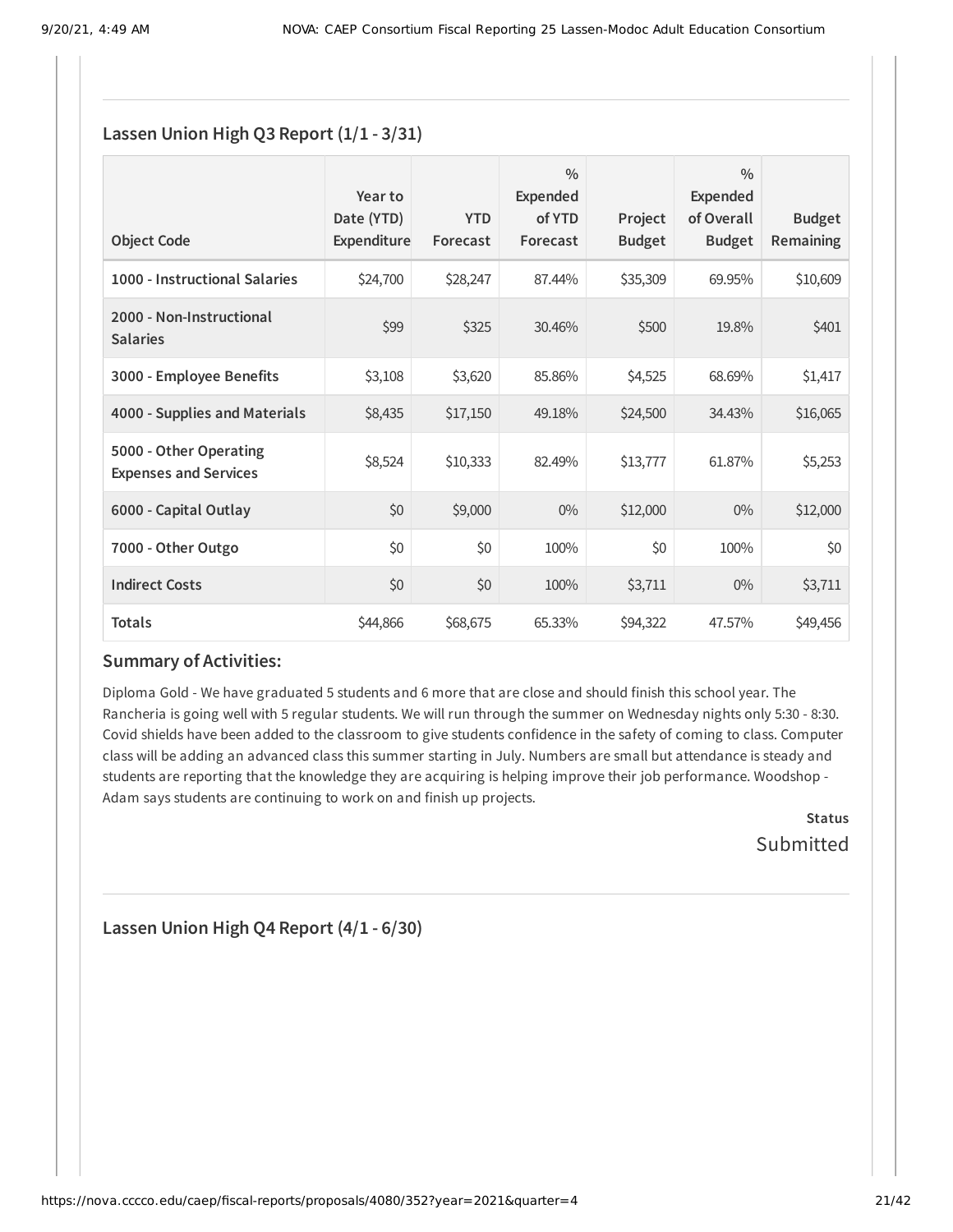| <b>Object Code</b>                                     | Year to<br>Date (YTD)<br>Expenditure | <b>YTD</b><br>Forecast | $\frac{0}{0}$<br><b>Expended</b><br>of YTD<br>Forecast | Project<br><b>Budget</b> | $\frac{0}{0}$<br><b>Expended</b><br>of Overall<br><b>Budget</b> | <b>Budget</b><br><b>Remaining</b> |
|--------------------------------------------------------|--------------------------------------|------------------------|--------------------------------------------------------|--------------------------|-----------------------------------------------------------------|-----------------------------------|
|                                                        |                                      |                        |                                                        |                          |                                                                 |                                   |
| 1000 - Instructional Salaries                          | \$34,832                             | \$35,309               | 98.65%                                                 | \$35,309                 | 98.65%                                                          | \$477                             |
| 2000 - Non-Instructional<br><b>Salaries</b>            | \$99                                 | \$500                  | 19.8%                                                  | \$500                    | 19.8%                                                           | \$401                             |
| 3000 - Employee Benefits                               | \$4,418                              | \$4,525                | 97.64%                                                 | \$4,525                  | 97.64%                                                          | \$107                             |
| 4000 - Supplies and Materials                          | \$24,492                             | \$24,500               | 99.97%                                                 | \$24,500                 | 99.97%                                                          | \$8                               |
| 5000 - Other Operating<br><b>Expenses and Services</b> | \$8,623                              | \$13,777               | 62.59%                                                 | \$13,777                 | 62.59%                                                          | \$5,154                           |
| 6000 - Capital Outlay                                  | \$0                                  | \$12,000               | $0\%$                                                  | \$12,000                 | $0\%$                                                           | \$12,000                          |
| 7000 - Other Outgo                                     | \$0                                  | \$0                    | 100%                                                   | \$0                      | 100%                                                            | \$0                               |
| <b>Indirect Costs</b>                                  | \$3,308                              | \$3,711                | 89.14%                                                 | \$3,711                  | 89.14%                                                          | \$403                             |
| <b>Totals</b>                                          | \$75,772                             | \$94,322               | 80.33%                                                 | \$94,322                 | 80.33%                                                          | \$18,550                          |

### **Summary of Activities:**

Careers/CTE Business/Computers and Woodshop ran year long programs. Diploma Gold successfully graduated a number of students. Enrollments are strong for a summer program in both Diploma Gold and Business/Computers.

**Status**

**Submitted** 

## **Modoc Co. Office of Education**

**Modoc Co.Office of Education Q1 Report (7/1 - 9/30)**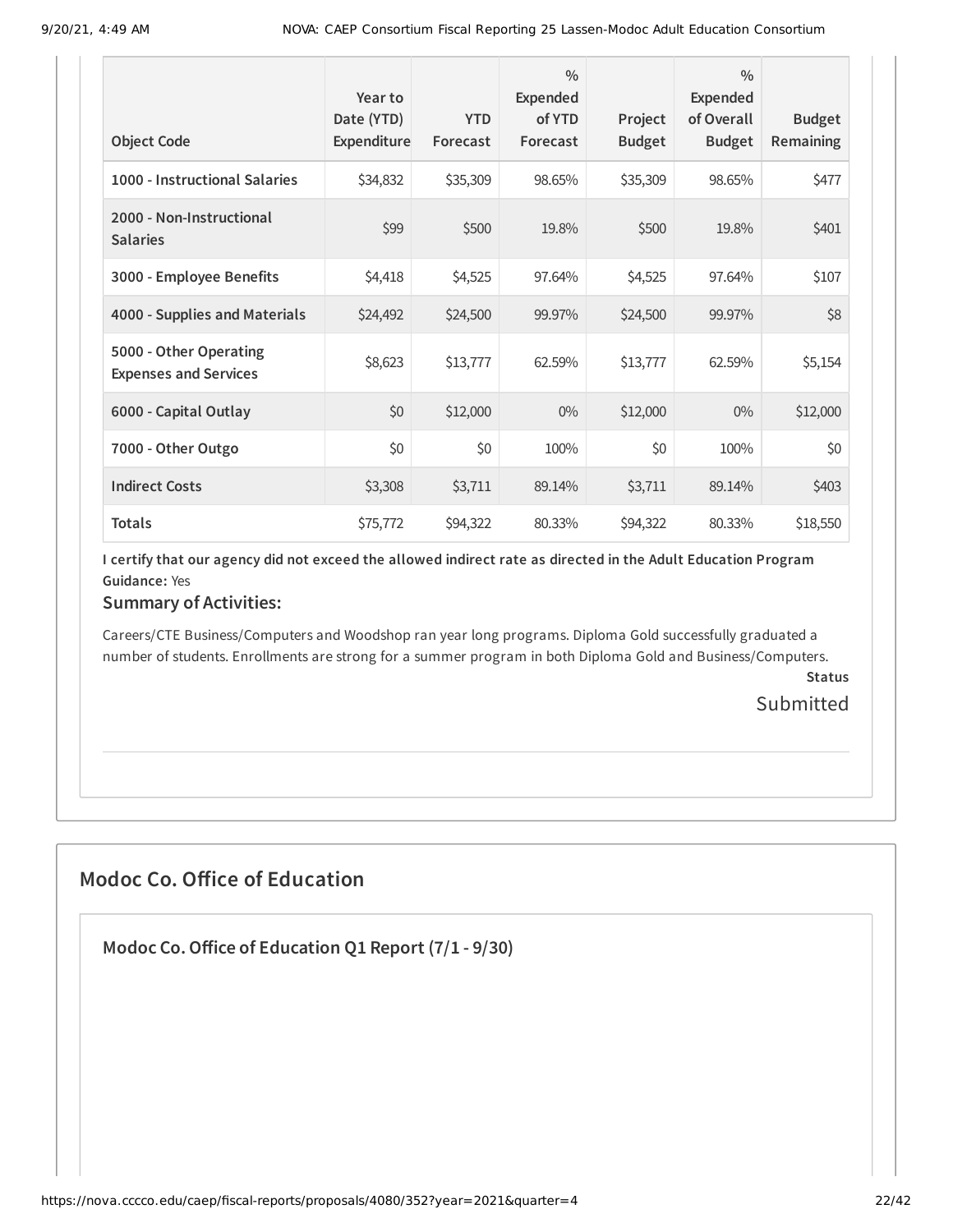| <b>Object Code</b>                                     | Year to<br>Date (YTD)<br>Expenditure | <b>YTD</b><br>Forecast | $\frac{0}{0}$<br>Expended<br>of YTD<br>Forecast | Project<br><b>Budget</b> | $\frac{0}{0}$<br>Expended<br>of Overall<br><b>Budget</b> | <b>Budget</b><br>Remaining |
|--------------------------------------------------------|--------------------------------------|------------------------|-------------------------------------------------|--------------------------|----------------------------------------------------------|----------------------------|
| 1000 - Instructional Salaries                          | \$0                                  | \$0                    | 100%                                            | \$0                      | 100%                                                     | \$0                        |
| 2000 - Non-Instructional<br><b>Salaries</b>            | \$0                                  | \$0                    | 100%                                            | \$0                      | 100%                                                     | \$0                        |
| 3000 - Employee Benefits                               | \$0                                  | \$0                    | 100%                                            | \$0                      | 100%                                                     | \$0                        |
| 4000 - Supplies and Materials                          | \$0                                  | \$0                    | 100%                                            | \$0                      | 100%                                                     | \$0                        |
| 5000 - Other Operating<br><b>Expenses and Services</b> | \$0                                  | \$0                    | 100%                                            | \$123,329                | $0\%$                                                    | \$123,329                  |
| 6000 - Capital Outlay                                  | \$0                                  | \$0                    | 100%                                            | \$0                      | 100%                                                     | \$0                        |
| 7000 - Other Outgo                                     | \$0                                  | \$0                    | 100%                                            | \$0                      | 100%                                                     | \$0                        |
| <b>Indirect Costs</b>                                  | \$0                                  | \$0                    | 100%                                            | \$0                      | 100%                                                     | \$0                        |
| <b>Totals</b>                                          | \$0                                  | \$0                    | 100%                                            | \$123,329                | $0\%$                                                    | \$123,329                  |

Due to COVID, services were not provided in the first quarter.

**Status** Submitted

## **Modoc Co.Office of Education Q2 Report (10/1 - 12/31)**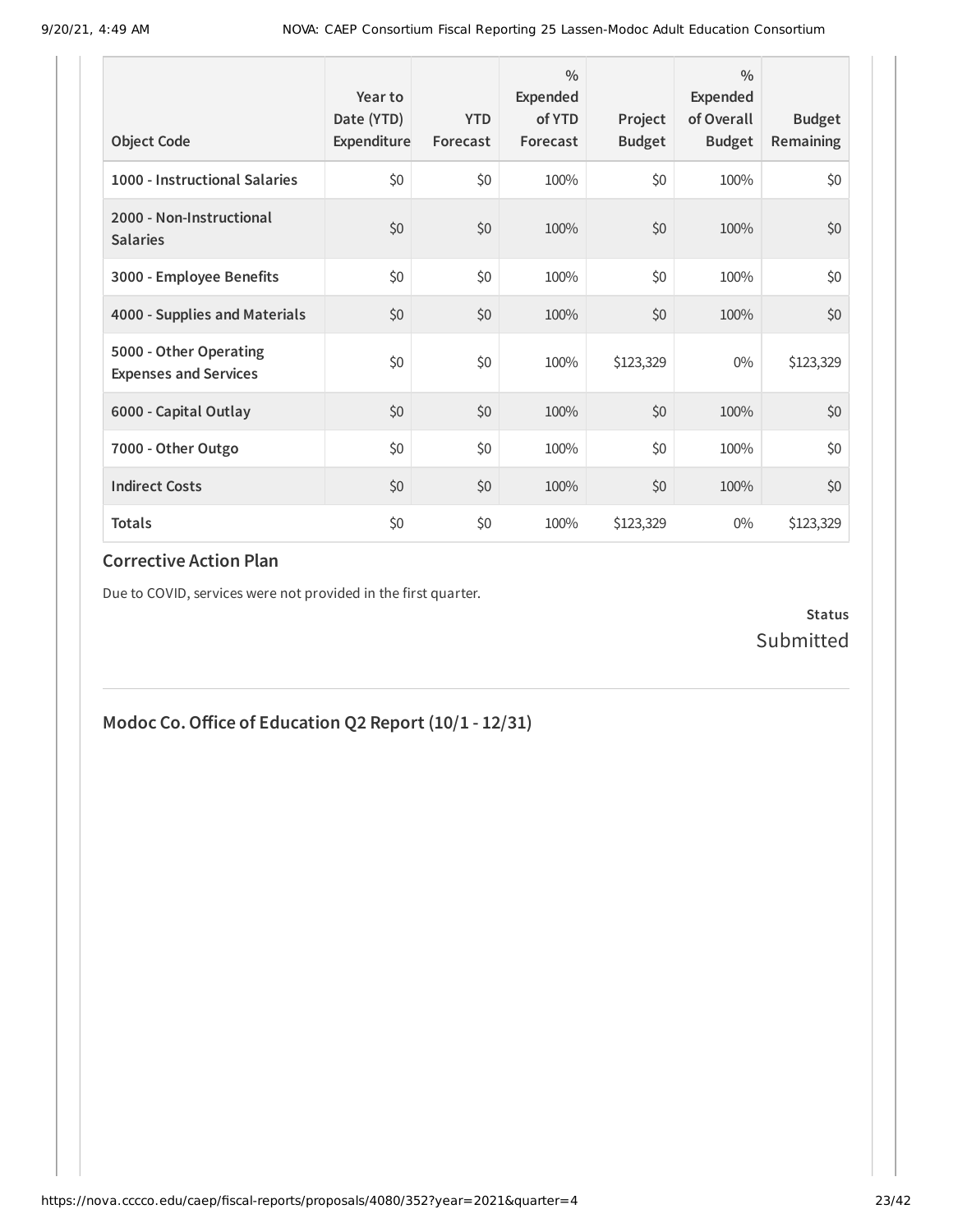| <b>Object Code</b>                                     | Year to<br>Date (YTD)<br>Expenditure | <b>YTD</b><br>Forecast | $\frac{0}{0}$<br>Expended<br>of YTD<br>Forecast | Project<br><b>Budget</b> | $\frac{0}{0}$<br><b>Expended</b><br>of Overall<br><b>Budget</b> | <b>Budget</b><br>Remaining |
|--------------------------------------------------------|--------------------------------------|------------------------|-------------------------------------------------|--------------------------|-----------------------------------------------------------------|----------------------------|
| 1000 - Instructional Salaries                          | \$0                                  | \$0                    | 100%                                            | \$0                      | 100%                                                            | \$0                        |
| 2000 - Non-Instructional<br><b>Salaries</b>            | \$0                                  | \$0                    | 100%                                            | \$0                      | 100%                                                            | \$0                        |
| 3000 - Employee Benefits                               | \$0                                  | \$0                    | 100%                                            | \$0                      | 100%                                                            | \$0                        |
| 4000 - Supplies and Materials                          | \$0                                  | \$0                    | 100%                                            | \$0                      | 100%                                                            | \$0                        |
| 5000 - Other Operating<br><b>Expenses and Services</b> | \$0                                  | \$40,699               | $0\%$                                           | \$123,329                | $0\%$                                                           | \$123,329                  |
| 6000 - Capital Outlay                                  | \$0                                  | \$0                    | 100%                                            | \$0                      | 100%                                                            | \$0                        |
| 7000 - Other Outgo                                     | \$0                                  | \$0                    | 100%                                            | \$0                      | 100%                                                            | \$0                        |
| <b>Indirect Costs</b>                                  | \$0                                  | \$0                    | 100%                                            | \$0                      | 100%                                                            | \$0                        |
| <b>Totals</b>                                          | \$0                                  | \$40,699               | $0\%$                                           | \$123,329                | $0\%$                                                           | \$123,329                  |

The contracting agency did not submit a bill by December 31. They submitted one in January so expenses will be shown on the 3rd quarter report.

### **Status** Submitted

### **Allocation Year Closeout: 2018-19**

I have reviewed the financial reports for my agency and confirm that all funds for this allocation year have been spent.

**2018-19 Reverted Funds:**

\$0

#### **2018-19 Status**

Closed

#### **Submitting Authority**

Mike Martin Leslie Corder, Director of Fiscal Services

### **Modoc Co.Office of Education Q3 Report (1/1 - 3/31)**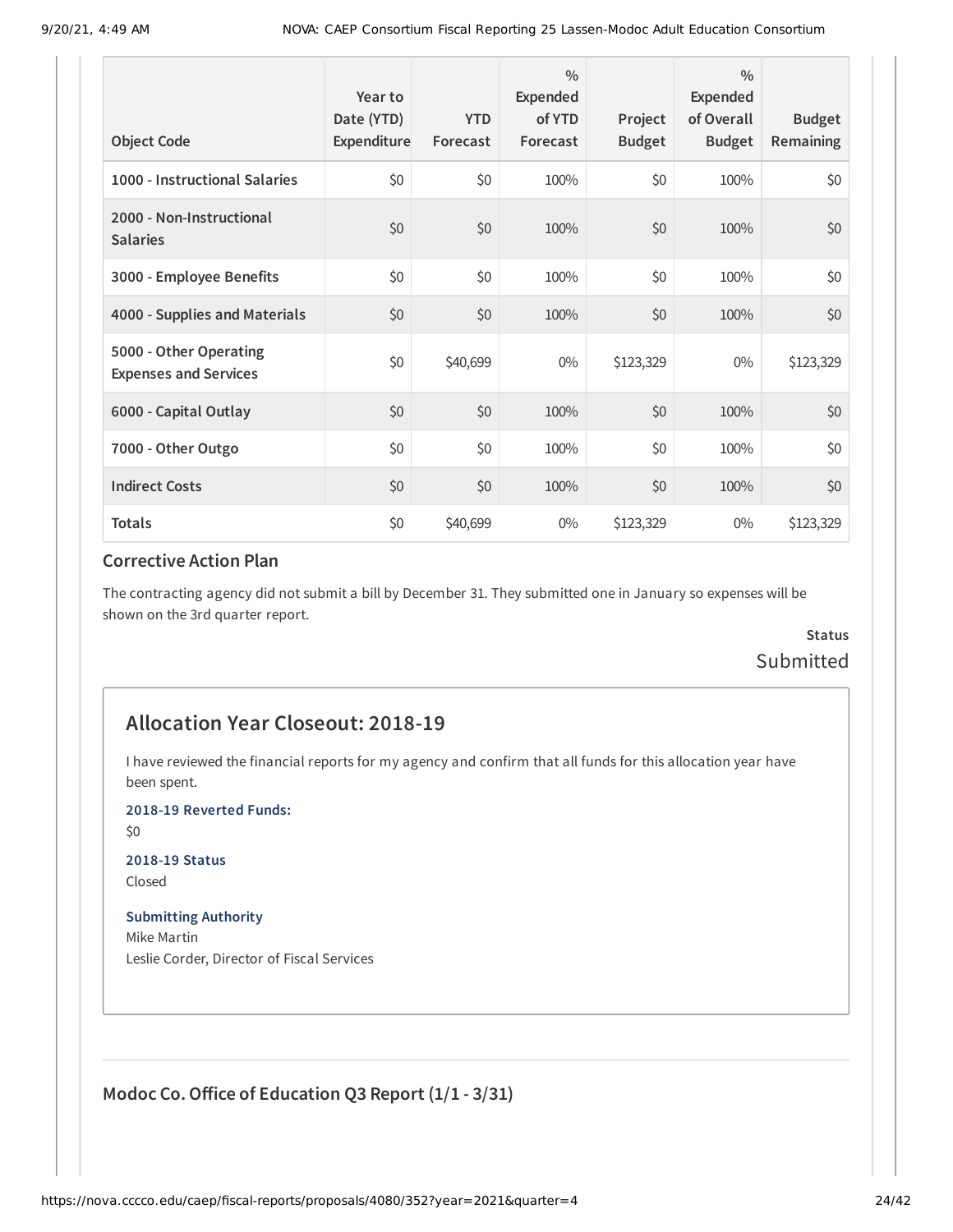| <b>Object Code</b>                                     | Year to<br>Date (YTD)<br>Expenditure | <b>YTD</b><br>Forecast | $\frac{0}{0}$<br>Expended<br>of YTD<br>Forecast | Project<br><b>Budget</b> | $\frac{0}{0}$<br>Expended<br>of Overall<br><b>Budget</b> | <b>Budget</b><br><b>Remaining</b> |
|--------------------------------------------------------|--------------------------------------|------------------------|-------------------------------------------------|--------------------------|----------------------------------------------------------|-----------------------------------|
| 1000 - Instructional Salaries                          | \$0                                  | \$0                    | 100%                                            | \$0                      | 100%                                                     | \$0                               |
| 2000 - Non-Instructional<br><b>Salaries</b>            | \$0                                  | \$0                    | 100%                                            | \$0                      | 100%                                                     | \$0                               |
| 3000 - Employee Benefits                               | \$0                                  | \$0                    | 100%                                            | \$0\$                    | 100%                                                     | \$0                               |
| 4000 - Supplies and Materials                          | \$0                                  | \$0                    | 100%                                            | \$0                      | 100%                                                     | \$0                               |
| 5000 - Other Operating<br><b>Expenses and Services</b> | \$27,686                             | \$40,699               | 68.03%                                          | \$123,329                | 22.45%                                                   | \$95,643                          |
| 6000 - Capital Outlay                                  | \$0                                  | \$0                    | 100%                                            | \$0                      | 100%                                                     | \$0                               |
| 7000 - Other Outgo                                     | \$0                                  | \$0                    | 100%                                            | \$0                      | 100%                                                     | \$0                               |
| <b>Indirect Costs</b>                                  | \$0                                  | \$0                    | 100%                                            | \$0                      | 100%                                                     | \$0                               |
| <b>Totals</b>                                          | \$27,686                             | \$40,699               | 68.03%                                          | \$123,329                | 22.45%                                                   | \$95,643                          |

We contract with an outside agency to provide services and they did not submit a bill in the 3rd qtr. The bill that was paid was for services provided in the 2nd quarter.

### **Summary of Activities:**

The Adult Education programs provided High School Equivalency preparation, Adult Basic Education and High School Diploma classes. Additionally, CTE classes in Microsoft, Floral Design and Graphic Design were offered. Approximately 25 students were served during this period.

> **Status** Submitted

### **Modoc Co.Office of Education Q4 Report (4/1 - 6/30)**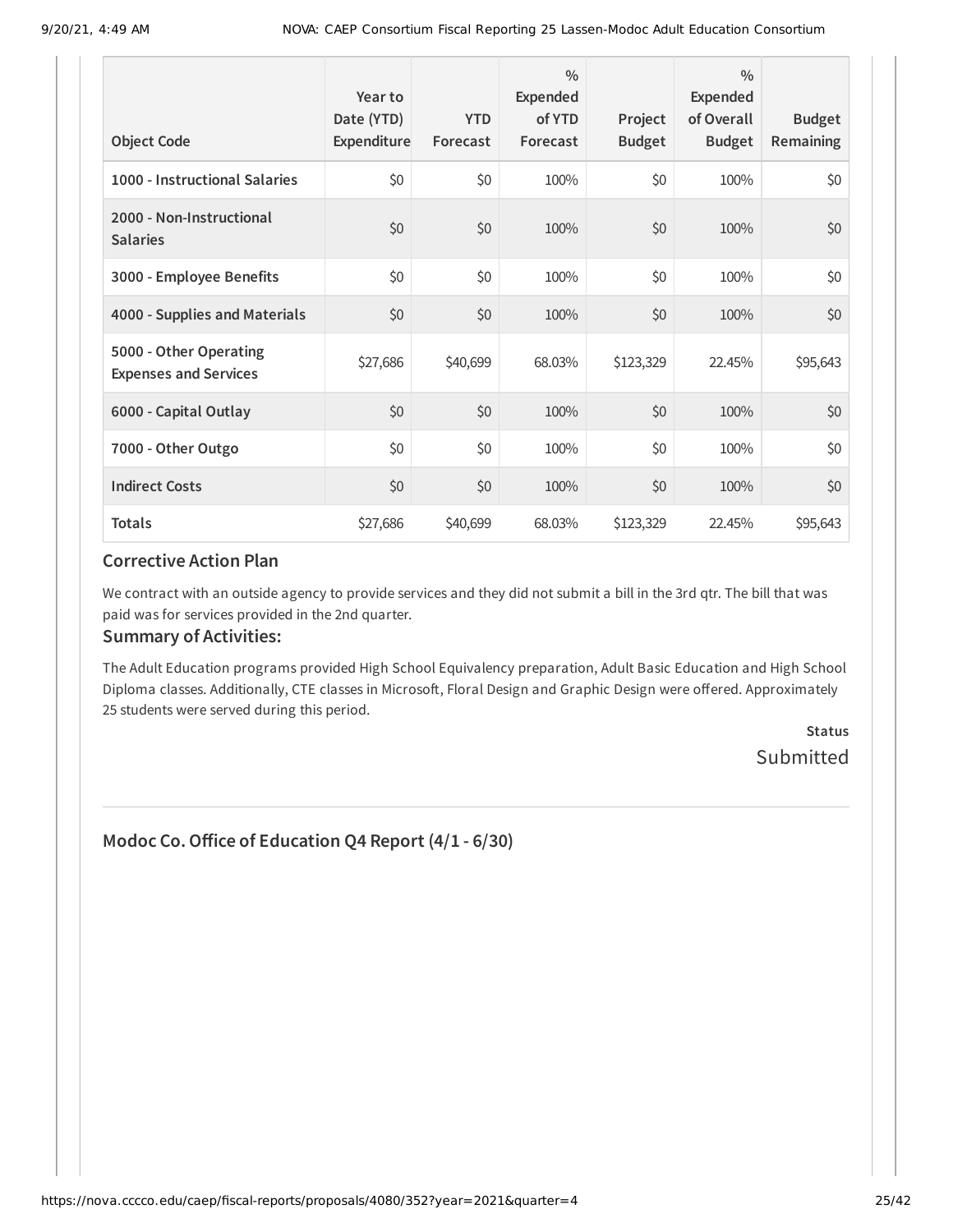| <b>Object Code</b>                                     | Year to<br>Date (YTD)<br>Expenditure | <b>YTD</b><br>Forecast | $\frac{0}{0}$<br>Expended<br>of YTD<br>Forecast | Project<br><b>Budget</b> | $\frac{0}{0}$<br>Expended<br>of Overall<br><b>Budget</b> | <b>Budget</b><br>Remaining |
|--------------------------------------------------------|--------------------------------------|------------------------|-------------------------------------------------|--------------------------|----------------------------------------------------------|----------------------------|
| 1000 - Instructional Salaries                          | \$0                                  | \$0                    | 100%                                            | \$0                      | 100%                                                     | \$0                        |
| 2000 - Non-Instructional<br><b>Salaries</b>            | \$0                                  | \$0                    | 100%                                            | \$0                      | 100%                                                     | \$0                        |
| 3000 - Employee Benefits                               | \$0                                  | \$0                    | 100%                                            | \$0                      | 100%                                                     | \$0                        |
| 4000 - Supplies and Materials                          | \$0                                  | \$0                    | 100%                                            | \$0                      | 100%                                                     | \$0                        |
| 5000 - Other Operating<br><b>Expenses and Services</b> | \$84,079                             | \$41,932               | 200.51%                                         | \$123,329                | 68.17%                                                   | \$39,250                   |
| 6000 - Capital Outlay                                  | \$0                                  | \$0                    | 100%                                            | \$0                      | 100%                                                     | \$0                        |
| 7000 - Other Outgo                                     | \$0                                  | \$0                    | 100%                                            | \$0                      | 100%                                                     | \$0                        |
| <b>Indirect Costs</b>                                  | \$0                                  | \$0                    | 100%                                            | \$0                      | 100%                                                     | \$0                        |
| <b>Totals</b>                                          | \$84,079                             | \$41,932               | 200.51%                                         | \$123,329                | 68.17%                                                   | \$39,250                   |

> **Status** Submitted

## **Modoc Joint Unified**

**Modoc Joint Unified Q1 Report (7/1 - 9/30)**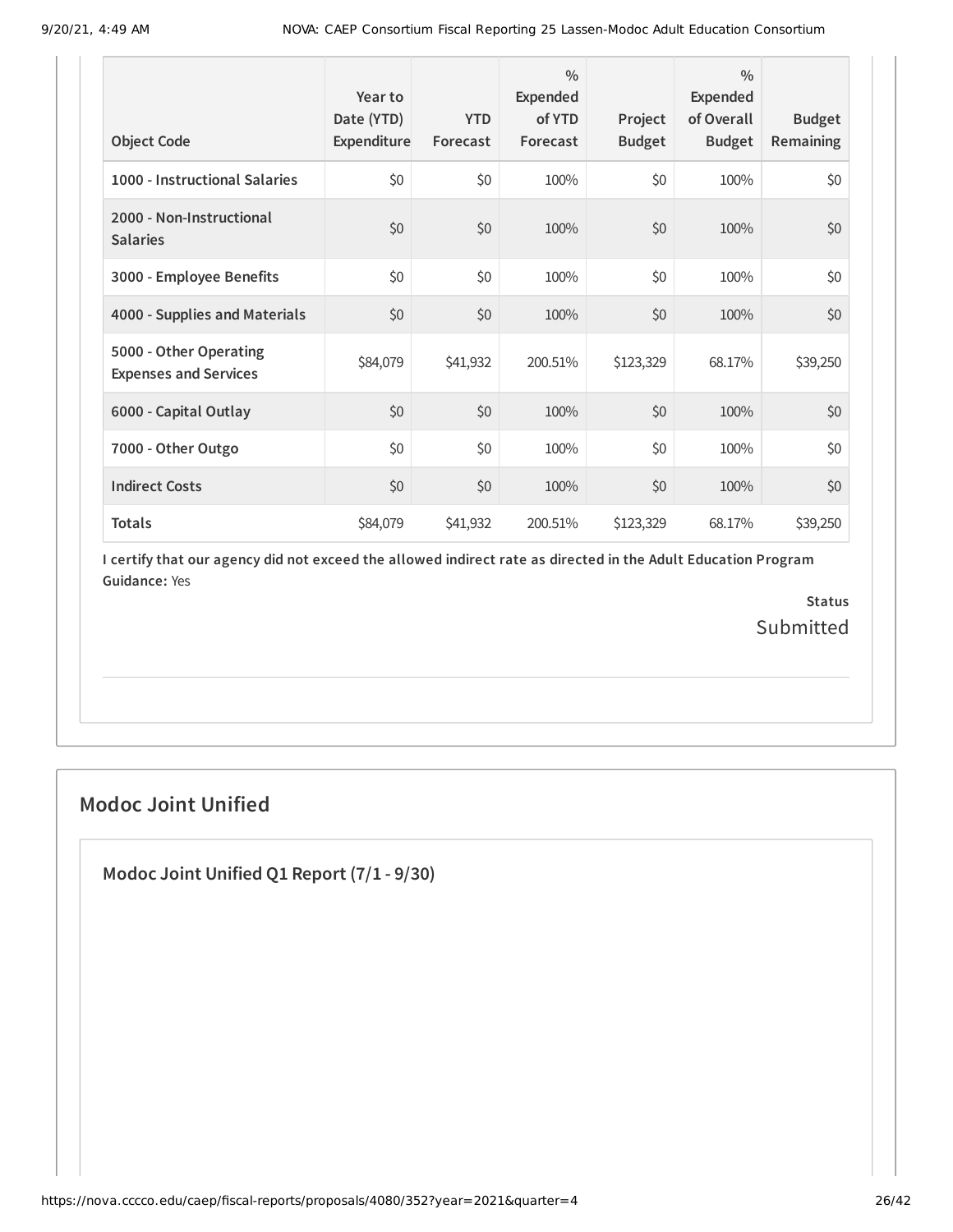| <b>Object Code</b>                                     | Year to<br>Date (YTD)<br>Expenditure | <b>YTD</b><br>Forecast | $\frac{0}{0}$<br>Expended<br>of YTD<br>Forecast | Project<br><b>Budget</b> | $\frac{0}{0}$<br>Expended<br>of Overall<br><b>Budget</b> | <b>Budget</b><br><b>Remaining</b> |
|--------------------------------------------------------|--------------------------------------|------------------------|-------------------------------------------------|--------------------------|----------------------------------------------------------|-----------------------------------|
| 1000 - Instructional Salaries                          | \$0                                  | \$0                    | 100%                                            | \$13,200                 | $0\%$                                                    | \$13,200                          |
| 2000 - Non-Instructional<br><b>Salaries</b>            | \$0                                  | \$0                    | 100%                                            | \$0                      | 100%                                                     | \$0                               |
| 3000 - Employee Benefits                               | \$0                                  | \$0                    | 100%                                            | \$407                    | $0\%$                                                    | \$407                             |
| 4000 - Supplies and Materials                          | \$0                                  | \$0                    | 100%                                            | \$25,375                 | $0\%$                                                    | \$25,375                          |
| 5000 - Other Operating<br><b>Expenses and Services</b> | \$0                                  | \$0                    | 100%                                            | \$0                      | 100%                                                     | \$0                               |
| 6000 - Capital Outlay                                  | \$0                                  | \$0                    | 100%                                            | \$0                      | 100%                                                     | \$0                               |
| 7000 - Other Outgo                                     | \$0                                  | \$0                    | 100%                                            | \$0                      | 100%                                                     | \$0                               |
| <b>Indirect Costs</b>                                  | \$0                                  | \$0                    | 100%                                            | \$1,676                  | $0\%$                                                    | \$1,676                           |
| <b>Totals</b>                                          | \$0                                  | \$0                    | 100%                                            | \$40,658                 | $0\%$                                                    | \$40,658                          |

No expenditures occurred during the first quarter, but there was \$2,363.87 of supplies encumbered as of 9/30/20.

**Status** Submitted

### **Modoc Joint Unified Q2 Report (10/1 - 12/31)**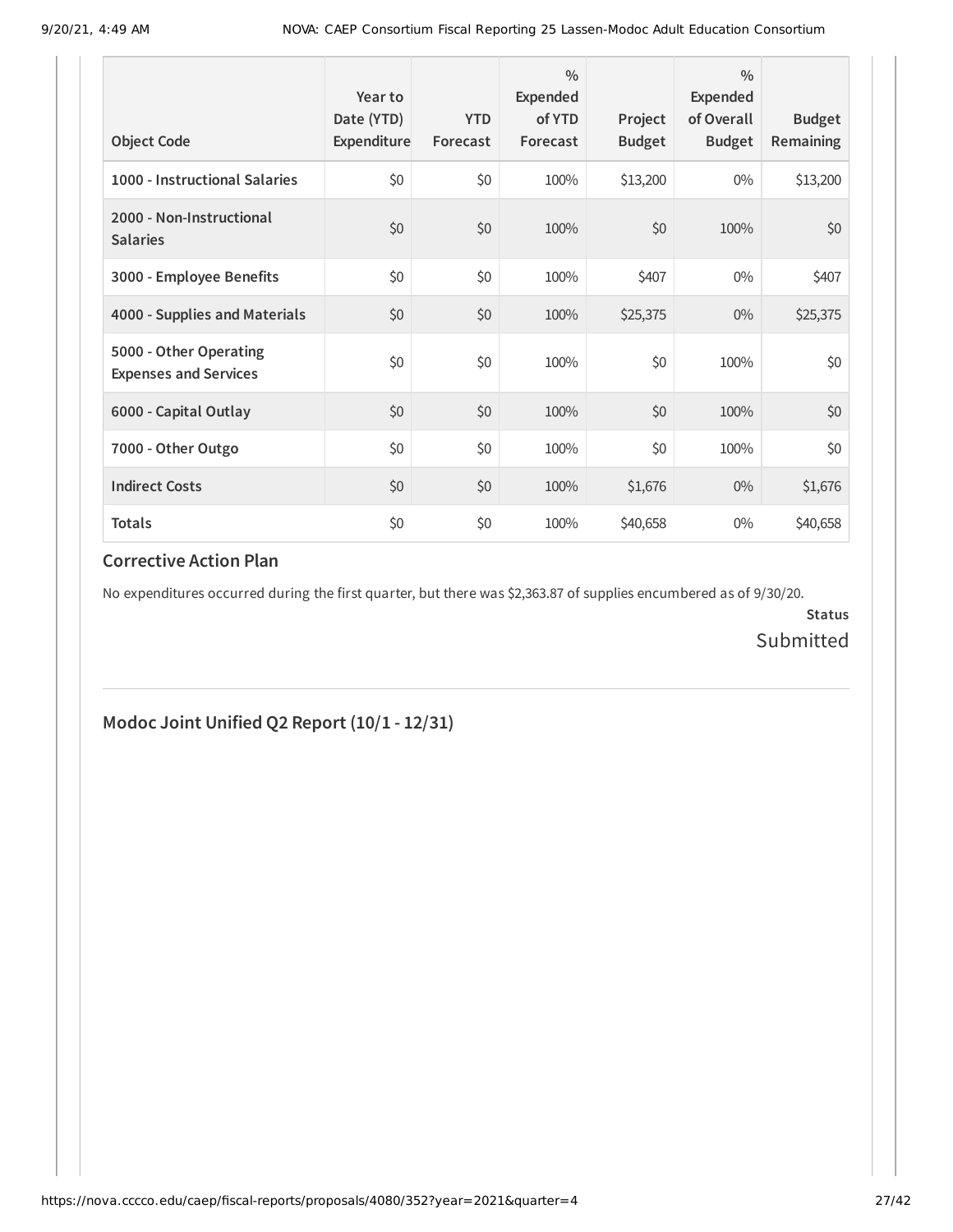| <b>Object Code</b>                                     | Year to<br>Date (YTD)<br>Expenditure | <b>YTD</b><br>Forecast | $\frac{0}{0}$<br>Expended<br>of YTD<br>Forecast | Project<br><b>Budget</b> | $\frac{0}{0}$<br><b>Expended</b><br>of Overall<br><b>Budget</b> | <b>Budget</b><br><b>Remaining</b> |
|--------------------------------------------------------|--------------------------------------|------------------------|-------------------------------------------------|--------------------------|-----------------------------------------------------------------|-----------------------------------|
| 1000 - Instructional Salaries                          | \$4,500                              | \$4,620                | 97.4%                                           | \$13,200                 | 34.09%                                                          | \$8,700                           |
| 2000 - Non-Instructional<br><b>Salaries</b>            | \$0                                  | \$0                    | 100%                                            | \$0                      | 100%                                                            | \$0                               |
| 3000 - Employee Benefits                               | \$139                                | \$142                  | 97.58%                                          | \$407                    | 34.15%                                                          | \$268                             |
| 4000 - Supplies and Materials                          | \$4,993                              | \$7,613                | 65.59%                                          | \$25,375                 | 19.68%                                                          | \$20,382                          |
| 5000 - Other Operating<br><b>Expenses and Services</b> | \$0                                  | \$0                    | 100%                                            | \$0                      | 100%                                                            | \$0                               |
| 6000 - Capital Outlay                                  | \$0                                  | \$0                    | 100%                                            | \$0                      | 100%                                                            | \$0                               |
| 7000 - Other Outgo                                     | \$0                                  | \$0                    | 100%                                            | \$0                      | 100%                                                            | \$0                               |
| <b>Indirect Costs</b>                                  | \$0                                  | \$0                    | 100%                                            | \$1,676                  | $0\%$                                                           | \$1,676                           |
| <b>Totals</b>                                          | \$9,632                              | \$12,375               | 77.83%                                          | \$40,658                 | 23.69%                                                          | \$31,026                          |

\$2,670 of supplies were encumbered but not received and paid for by the end of this reporting period.

#### **Summary of Activities:**

Teacher salaries, mandated benefits, and supplies were purchased for Adult Education Welding, Fabrication, and Woodworking courses.

## **Status** Submitted

## **Allocation Year Closeout: 2018-19**

I have reviewed the financial reports for my agency and confirm that all funds for this allocation year have been spent.

**2018-19 Reverted Funds:**

\$0

## **2018-19 Status**

Closed

**Submitting Authority** Tom O'Malley, Superintendent Elizabeth Guzman, Business Manager

**Modoc Joint Unified Q3 Report (1/1 - 3/31)**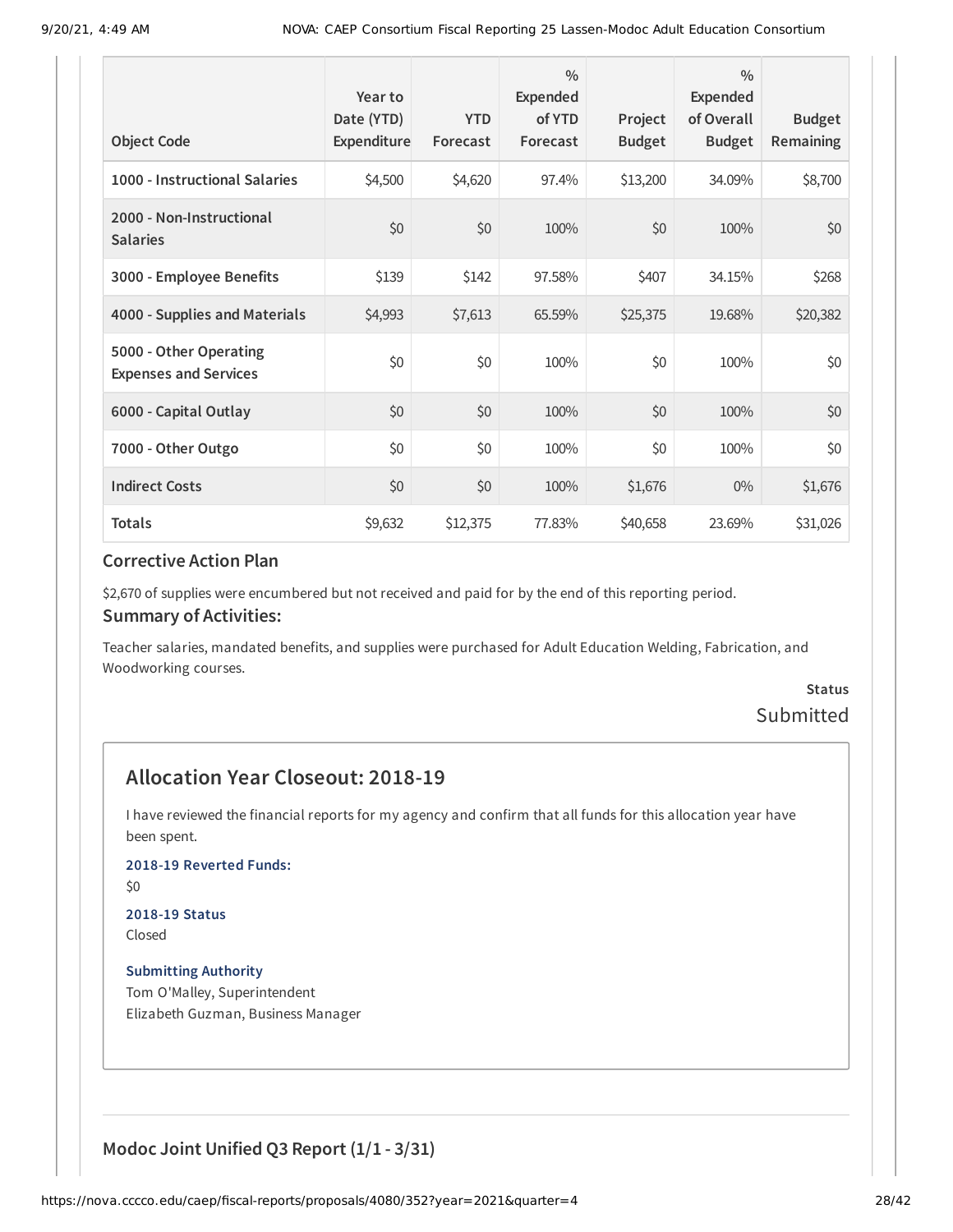| <b>Object Code</b>                                     | Year to<br>Date (YTD)<br><b>Expenditure</b> | <b>YTD</b><br>Forecast | $\frac{0}{0}$<br>Expended<br>of YTD<br>Forecast | Project<br><b>Budget</b> | $\frac{0}{0}$<br>Expended<br>of Overall<br><b>Budget</b> | <b>Budget</b><br><b>Remaining</b> |
|--------------------------------------------------------|---------------------------------------------|------------------------|-------------------------------------------------|--------------------------|----------------------------------------------------------|-----------------------------------|
| 1000 - Instructional Salaries                          | \$8,625                                     | \$8,844                | 97.52%                                          | \$13,200                 | 65.34%                                                   | \$4,575                           |
| 2000 - Non-Instructional<br><b>Salaries</b>            | \$0                                         | \$0                    | 100%                                            | \$0                      | 100%                                                     | \$0                               |
| 3000 - Employee Benefits                               | \$266                                       | \$273                  | 97.55%                                          | \$407                    | 65.36%                                                   | \$141                             |
| 4000 - Supplies and Materials                          | \$10,620                                    | \$11,419               | 93%                                             | \$25,375                 | 41.85%                                                   | \$14,755                          |
| 5000 - Other Operating<br><b>Expenses and Services</b> | \$0                                         | \$0                    | 100%                                            | \$0                      | 100%                                                     | \$0                               |
| 6000 - Capital Outlay                                  | \$0                                         | \$0                    | 100%                                            | \$0                      | 100%                                                     | \$0                               |
| 7000 - Other Outgo                                     | \$0                                         | \$0                    | 100%                                            | \$0                      | 100%                                                     | \$0                               |
| <b>Indirect Costs</b>                                  | \$0                                         | \$0                    | 100%                                            | \$1,676                  | $0\%$                                                    | \$1,676                           |
| <b>Totals</b>                                          | \$19,511                                    | \$20,535               | 95.01%                                          | \$40,658                 | 47.99%                                                   | \$21,147                          |

Teacher salaries, mandated benefits, and supplies purchased for Adult Education Welding, Fabrication, and Woodworking courses. \$2,125 of supplies are encumbered but not received and paid for by the end of this reporting period.

> **Status** Submitted

**Modoc Joint Unified Q4 Report (4/1 - 6/30)**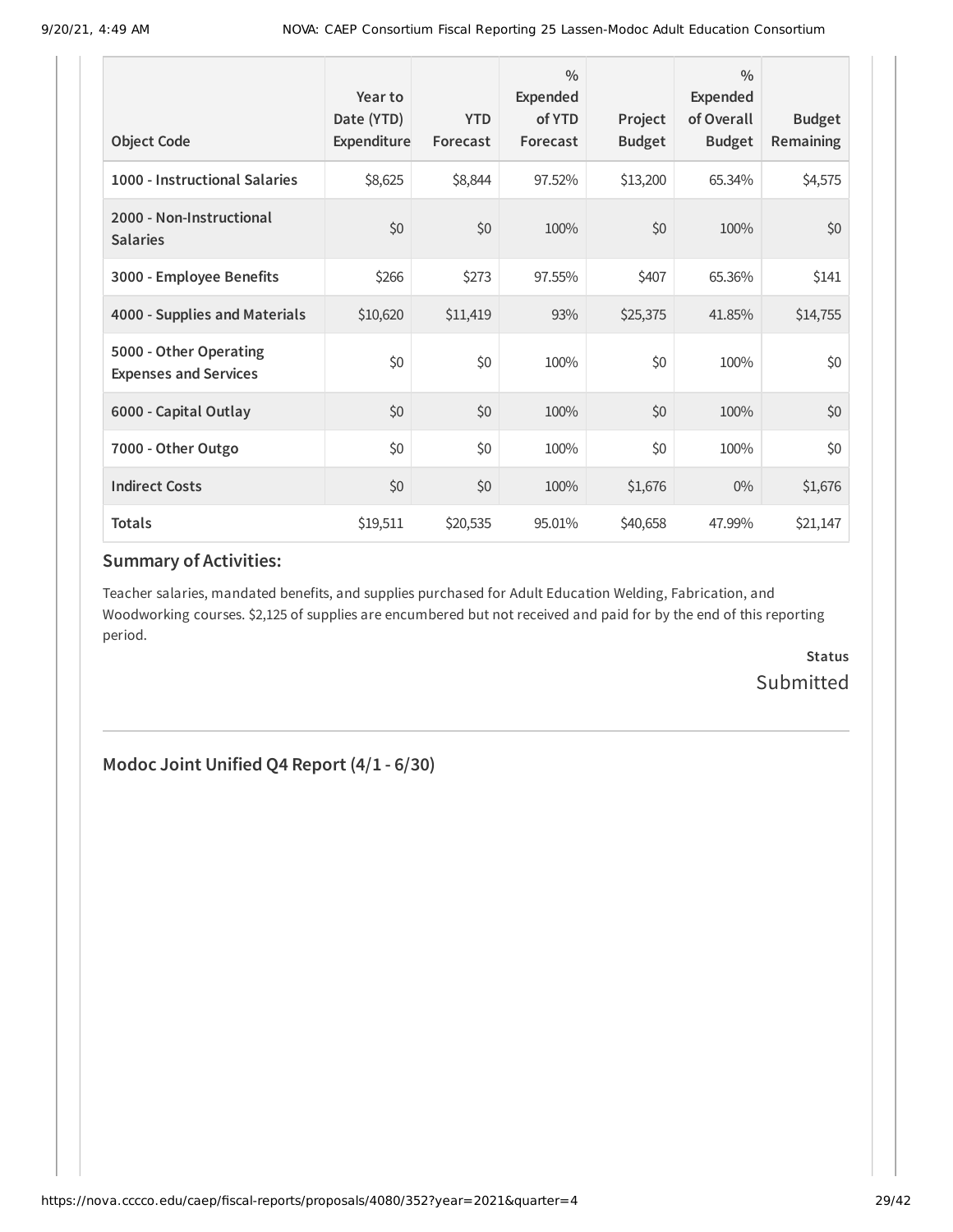| <b>Object Code</b>                                     | Year to<br>Date (YTD)<br>Expenditure | <b>YTD</b><br>Forecast | $\frac{0}{0}$<br>Expended<br>of YTD<br>Forecast | Project<br><b>Budget</b> | $\frac{0}{0}$<br>Expended<br>of Overall<br><b>Budget</b> | <b>Budget</b><br><b>Remaining</b> |
|--------------------------------------------------------|--------------------------------------|------------------------|-------------------------------------------------|--------------------------|----------------------------------------------------------|-----------------------------------|
| 1000 - Instructional Salaries                          | \$13,125                             | \$13,200               | 99.43%                                          | \$13,200                 | 99.43%                                                   | \$75                              |
| 2000 - Non-Instructional<br><b>Salaries</b>            | \$0                                  | \$0                    | 100%                                            | \$0                      | 100%                                                     | \$0                               |
| 3000 - Employee Benefits                               | \$404                                | \$407                  | 99.26%                                          | \$407                    | 99.26%                                                   | \$3                               |
| 4000 - Supplies and Materials                          | \$16,658                             | \$25,375               | 65.65%                                          | \$25,375                 | 65.65%                                                   | \$8,717                           |
| 5000 - Other Operating<br><b>Expenses and Services</b> | \$0                                  | \$0                    | 100%                                            | \$0                      | 100%                                                     | \$0                               |
| 6000 - Capital Outlay                                  | \$0                                  | \$0                    | 100%                                            | \$0                      | 100%                                                     | \$0                               |
| 7000 - Other Outgo                                     | \$0                                  | \$0                    | 100%                                            | \$0                      | 100%                                                     | \$0                               |
| <b>Indirect Costs</b>                                  | \$1,298                              | \$1,676                | 77.45%                                          | \$1,676                  | 77.45%                                                   | \$378                             |
| <b>Totals</b>                                          | \$31,485                             | \$40,658               | 77.44%                                          | \$40,658                 | 77.44%                                                   | \$9,173                           |

### **Summary of Activities:**

Teacher salaries, benefits, and supplies has been spent on Adult Education Welding and Woodworking courses.

**Status** Submitted

## **Shaffer Union Elementary**

**Shaffer Union Elementary Q1 Report (7/1 - 9/30)**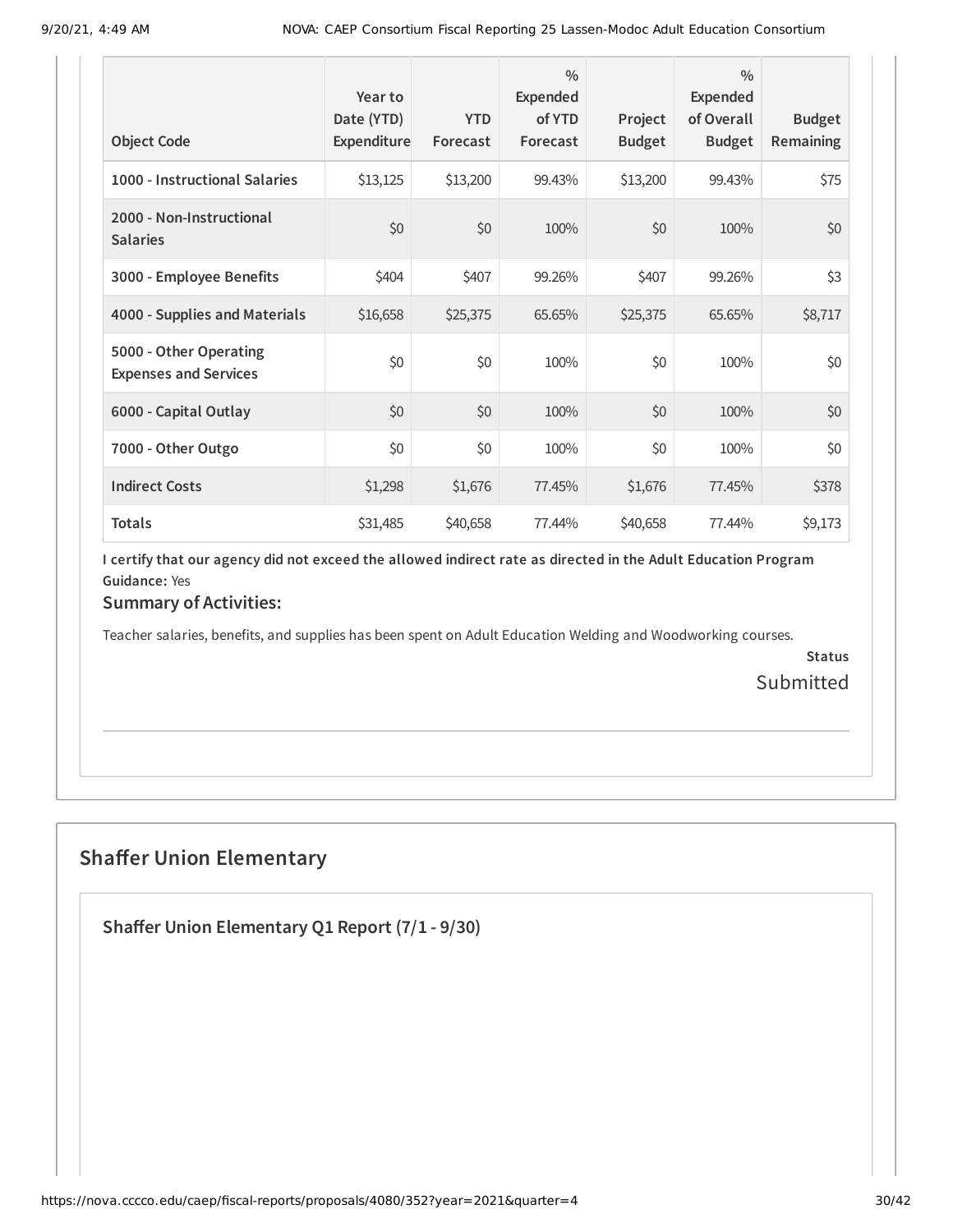|                                                        | Year to<br>Date (YTD) | <b>YTD</b> | $\frac{0}{0}$<br>Expended<br>of YTD | Project       | $\frac{0}{0}$<br><b>Expended</b><br>of Overall | <b>Budget</b> |
|--------------------------------------------------------|-----------------------|------------|-------------------------------------|---------------|------------------------------------------------|---------------|
| <b>Object Code</b>                                     | Expenditure           | Forecast   | Forecast                            | <b>Budget</b> | <b>Budget</b>                                  | Remaining     |
| 1000 - Instructional Salaries                          | \$4,000               | \$5,000    | 80%                                 | \$20,000      | 20%                                            | \$16,000      |
| 2000 - Non-Instructional<br><b>Salaries</b>            | \$2,200               | \$3,650    | 60.27%                              | \$14,600      | 15.07%                                         | \$12,400      |
| 3000 - Employee Benefits                               | \$937                 | \$1,255    | 74.66%                              | \$5,020       | 18.67%                                         | \$4,083       |
| 4000 - Supplies and Materials                          | \$0                   | \$0        | 100%                                | \$9,030       | $0\%$                                          | \$9,030       |
| 5000 - Other Operating<br><b>Expenses and Services</b> | \$250                 | \$475      | 52.63%                              | \$4,750       | 5.26%                                          | \$4,500       |
| 6000 - Capital Outlay                                  | \$0                   | \$0        | 100%                                | \$0           | 100%                                           | \$0           |
| 7000 - Other Outgo                                     | \$0                   | \$0        | 100%                                | \$0           | 100%                                           | \$0           |
| <b>Indirect Costs</b>                                  | \$0                   | \$0        | 100%                                | \$1,600       | $0\%$                                          | \$1,600       |
| <b>Totals</b>                                          | \$7,387               | \$10,380   | 71.17%                              | \$55,000      | 13.43%                                         | \$47,613      |

Due to Distance Learning for a portion of the quarter, expenditures are lower.

#### **Summary of Activities:**

Salaries and Benefits for Adult Ed Teacher, Instructional Support Staff, Data Collection Staff, Technology Support Staff and Babysitter for the Adult ESL and Citizenship Programs. Supporting supplies for Adult Ed Program and operating costs for the program.

> **Status** Submitted

**Shaffer Union Elementary Q2 Report (10/1 - 12/31)**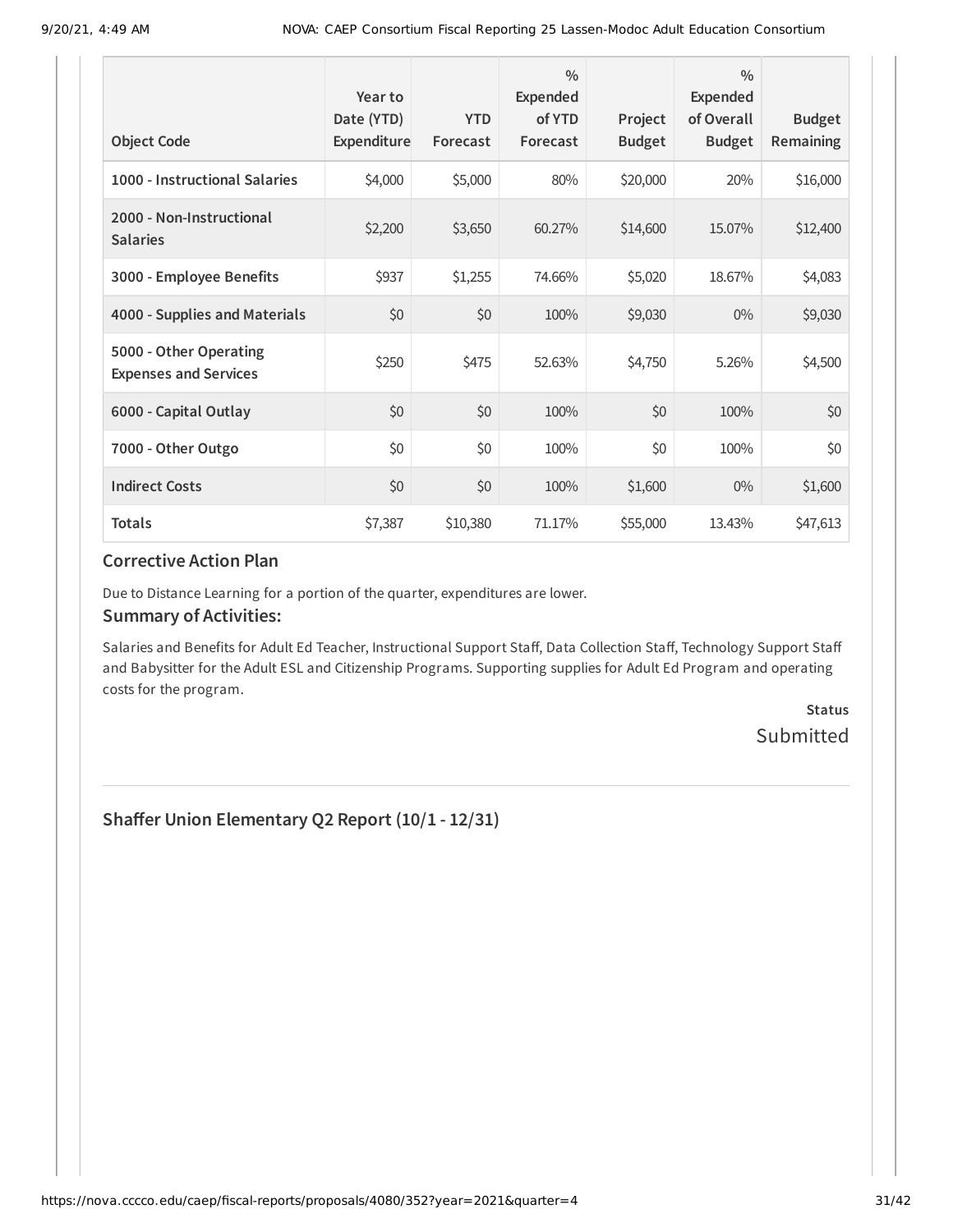|                                                        | Year to<br>Date (YTD) | <b>YTD</b> | $\frac{0}{0}$<br>Expended<br>of YTD | Project       | $\frac{0}{0}$<br><b>Expended</b><br>of Overall | <b>Budget</b> |
|--------------------------------------------------------|-----------------------|------------|-------------------------------------|---------------|------------------------------------------------|---------------|
| <b>Object Code</b>                                     | <b>Expenditure</b>    | Forecast   | Forecast                            | <b>Budget</b> | <b>Budget</b>                                  | Remaining     |
| 1000 - Instructional Salaries                          | \$10,000              | \$10,000   | 100%                                | \$20,000      | 50%                                            | \$10,000      |
| 2000 - Non-Instructional<br><b>Salaries</b>            | \$5,905               | \$7,300    | 80.89%                              | \$14,600      | 40.45%                                         | \$8,695       |
| 3000 - Employee Benefits                               | \$937                 | \$2,510    | 37.33%                              | \$5,020       | 18.67%                                         | \$4,083       |
| 4000 - Supplies and Materials                          | \$0                   | \$2,258    | $0\%$                               | \$9,030       | $0\%$                                          | \$9,030       |
| 5000 - Other Operating<br><b>Expenses and Services</b> | \$1,000               | \$1,663    | 60.15%                              | \$4,750       | 21.05%                                         | \$3,750       |
| 6000 - Capital Outlay                                  | \$0                   | \$0        | 100%                                | \$0           | 100%                                           | \$0           |
| 7000 - Other Outgo                                     | \$0                   | \$0        | 100%                                | \$0           | 100%                                           | \$0           |
| <b>Indirect Costs</b>                                  | \$0                   | \$0        | 100%                                | \$1,600       | $0\%$                                          | \$1,600       |
| <b>Totals</b>                                          | \$17,842              | \$23,730   | 75.19%                              | \$55,000      | 32.44%                                         | \$37,158      |

Due to being in session and distance learning, expenditures are lower than anticipated.

#### **Summary of Activities:**

Salaries and Benefits for Adult Ed Teacher, Instructional Support Staff, Data Collection Staff, Technology Support Staff and Babysitter for the Adult ESL and Citizenship Programs. Supporting supplies for Adult Ed Program and operating costs for the program. Q2 3000's doesn't match due to STRS credit that was applied, should be caught up in Q3.

## **Status**

### Submitted

## **Allocation Year Closeout: 2018-19**

I have reviewed the financial reports for my agency and confirm that all funds for this allocation year have been spent.

### **2018-19 Reverted Funds:**

\$0

#### **2018-19 Status** Closed

#### **Submitting Authority**

Dianne Parady, Chief Business Official Joshua Blackburn Shaffer, Superintendent/Principal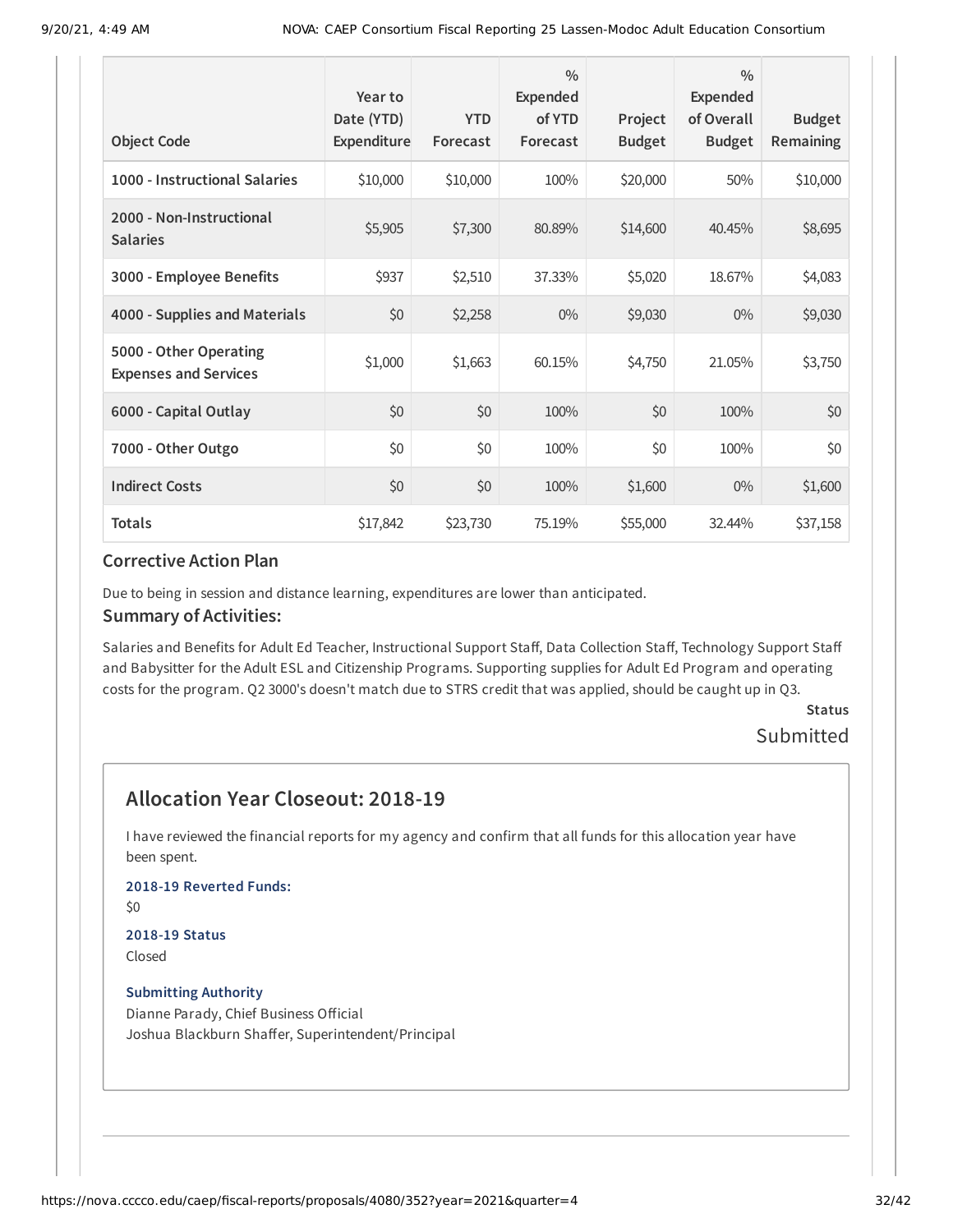### **Shaffer Union Elementary Q3 Report (1/1 - 3/31)**

| <b>Object Code</b>                                     | Year to<br>Date (YTD)<br>Expenditure | <b>YTD</b><br>Forecast | $\frac{0}{0}$<br>Expended<br>of YTD<br>Forecast | Project<br><b>Budget</b> | $\frac{0}{0}$<br><b>Expended</b><br>of Overall<br><b>Budget</b> | <b>Budget</b><br><b>Remaining</b> |
|--------------------------------------------------------|--------------------------------------|------------------------|-------------------------------------------------|--------------------------|-----------------------------------------------------------------|-----------------------------------|
| 1000 - Instructional Salaries                          | \$16,000                             | \$15,000               | 106.67%                                         | \$20,000                 | 80%                                                             | \$4,000                           |
| 2000 - Non-Instructional<br><b>Salaries</b>            | \$9,355                              | \$10,950               | 85.43%                                          | \$14,600                 | 64.08%                                                          | \$5,245                           |
| 3000 - Employee Benefits                               | \$2,276                              | \$3,765                | 60.45%                                          | \$5,020                  | 45.34%                                                          | \$2,744                           |
| 4000 - Supplies and Materials                          | \$572                                | \$6,773                | 8.45%                                           | \$9,030                  | 6.33%                                                           | \$8,458                           |
| 5000 - Other Operating<br><b>Expenses and Services</b> | \$1,750                              | \$2,850                | 61.4%                                           | \$4,750                  | 36.84%                                                          | \$3,000                           |
| 6000 - Capital Outlay                                  | \$0                                  | \$0                    | 100%                                            | \$0                      | 100%                                                            | \$0                               |
| 7000 - Other Outgo                                     | \$0                                  | \$0                    | 100%                                            | \$0                      | 100%                                                            | \$0                               |
| <b>Indirect Costs</b>                                  | \$0                                  | \$0                    | 100%                                            | \$1,600                  | $0\%$                                                           | \$1,600                           |
| <b>Totals</b>                                          | \$29,953                             | \$39,338               | 76.14%                                          | \$55,000                 | 54.46%                                                          | \$25,047                          |

### **Corrective Action Plan**

The District is returning 19/20 Carryover funds of \$23,709.00 to the Adult Ed Consortia.

### **Summary of Activities:**

Salaries and Benefits for Adult Ed Teacher, Instructional Support Staff, Data Collection Staff, Technology Support Staff and Babysitter for the Adult ESL and Citizenship Programs. Supporting supplies for Adult Ed Program and operating costs for the program.

## **Status** Submitted

**Shaffer Union Elementary Q4 Report (4/1 - 6/30)**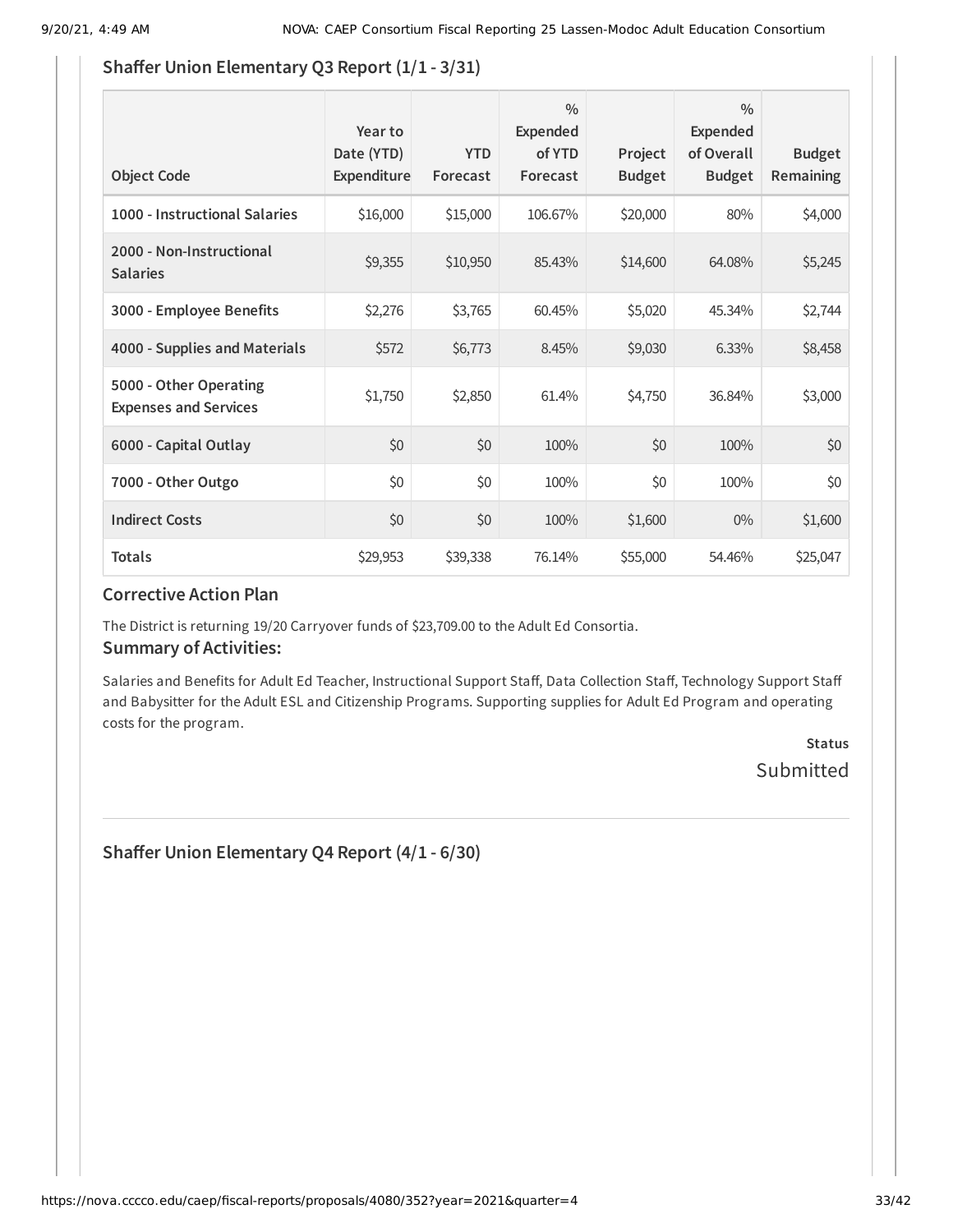| <b>Object Code</b>                                     | Year to<br>Date (YTD)<br><b>Expenditure</b> | <b>YTD</b><br>Forecast | $\frac{0}{0}$<br><b>Expended</b><br>of YTD<br>Forecast | Project<br><b>Budget</b> | $\frac{0}{0}$<br>Expended<br>of Overall<br><b>Budget</b> | <b>Budget</b><br><b>Remaining</b> |
|--------------------------------------------------------|---------------------------------------------|------------------------|--------------------------------------------------------|--------------------------|----------------------------------------------------------|-----------------------------------|
| 1000 - Instructional Salaries                          | \$20,000                                    | \$20,000               | 100%                                                   | \$20,000                 | 100%                                                     | \$0                               |
| 2000 - Non-Instructional<br><b>Salaries</b>            | \$11,885                                    | \$14,600               | 81.4%                                                  | \$14,600                 | 81.4%                                                    | \$2,715                           |
| 3000 - Employee Benefits                               | \$3,299                                     | \$5,020                | 65.72%                                                 | \$5,020                  | 65.72%                                                   | \$1,721                           |
| 4000 - Supplies and Materials                          | \$572                                       | \$9,030                | 6.33%                                                  | \$9,030                  | 6.33%                                                    | \$8,458                           |
| 5000 - Other Operating<br><b>Expenses and Services</b> | \$2,250                                     | \$4,750                | 47.37%                                                 | \$4,750                  | 47.37%                                                   | \$2,500                           |
| 6000 - Capital Outlay                                  | \$0                                         | \$0                    | 100%                                                   | \$0                      | 100%                                                     | \$0                               |
| 7000 - Other Outgo                                     | \$0                                         | \$0                    | 100%                                                   | \$0                      | 100%                                                     | \$0                               |
| <b>Indirect Costs</b>                                  | \$1,600                                     | \$1,600                | 100%                                                   | \$1,600                  | 100%                                                     | \$0                               |
| <b>Totals</b>                                          | \$39,606                                    | \$55,000               | 72.01%                                                 | \$55,000                 | 72.01%                                                   | \$15,394                          |

### **Summary of Activities:**

Salaries and Benefits for Adult Ed Teacher, Instructional Support Staff, Data Collection Staff, Technology Support Staff and Babysitter for the Adult ESL and Citizenship Programs. Supporting supplies for Adult Ed Program and operating costs for the program. Q2 3000's doesn't match due to STRS credit that was applied, should be caught up in Q4.

> **Status** Submitted

## **Surprise Valley Joint Unified**

**Surprise Valley Joint Unified Q1 Report (7/1 - 9/30)**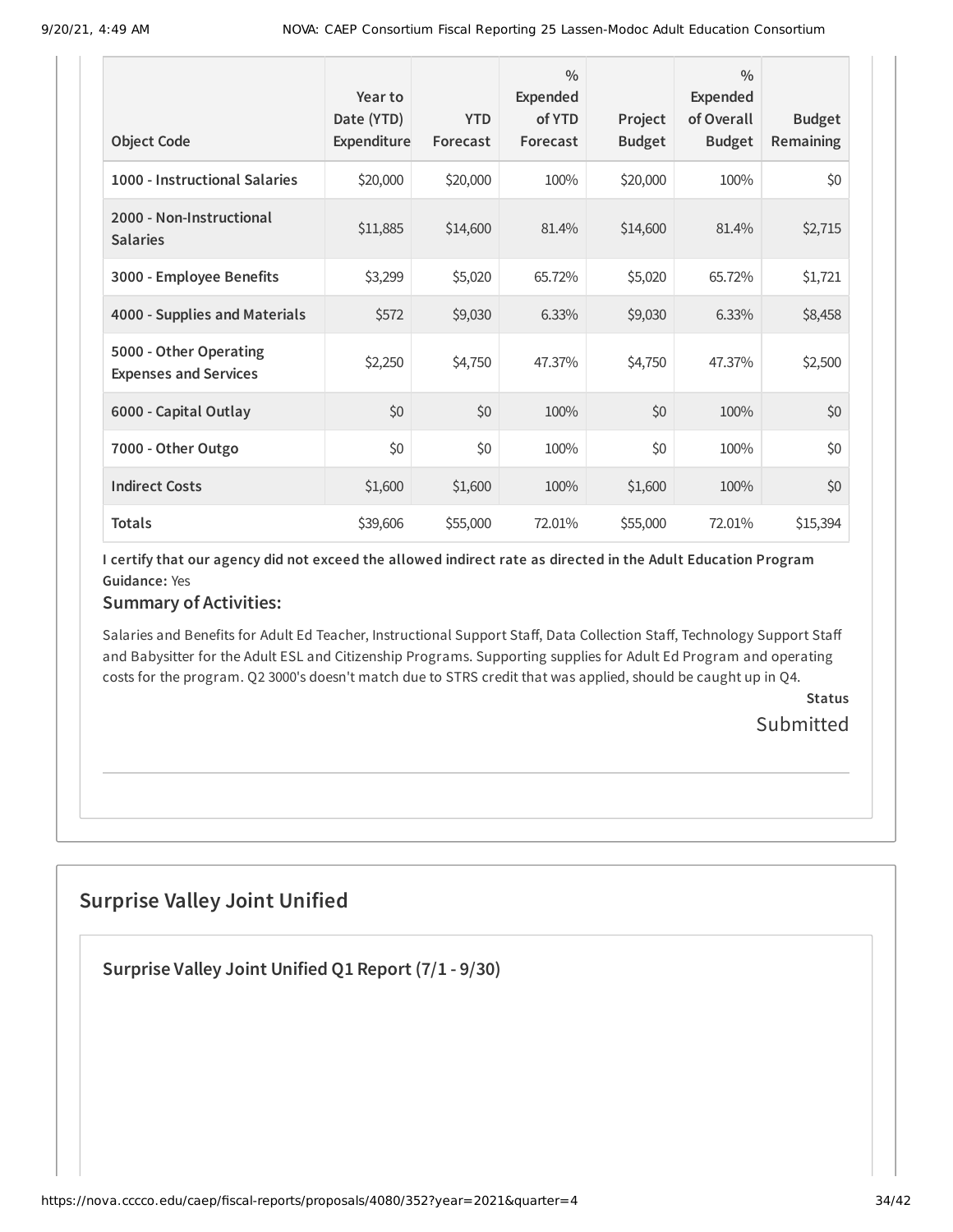| <b>Object Code</b>                                     | Year to<br>Date (YTD)<br>Expenditure | <b>YTD</b><br>Forecast | $\frac{0}{0}$<br>Expended<br>of YTD<br>Forecast | Project<br><b>Budget</b> | $\frac{0}{0}$<br>Expended<br>of Overall<br><b>Budget</b> | <b>Budget</b><br><b>Remaining</b> |
|--------------------------------------------------------|--------------------------------------|------------------------|-------------------------------------------------|--------------------------|----------------------------------------------------------|-----------------------------------|
| 1000 - Instructional Salaries                          | \$0                                  | \$0                    | 100%                                            | \$5,800                  | $0\%$                                                    | \$5,800                           |
| 2000 - Non-Instructional<br><b>Salaries</b>            | \$0                                  | \$0                    | 100%                                            | \$0                      | 100%                                                     | \$0                               |
| 3000 - Employee Benefits                               | \$0                                  | \$0                    | 100%                                            | \$0                      | 100%                                                     | \$0                               |
| 4000 - Supplies and Materials                          | \$70                                 | \$0                    | 100%                                            | \$7,850                  | 0.89%                                                    | \$7,780                           |
| 5000 - Other Operating<br><b>Expenses and Services</b> | \$11                                 | \$0                    | 100%                                            | \$19,566                 | 0.06%                                                    | \$19,555                          |
| 6000 - Capital Outlay                                  | \$0                                  | \$0                    | 100%                                            | \$0                      | 100%                                                     | \$0                               |
| 7000 - Other Outgo                                     | \$0                                  | \$0                    | 100%                                            | \$0                      | 100%                                                     | \$0                               |
| <b>Indirect Costs</b>                                  | \$0                                  | \$0                    | 100%                                            | \$0                      | 100%                                                     | \$0                               |
| <b>Totals</b>                                          | \$81                                 | \$0                    | 100%                                            | \$33,216                 | 0.24%                                                    | \$33,135                          |

COVID has impacted the district. It is anticipated that when classes begin the needs will increase.

**Status** Submitted

**Surprise Valley Joint Unified Q2 Report (10/1 - 12/31)**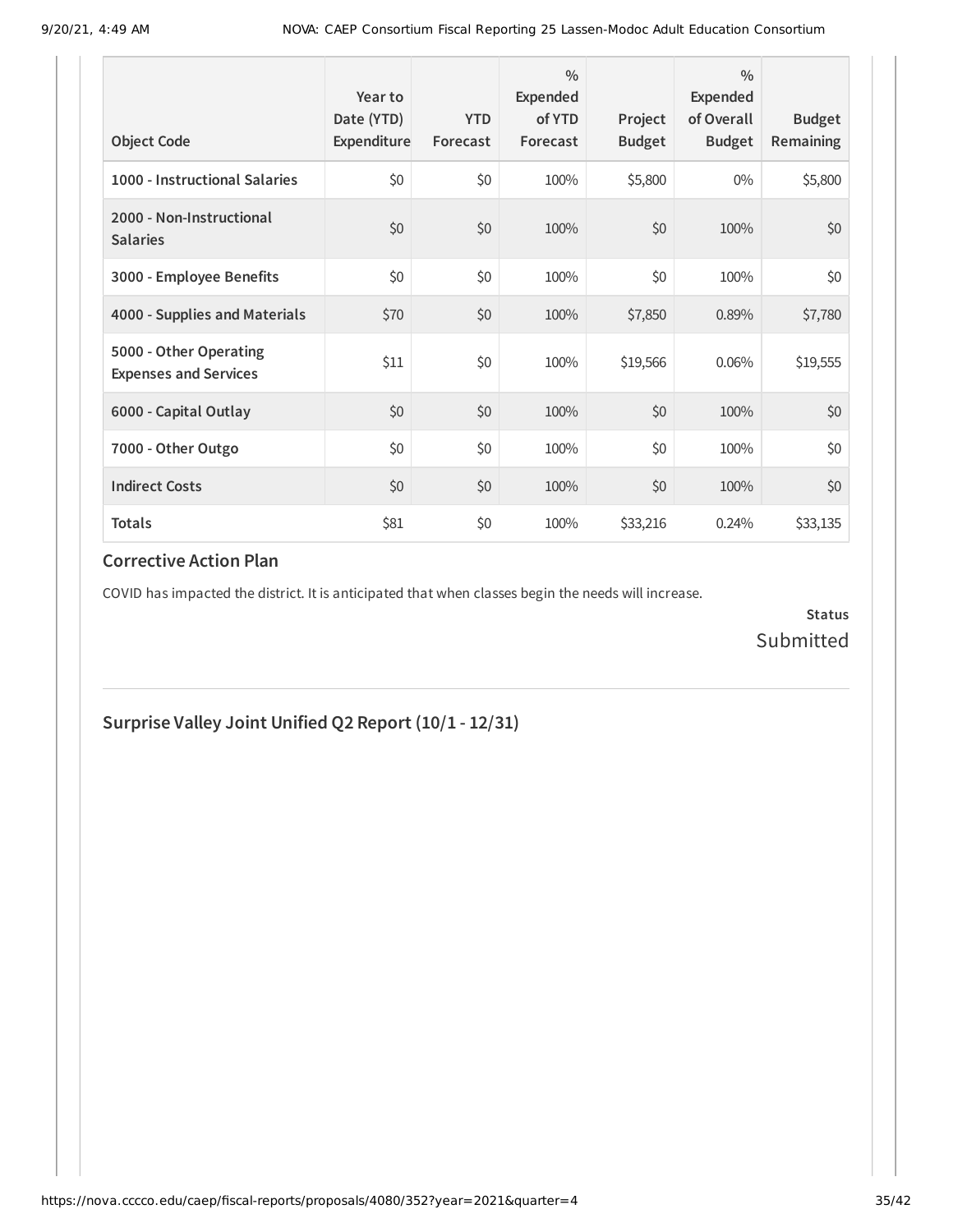| <b>Object Code</b>                                     | Year to<br>Date (YTD)<br>Expenditure | <b>YTD</b><br>Forecast | $\frac{0}{0}$<br>Expended<br>of YTD<br>Forecast | Project<br><b>Budget</b> | $\frac{0}{0}$<br><b>Expended</b><br>of Overall<br><b>Budget</b> | <b>Budget</b><br><b>Remaining</b> |
|--------------------------------------------------------|--------------------------------------|------------------------|-------------------------------------------------|--------------------------|-----------------------------------------------------------------|-----------------------------------|
| 1000 - Instructional Salaries                          | \$0                                  | \$0                    | 100%                                            | \$5,800                  | $0\%$                                                           | \$5,800                           |
| 2000 - Non-Instructional<br><b>Salaries</b>            | \$0                                  | \$0                    | 100%                                            | \$0                      | 100%                                                            | \$0                               |
| 3000 - Employee Benefits                               | \$0                                  | \$0                    | 100%                                            | \$0                      | 100%                                                            | \$0                               |
| 4000 - Supplies and Materials                          | \$1,507                              | \$0                    | 100%                                            | \$7,850                  | 19.2%                                                           | \$6,343                           |
| 5000 - Other Operating<br><b>Expenses and Services</b> | \$11                                 | \$0                    | 100%                                            | \$19,566                 | 0.06%                                                           | \$19,555                          |
| 6000 - Capital Outlay                                  | \$0                                  | \$0                    | 100%                                            | \$0                      | 100%                                                            | \$0                               |
| 7000 - Other Outgo                                     | \$0                                  | \$0                    | 100%                                            | \$0                      | 100%                                                            | \$0                               |
| <b>Indirect Costs</b>                                  | \$0                                  | \$0                    | 100%                                            | \$0                      | 100%                                                            | \$0                               |
| <b>Totals</b>                                          | \$1,518                              | \$0                    | 100%                                            | \$33,216                 | 4.57%                                                           | \$31,698                          |

Due to COVID-19 pandemic, the District has postponed their classes.

**Status** Submitted

### **Allocation Year Closeout: 2018-19**

I have reviewed the financial reports for my agency and confirm that all funds for this allocation year have been spent.

**2018-19 Reverted Funds:**

\$0

**2018-19 Status** Closed

**Submitting Authority** BillieJo Young, Business Audra Evans

**Surprise Valley Joint Unified Q3 Report (1/1 - 3/31)**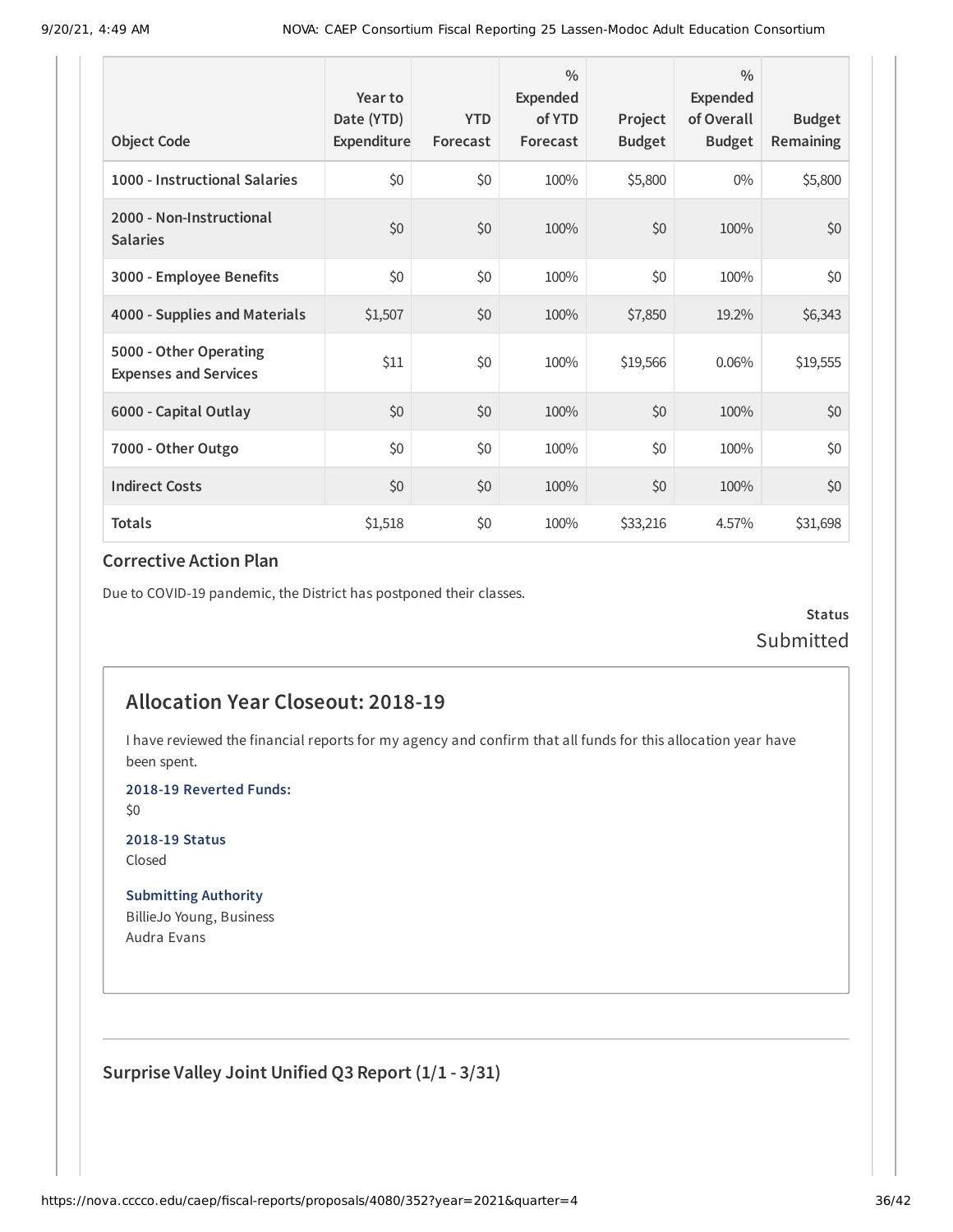| <b>Object Code</b>                                     | Year to<br>Date (YTD)<br>Expenditure | <b>YTD</b><br>Forecast | $\frac{0}{0}$<br>Expended<br>of YTD<br>Forecast | Project<br><b>Budget</b> | $\frac{0}{0}$<br>Expended<br>of Overall<br><b>Budget</b> | <b>Budget</b><br><b>Remaining</b> |
|--------------------------------------------------------|--------------------------------------|------------------------|-------------------------------------------------|--------------------------|----------------------------------------------------------|-----------------------------------|
| 1000 - Instructional Salaries                          | \$0                                  | \$2,900                | $0\%$                                           | \$5,800                  | $0\%$                                                    | \$5,800                           |
| 2000 - Non-Instructional<br><b>Salaries</b>            | \$0                                  | \$0                    | 100%                                            | \$0                      | 100%                                                     | \$0                               |
| 3000 - Employee Benefits                               | \$0                                  | \$0                    | 100%                                            | \$0                      | 100%                                                     | \$0                               |
| 4000 - Supplies and Materials                          | \$1,876                              | \$0                    | 100%                                            | \$7,850                  | 23.9%                                                    | \$5,974                           |
| 5000 - Other Operating<br><b>Expenses and Services</b> | \$11                                 | \$0                    | 100%                                            | \$19,566                 | 0.06%                                                    | \$19,555                          |
| 6000 - Capital Outlay                                  | \$0                                  | \$0                    | 100%                                            | \$0                      | 100%                                                     | \$0                               |
| 7000 - Other Outgo                                     | \$0                                  | \$0                    | 100%                                            | \$0                      | 100%                                                     | \$0                               |
| <b>Indirect Costs</b>                                  | \$0                                  | \$0                    | 100%                                            | \$0                      | 100%                                                     | \$0                               |
| <b>Totals</b>                                          | \$1,887                              | \$2,900                | 65.07%                                          | \$33,216                 | 5.68%                                                    | \$31,329                          |

Most expenditures will occur fourth quarter due to COVID.

### **Status** Submitted

### **Surprise Valley Joint Unified Q4 Report (4/1 - 6/30)**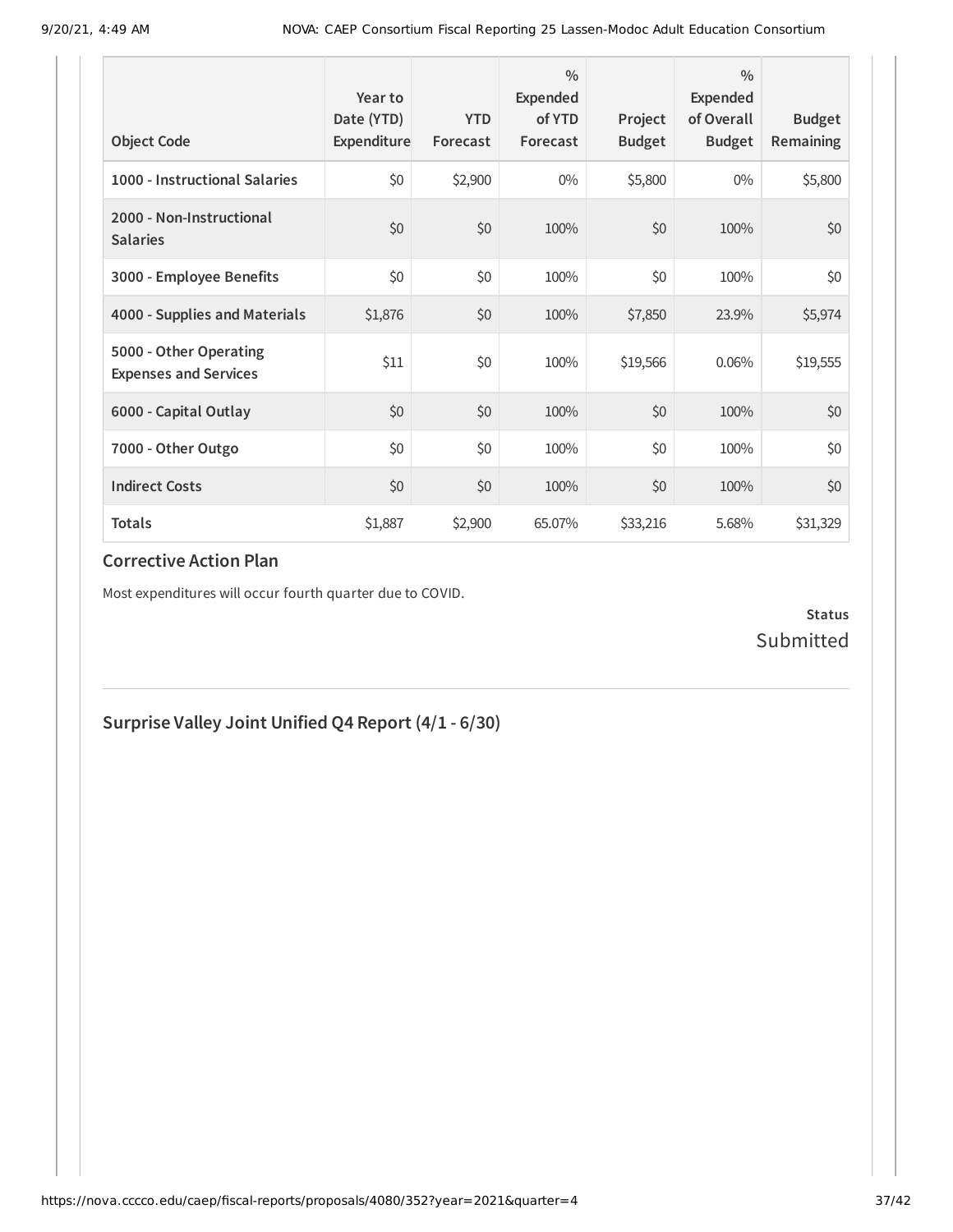| <b>Object Code</b>                                     | Year to<br>Date (YTD)<br>Expenditure | <b>YTD</b><br>Forecast | $\frac{0}{0}$<br>Expended<br>of YTD<br>Forecast | Project<br><b>Budget</b> | $\frac{0}{0}$<br>Expended<br>of Overall<br><b>Budget</b> | <b>Budget</b><br><b>Remaining</b> |
|--------------------------------------------------------|--------------------------------------|------------------------|-------------------------------------------------|--------------------------|----------------------------------------------------------|-----------------------------------|
| 1000 - Instructional Salaries                          | \$3,152                              | \$2,900                | 108.69%                                         | \$5,800                  | 54.34%                                                   | \$2,648                           |
| 2000 - Non-Instructional<br><b>Salaries</b>            | \$0                                  | \$0                    | 100%                                            | \$0                      | 100%                                                     | \$0                               |
| 3000 - Employee Benefits                               | \$0                                  | \$0                    | 100%                                            | \$0                      | 100%                                                     | \$0                               |
| 4000 - Supplies and Materials                          | \$4,489                              | \$0                    | 100%                                            | \$7,850                  | 57.18%                                                   | \$3,361                           |
| 5000 - Other Operating<br><b>Expenses and Services</b> | \$11                                 | \$0                    | 100%                                            | \$19,566                 | 0.06%                                                    | \$19,555                          |
| 6000 - Capital Outlay                                  | \$0                                  | \$0                    | 100%                                            | \$0                      | 100%                                                     | \$0                               |
| 7000 - Other Outgo                                     | \$0                                  | \$0                    | 100%                                            | \$0                      | 100%                                                     | \$0                               |
| <b>Indirect Costs</b>                                  | \$0                                  | \$0                    | 100%                                            | \$0                      | 100%                                                     | \$0                               |
| <b>Totals</b>                                          | \$7,652                              | \$2,900                | 263.86%                                         | \$33,216                 | 23.04%                                                   | \$25,564                          |

### **Corrective Action Plan**

COVID has slowed the class participants. One welding class was held and supplies were ordered. However, due to COVID, the supplies will not arrive until late August.

> **Status** Submitted

## **Westwood Unified**

**Westwood Unified Q1 Report (7/1 - 9/30)**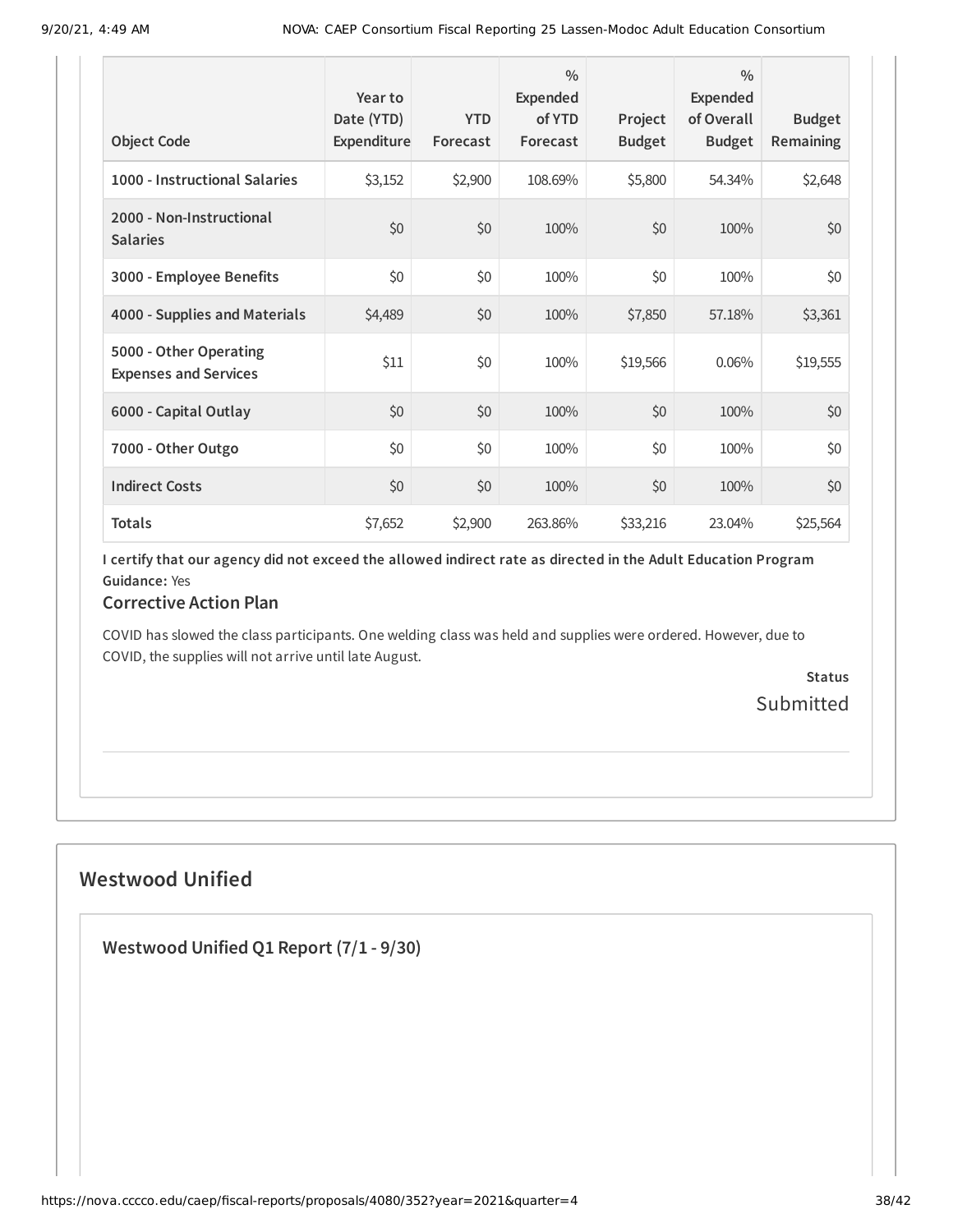| <b>Object Code</b>                                     | Year to<br>Date (YTD)<br>Expenditure | <b>YTD</b><br>Forecast | $\frac{0}{0}$<br>Expended<br>of YTD<br>Forecast | Project<br><b>Budget</b> | $\frac{0}{0}$<br><b>Expended</b><br>of Overall<br><b>Budget</b> | <b>Budget</b><br>Remaining |
|--------------------------------------------------------|--------------------------------------|------------------------|-------------------------------------------------|--------------------------|-----------------------------------------------------------------|----------------------------|
| 1000 - Instructional Salaries                          | \$0                                  | \$0                    | 100%                                            | \$500                    | $0\%$                                                           | \$500                      |
| 2000 - Non-Instructional<br><b>Salaries</b>            | \$2,610                              | \$2,900                | 90%                                             | \$14,500                 | 18%                                                             | \$11,890                   |
| 3000 - Employee Benefits                               | \$2,042                              | \$2,250                | 90.76%                                          | \$9,000                  | 22.69%                                                          | \$6,958                    |
| 4000 - Supplies and Materials                          | \$650                                | \$941                  | 69.11%                                          | \$9,405                  | 6.91%                                                           | \$8,755                    |
| 5000 - Other Operating<br><b>Expenses and Services</b> | \$0                                  | \$1,800                | $0\%$                                           | \$12,000                 | $0\%$                                                           | \$12,000                   |
| 6000 - Capital Outlay                                  | \$0                                  | \$0                    | 100%                                            | \$7,000                  | $0\%$                                                           | \$7,000                    |
| 7000 - Other Outgo                                     | \$0                                  | \$0                    | 100%                                            | \$0                      | 100%                                                            | \$0                        |
| <b>Indirect Costs</b>                                  | \$0                                  | \$0                    | 100%                                            | \$2,175                  | $0\%$                                                           | \$2,175                    |
| <b>Totals</b>                                          | \$5,302                              | \$7,891                | 67.19%                                          | \$54,580                 | 9.71%                                                           | \$49,278                   |

COVID has greatly affected our ability to provide Adult Education classes. We are hoping to begin offering classes in the 3rd quarter both in person and online.

### **Summary of Activities:**

To date we have paid for our Adobe subscription and our administrative assistant wages.

**Status** Submitted

**Westwood Unified Q2 Report (10/1 - 12/31)**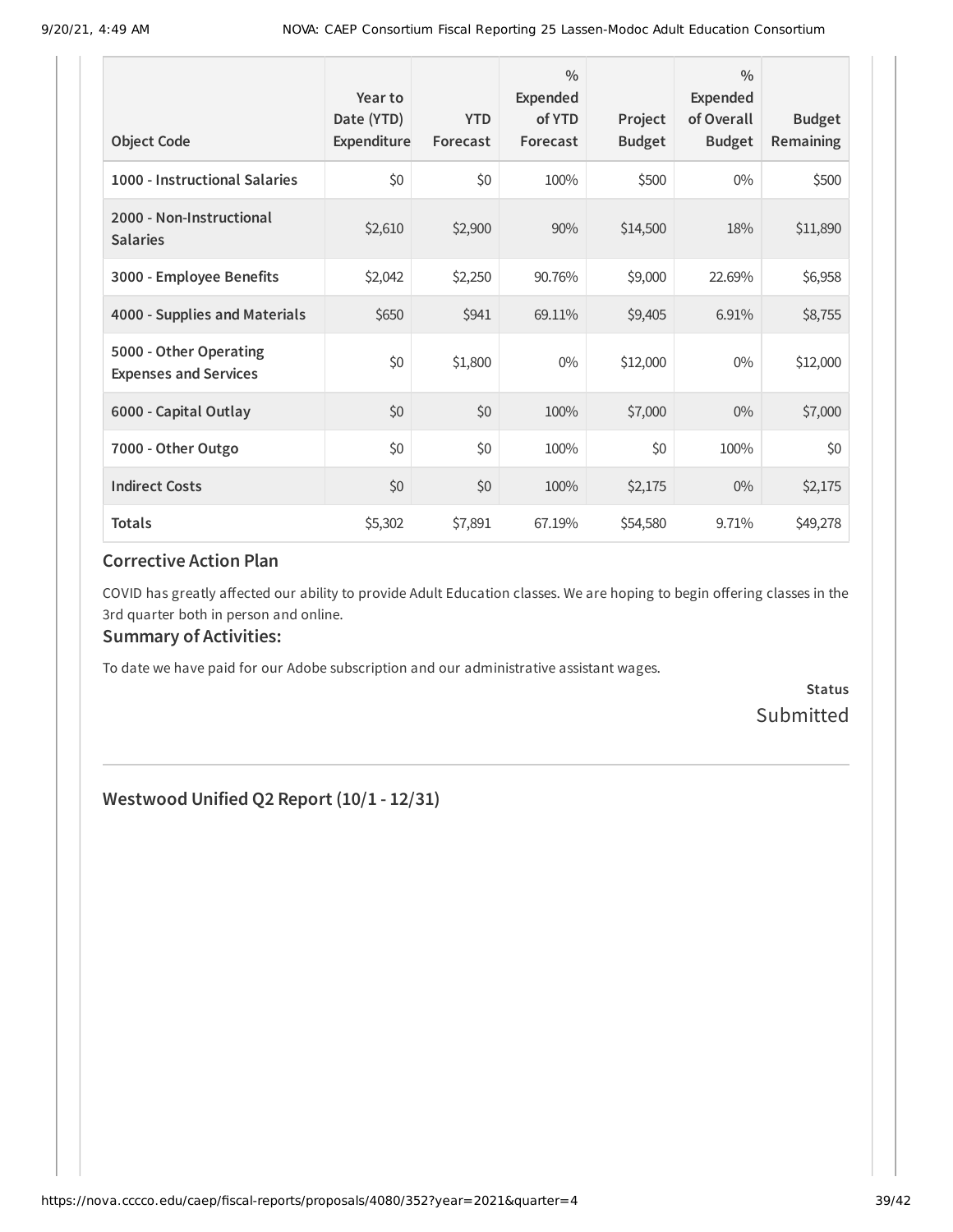| <b>Object Code</b>                                     | Year to<br>Date (YTD)<br>Expenditure | <b>YTD</b><br>Forecast | $\frac{0}{0}$<br>Expended<br>of YTD<br>Forecast | Project<br><b>Budget</b> | $\frac{0}{0}$<br><b>Expended</b><br>of Overall<br><b>Budget</b> | <b>Budget</b><br><b>Remaining</b> |
|--------------------------------------------------------|--------------------------------------|------------------------|-------------------------------------------------|--------------------------|-----------------------------------------------------------------|-----------------------------------|
| 1000 - Instructional Salaries                          | \$0                                  | \$0                    | 100%                                            | \$500                    | $0\%$                                                           | \$500                             |
| 2000 - Non-Instructional<br><b>Salaries</b>            | \$6,720                              | \$7,250                | 92.69%                                          | \$14,500                 | 46.34%                                                          | \$7,780                           |
| 3000 - Employee Benefits                               | \$4,252                              | \$4,500                | 94.49%                                          | \$9,000                  | 47.24%                                                          | \$4,748                           |
| 4000 - Supplies and Materials                          | \$650                                | \$3,762                | 17.28%                                          | \$9,405                  | 6.91%                                                           | \$8,755                           |
| 5000 - Other Operating<br><b>Expenses and Services</b> | \$0                                  | \$5,400                | $0\%$                                           | \$12,000                 | $0\%$                                                           | \$12,000                          |
| 6000 - Capital Outlay                                  | \$0                                  | \$4,200                | $0\%$                                           | \$7,000                  | $0\%$                                                           | \$7,000                           |
| 7000 - Other Outgo                                     | \$0                                  | \$0                    | 100%                                            | \$0                      | 100%                                                            | \$0                               |
| <b>Indirect Costs</b>                                  | \$0                                  | \$0                    | 100%                                            | \$2,175                  | $0\%$                                                           | \$2,175                           |
| <b>Totals</b>                                          | \$11,622                             | \$25,112               | 46.28%                                          | \$54,580                 | 21.29%                                                          | \$42,958                          |

Because of COVID restrictions (Closed Campus) we have been unable to offer Adult Education classes. We are hoping to be able to offer classes during the final quarter.

#### **Summary of Activities:**

To date, we have paid for our Adobe subscription and our administrative and financial staff salaries.

### **Status** Submitted

### **Allocation Year Closeout: 2018-19**

I have reviewed the financial reports for my agency and confirm that all funds for this allocation year have been spent.

**2018-19 Reverted Funds:**

\$0

## **2018-19 Status**

Closed

**Submitting Authority** Michael Altenburg Krissy House, Chief Business Official

### **Westwood Unified Q3 Report (1/1 - 3/31)**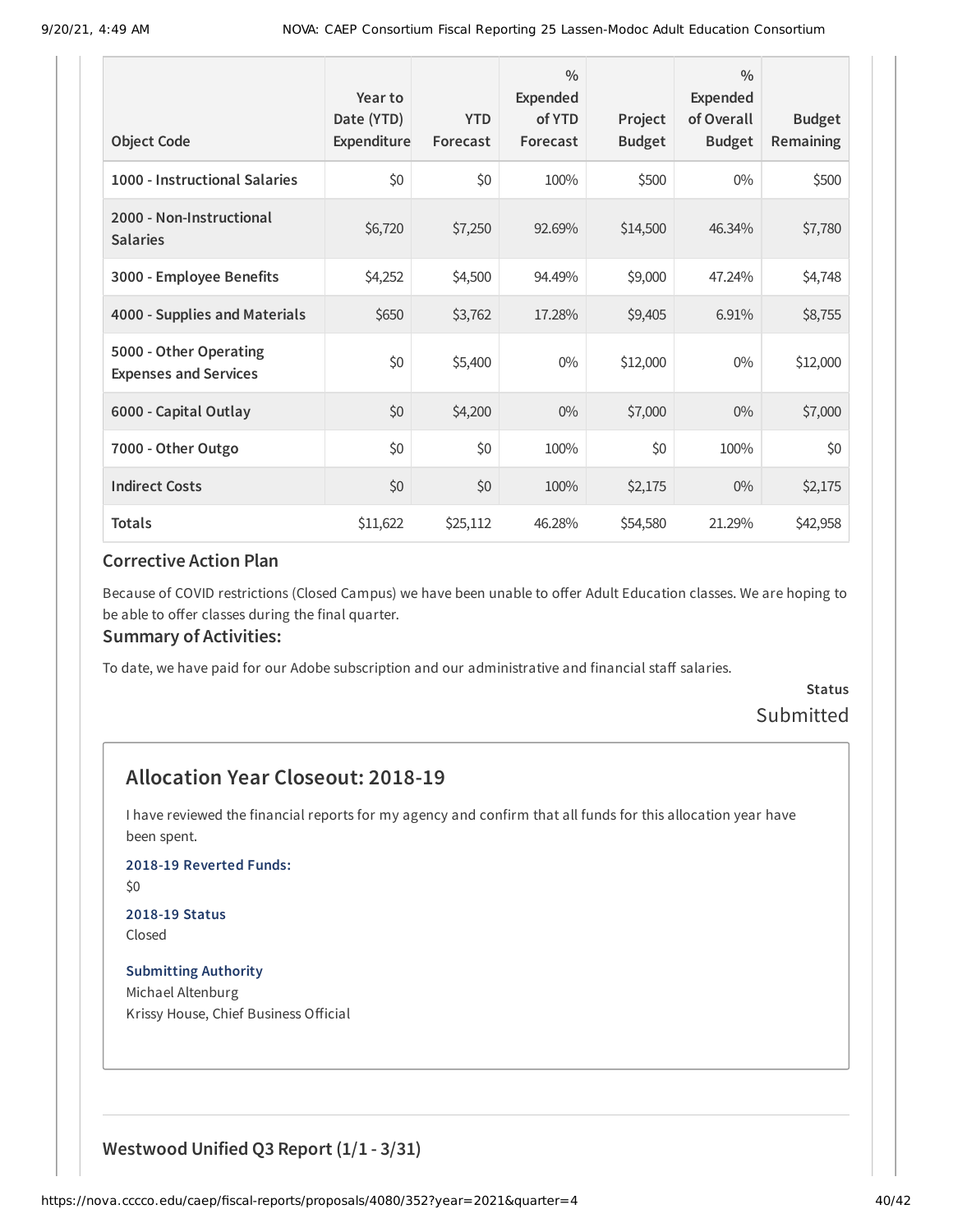| <b>Object Code</b>                                     | Year to<br>Date (YTD)<br>Expenditure | <b>YTD</b><br>Forecast | $\frac{0}{0}$<br>Expended<br>of YTD<br>Forecast | Project<br><b>Budget</b> | $\frac{0}{0}$<br>Expended<br>of Overall<br><b>Budget</b> | <b>Budget</b><br>Remaining |
|--------------------------------------------------------|--------------------------------------|------------------------|-------------------------------------------------|--------------------------|----------------------------------------------------------|----------------------------|
| 1000 - Instructional Salaries                          | \$0                                  | \$0                    | 100%                                            | \$500                    | $0\%$                                                    | \$500                      |
| 2000 - Non-Instructional<br><b>Salaries</b>            | \$9,330                              | \$10,150               | 91.92%                                          | \$14,500                 | 64.34%                                                   | \$5,170                    |
| 3000 - Employee Benefits                               | \$6,297                              | \$6,750                | 93.29%                                          | \$9,000                  | 69.97%                                                   | \$2,703                    |
| 4000 - Supplies and Materials                          | \$650                                | \$6,584                | 9.87%                                           | \$9,405                  | 6.91%                                                    | \$8,755                    |
| 5000 - Other Operating<br><b>Expenses and Services</b> | \$0                                  | \$8,400                | $0\%$                                           | \$12,000                 | $0\%$                                                    | \$12,000                   |
| 6000 - Capital Outlay                                  | \$0                                  | \$5,600                | $0\%$                                           | \$7,000                  | $0\%$                                                    | \$7,000                    |
| 7000 - Other Outgo                                     | \$0                                  | \$0                    | 100%                                            | \$0                      | 100%                                                     | \$0                        |
| <b>Indirect Costs</b>                                  | \$0                                  | \$0                    | 100%                                            | \$2,175                  | $0\%$                                                    | \$2,175                    |
| <b>Totals</b>                                          | \$16,277                             | \$37,484               | 43.42%                                          | \$54,580                 | 29.82%                                                   | \$38,303                   |

With the lifting of COVID 19 restrictions and the return to in-person learning on our campus we are now able to once again offer Adult Education courses. We will be offering CPR and to classes for the ServeSafe Management certification.

### **Summary of Activities:**

To date we have paid for our Adobe subscription and costs associated with the administrative and financial aspects of the program.

> **Status** Submitted

**Westwood Unified Q4 Report (4/1 - 6/30)**